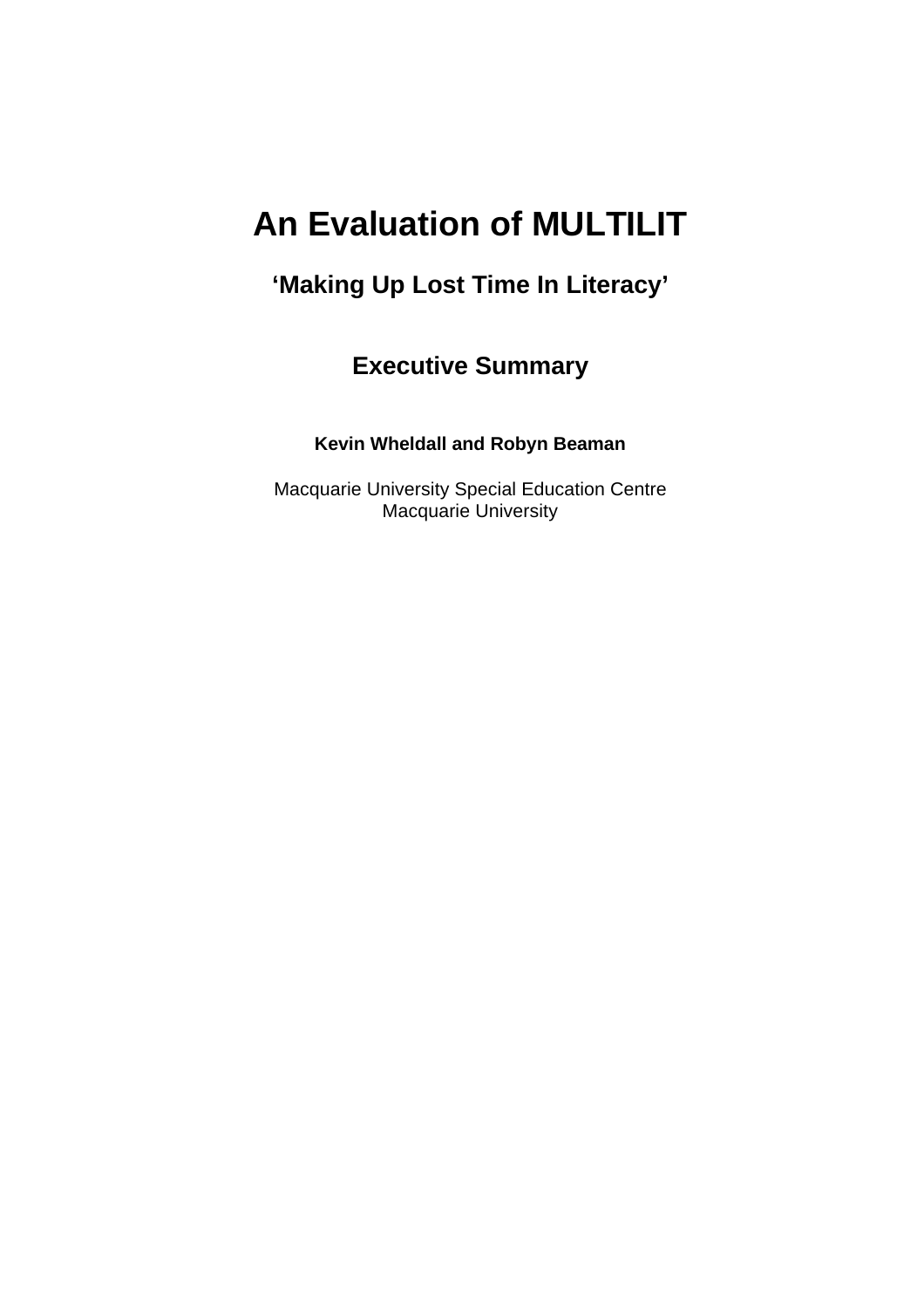The MULTILIT ('Making Up Lost Time In Literacy') Initiative, directed by Professor Kevin Wheldall from Macquarie University Special Education Centre (MUSEC), comprises research and development into more effective ways of teaching lowprogress students experiencing difficulties in learning literacy skills, carried out in the MULTILIT classroom programs and in the MULTILIT Clinic at MUSEC and in outreach programs.

For further information about any aspect of the MULTILIT Initiative please contact:

Professor Kevin Wheldall Macquarie University Special Education Centre (MUSEC) Macquarie University Sydney NSW 2109 Australia

Phone: (02) 9850-9621 Fax: (02) 9850-9661 Email: kevin.wheldall@mq.edu.au Website: www.mq.edu.au/musec

ISBN: 0 86408 533 9

© Commonwealth of Australia, 1999

This report is Commonwealth Copyright. It may be reproduced in whole or in part for study or training purposes, subject to the inclusion of an acknowledgement of the source and provided it is not used for commercial use or sale. Reproduction for purposes other than those indicated above requires the written permission of the Department of Education, Training and Youth Affairs. Requests and enquiries concerning reproduction and copyright should be addressed to the Assistant Secretary, Literacy and Special Programmes Branch, Schools Division, Department of Education, Training and Youth Affairs, GPO Box 9880, Canberra City, ACT 2601, Australia.

The views expressed herein do not necessarily represent the views of the Commonwealth Department of Education, Training and Youth Affairs.

The project was funded by the Commonwealth Department of Education, Training and Youth Affairs through the Literacy and Numeracy Programme (Grants for National Strategies and Projects).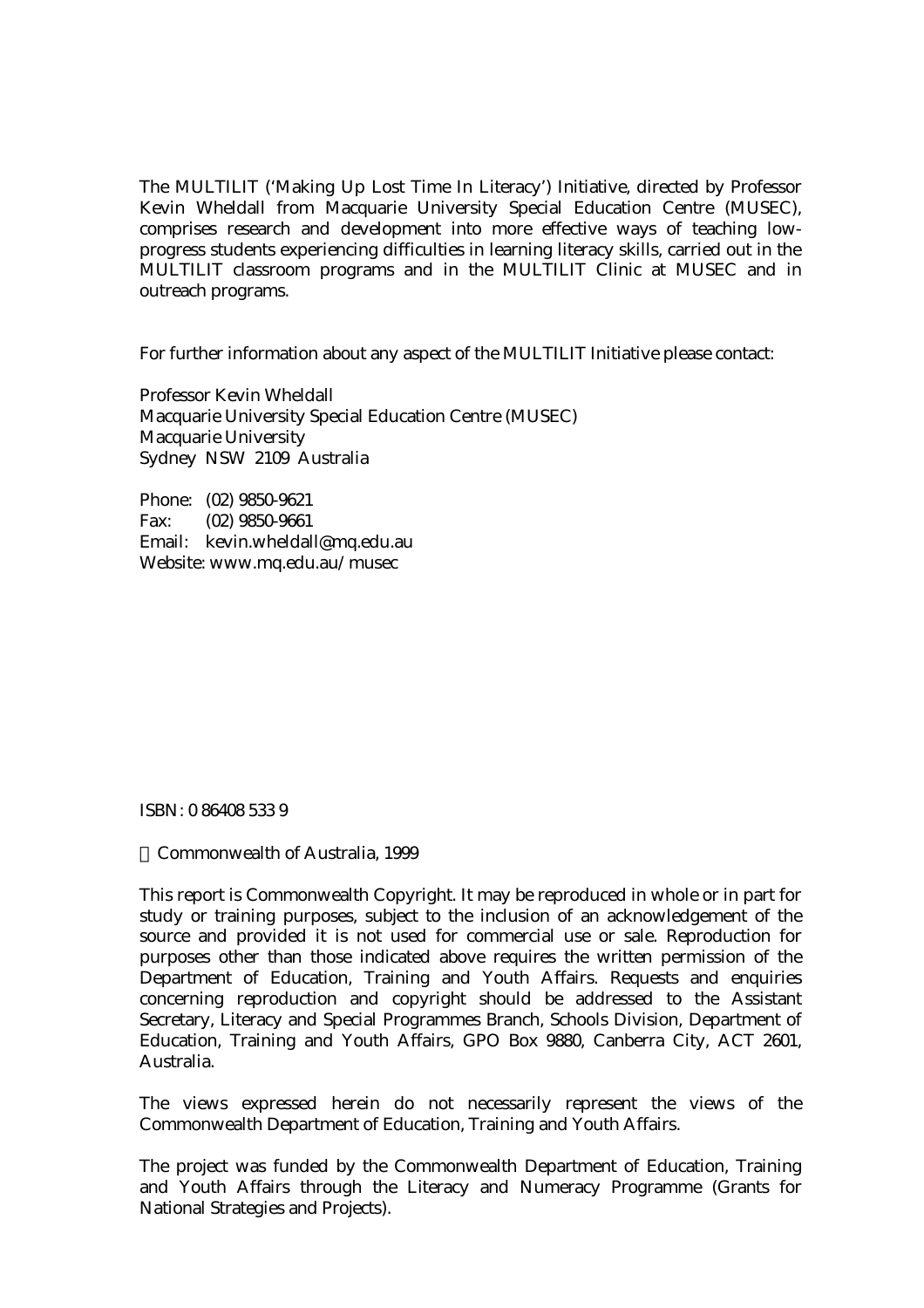# **CONTENTS**

| Acknowledgements and dedication |                                                                                     |              |
|---------------------------------|-------------------------------------------------------------------------------------|--------------|
| <b>Explanatory Preface</b>      |                                                                                     |              |
| <b>Key Outcomes</b>             |                                                                                     |              |
| <b>Implications</b>             |                                                                                     | viii         |
| <b>Section A:</b>               | <b>Background to MULTILIT</b>                                                       |              |
| $\mathbf{1}$                    | An introduction to MULTILIT                                                         | $\mathbf{1}$ |
| $\boldsymbol{2}$                | Essential constituents of effective reading instruction<br>for low-progress readers | 2            |
| 3                               | A description of the MULTILIT Program:<br>predicates, programs and procedures       | 5            |
| 4                               | General research methods                                                            | 10           |
| $\mathbf 5$                     | Monitoring the performance of low-progress readers:<br>development of the WARP      | 12           |
| $6\phantom{1}$                  | Typical rates of progress of low-progress readers                                   | 16           |
| <b>Section B:</b>               | <b>Evaluations of MULTILIT</b>                                                      |              |
| 7                               | Evaluations of MULTILIT Programs and<br>follow-up studies                           | 18           |
| 8                               | <b>Evaluations of Schoolwise Programs and</b><br>follow-up studies                  | 24           |
| 9                               | Evaluations of other MULTILIT programs                                              | 27           |
| <b>Section C:</b>               | <b>Reflections on MULTILIT</b>                                                      |              |
| 10                              | Further considerations, discussion and conclusions                                  | 30           |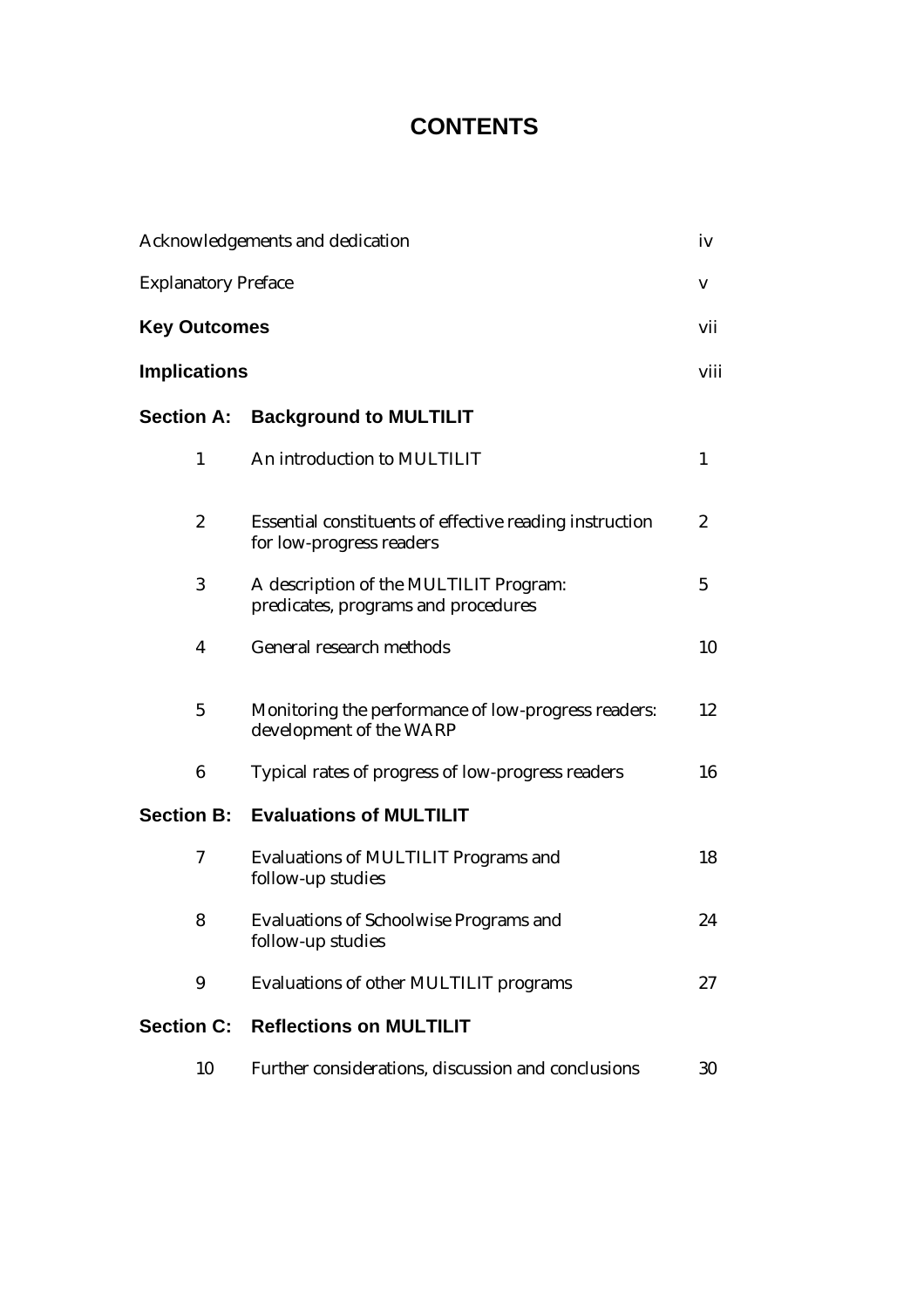## **ACKNOWLEDGEMENTS**

As the project directors and principal authors of this project, we accept full responsibility for the data analyses upon which our findings are based and the conclusions we draw from them. We wish to acknowledge, however, the invaluable assistance we have received both in completing this project and in writing the project Report from our colleagues, students and research officers, who have generously shared their ideas, expertise, criticisms, knowledge and skills. We would like formally to acknowledge and to offer sincere thanks for:

- the significant inputs to the MULTILIT program of Margrit Frischknecht, Executive Teacher of the MULTILIT Initiative, and Glenys O'Riley, Senior Teacher, and the exemplary teaching provided by our MULTILIT teachers to the programs over the three years;
- the valuable theoretical contributions of our colleagues at Macquarie University Special Education Centre, especially Coral Kemp and Dr Mark Carter;
- the assistance of our dedicated research officers Anita Blows, Margaret Clayton, Emma Hurford and Fiona Wilkes who assessed a seemingly never-ending stream of low-progress readers;
- the substantial inputs of our talented postgraduate students to the writing of specific chapters, namely Sue Stacey (Chapter 2), Alison Madelaine (Chapter 5) and Judith Edwards (Chapter 3);
- the insightful and invaluable observations and commentaries of Stephanie Gunn and Dr Magdalena Mok, members of our project advisory committee, on our progress reports and on the final report;
- the unwavering commitment and warm support provided by Rev Bill Crews of the Exodus Foundation and for making Schoolwise happen;
- the interest and support of the NSW Department of Education and Training;
- the lessons learned from the students who attended the various MULTILIT Programs, who taught us so much, and for our shared joy in 'perfect days'.

Kevin Wheldall and Robyn Beaman Macquarie University Special Education Centre

#### **DEDICATION**

This report is dedicated to all of our MULTILIT students, whom the regular systems of schooling had previously failed but who showed what they could achieve when given effective literacy instruction within a positive environment.

Just a perfect day You made me forget myself I thought I was someone else Someone good. 'Perfect Day', Lou Reed, 1972 (from the album 'Transformer')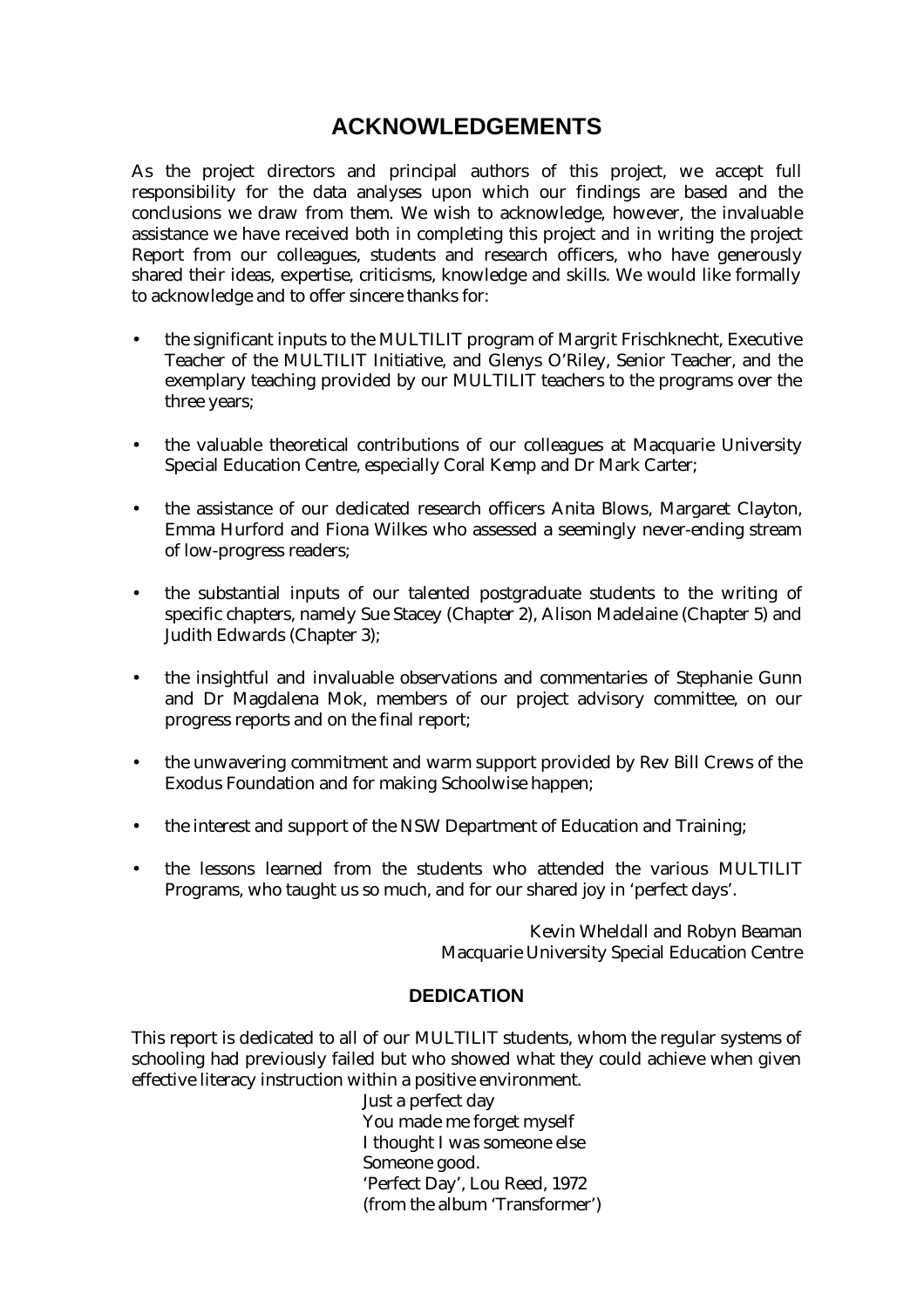# **EXPLANATORY PREFACE**

The structure of this Executive Summary of our project Report parallels the structure of the Report *per se*, for the sake of clarity and ease of cross referral. Consequently, the Executive Summary comprises three sections consisting of ten chapter summaries. The *Key Outcomes* and *Implications,* arising from the Report, are listed separately at the beginning of this Executive Summary.

The contract for this project clearly specified the remit of the project in terms of a 'services description' (A1) and nine 'service objectives' (A2 to A10). We have annotated below the original listing of description and service objectives, detailing which chapters in the Report address the various issues. (Reference to all works consulted are listed at the end of each chapter of the Report.)

*A.1 The Services to be provided were described in Attachment A, the project proposal, which was appended to the contract.*

A statement of the problem to be addressed and a review of the theoretical basis for MULTILIT are provided in Section A, Chapters 1 and 2 respectively. The MULTILIT Program *per se* is described in Section A, Chapter 3.

*A.2 To complete a systematic and comprehensive evaluation of the MULTILIT Initiative in a variety of forms and over a variety of sites including the MULTILIT Program at MUSEC, the Focus on Academic Skills Teaching Program at MUSEC, the MULTILIT Clinic and tutoring program at MUSEC, the 'Schoolwise' Project at Exodus in Ashfield, and the MULTILIT Outreach at a boys' high school in Sydney, based on empirical efficacy data;*

These evaluations of efficacy are reported in Section B, Chapters 7 to 9.

*A.3 To investigate the systemic requirements for the project to be adopted by a ÒhostÓ institution, to determine contexts in which MULTILIT is most appropriate and effective and to discuss implementation problems and how they may be overcome;*

These issues are addressed in Section C, Chapter 9.

*A.4 To conduct more extensive follow-up work than previously conducted (12 month as well as 6 month follow-ups of students) to measure long term maintenance and general disability of literacy skills learned;*

The follow-up work is reported in Section B, Chapters 7 and 8.

*A.5 To attempt to determine typical literacy growth evidenced in low-progress readers at regular school, that is prior to students entering the MULTILIT programs;*

A review of our evidence relating to this issue is provided in Section A, Chapter 6.

*A.6 To provide illustrative data on a simple, direct and cost effective measure of reading progress already developed by Professor Kevin Wheldall, Director, Macquarie University Special Education Centre (the Wheldall Assessment of Reading Passages (WARP)) together with indications of its sensitivity in detecting changes in reading performance;*

WARP is fully described in Section A, Chapter 5, and is revisited throughout.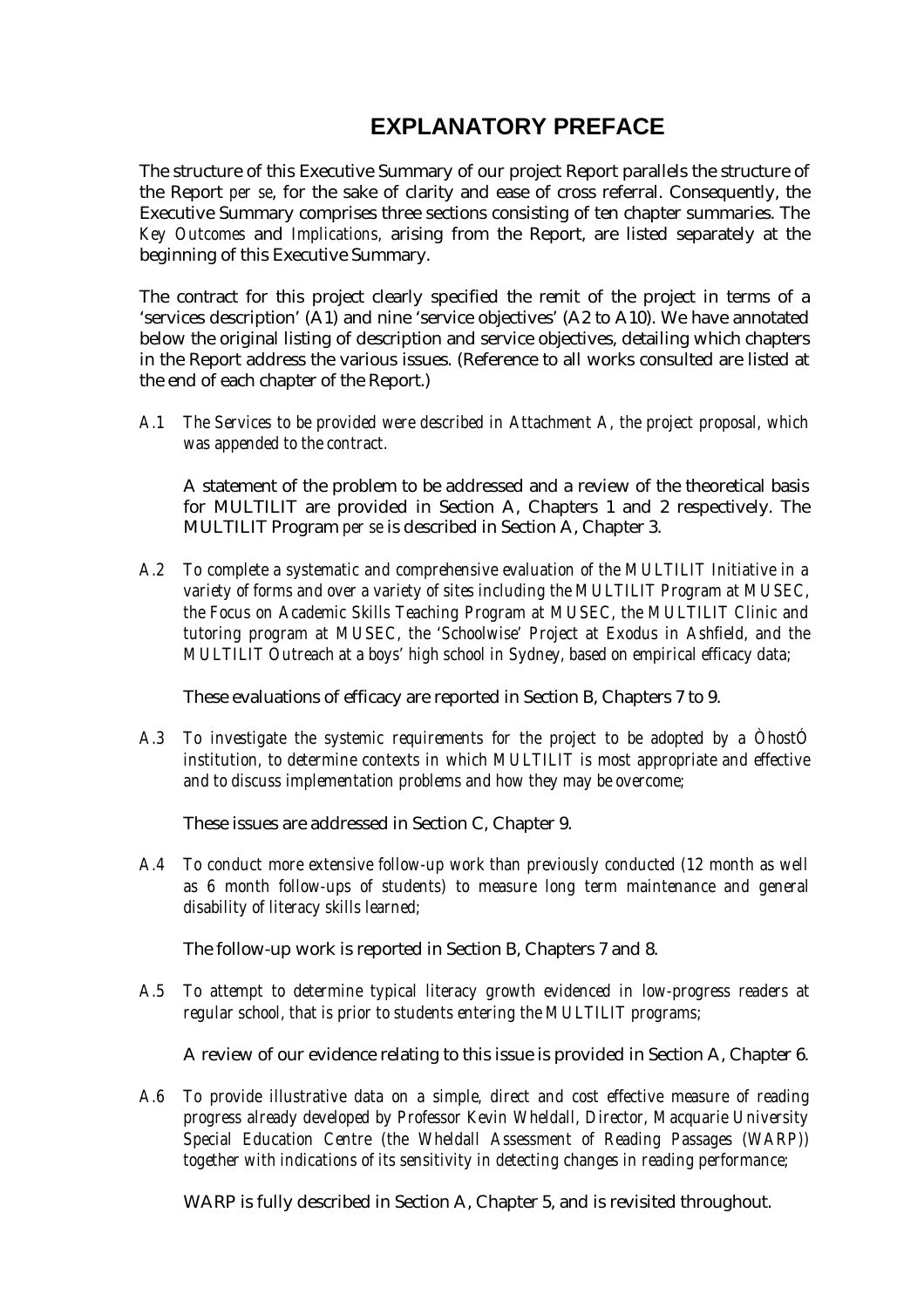*A.7 To attempt to establish the meaning of being functionally literate in the mainstream in terms of both minimal reading age equivalent and literacy performance criteria, with a view to returning students to the mainstream as quickly as possible in order to increase the cost effectiveness of the model;*

This issue is introduced in Section A, Chapter 2, and is revisited in Section C, Chapter 10.

*A.8 To suggest supplementary programs in the mainstream (such as peer tutoring programs) which might facilitate and accelerate the re-integration of students in the mainstream, once again increasing cost effectiveness;*

This is addressed in Section C, Chapter 10.

*A.9 To suggest strategies for students for life back in the mainstream in terms of independent learning and organisational behaviour and surviving less than exemplary teaching;*

This is addressed in Section C, Chapter 10.

*A.10 To produce a report addressing the following areas:*

- *empirically based comparisons of MULTILIT program efficacy across a range of educational sites/settings;*
- *based on the above, a prescription of the ideal operating conditions for maximum efficacy together with considerations of cost effectiveness in terms of models of program delivery advocated;*
- *a frank reporting of any problems encountered in terms of implementing the program in non-MUSEC school contexts and strategies for overcoming them;*
- *a considered appraisal of the utility of the existing experimental reading progress measure (the WARP) in efficacy research, in measuring change in reading performance over relatively short periods of time (sensitivity) so as to facilitate data-based instruction of reading, in monitoring progress toward functional literacy and, perhaps, in serving as an appropriate, quick but valid reading measure for comparison purposes between schools;*
- *specific advice on the meaning of functional literacy in functional terms ie in terms of reading age, in terms of words read correctly per minute and in terms of level of text accessible to the 'functionally literate' student; and*
- *particular attention to the most important aspects of any training/instructional program, namely the degree to which gains made are maintained in and are generalisable to the natural environment, as assessed by reference to longer term (six month and twelve month) follow-up data.*

These issues form the basis of the Report and are addressed consecutively in the following sections/chapters:

- Section B, Chapters 7 to 9;
- Section C, Chapter 9;
- Section C, Chapter 9;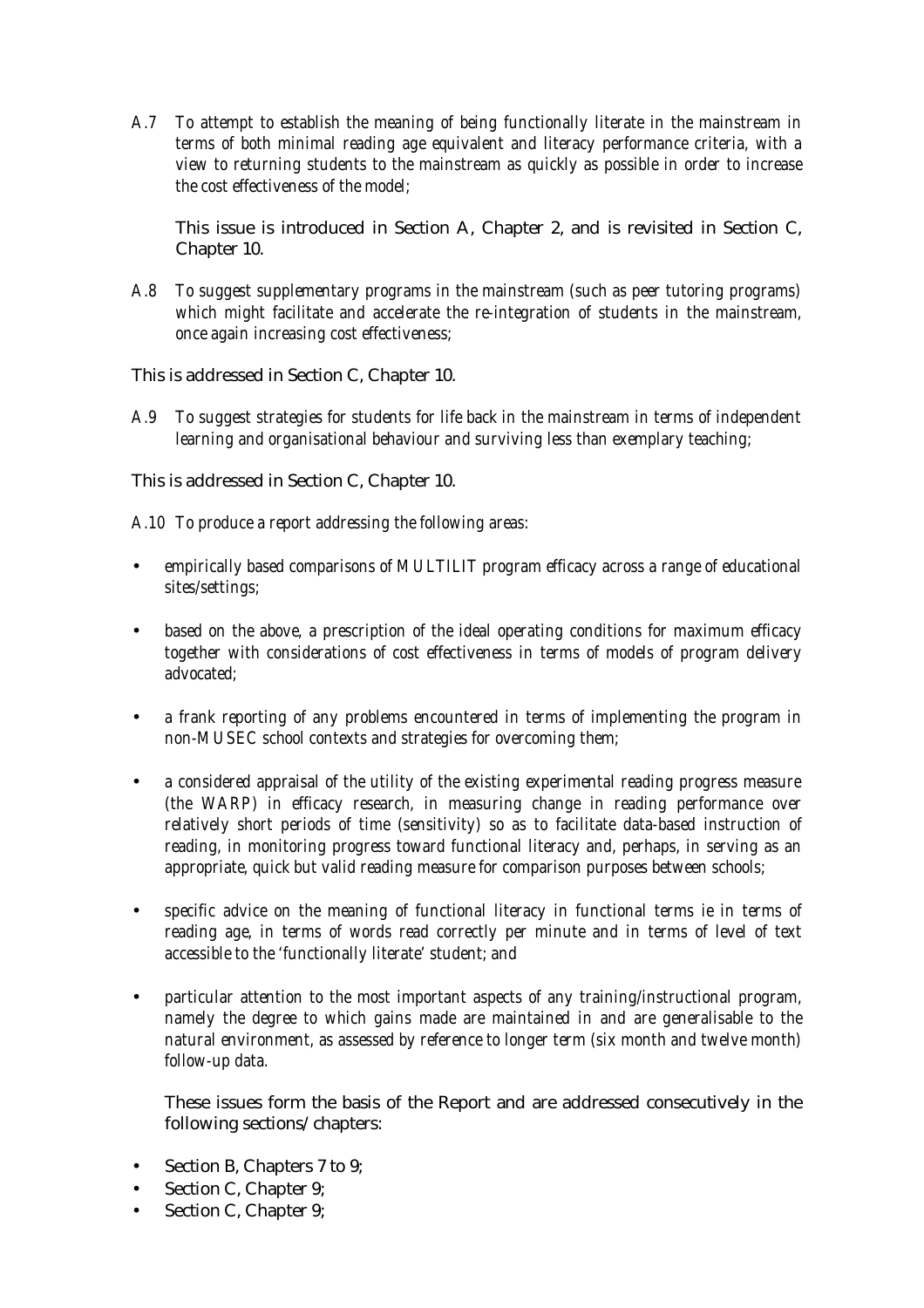- Section A, Chapter 5 and subsequently throughout;
- Section A, Chapter 2 and Section C, Chapter 10;
- Section B, Chapters 7 and 8.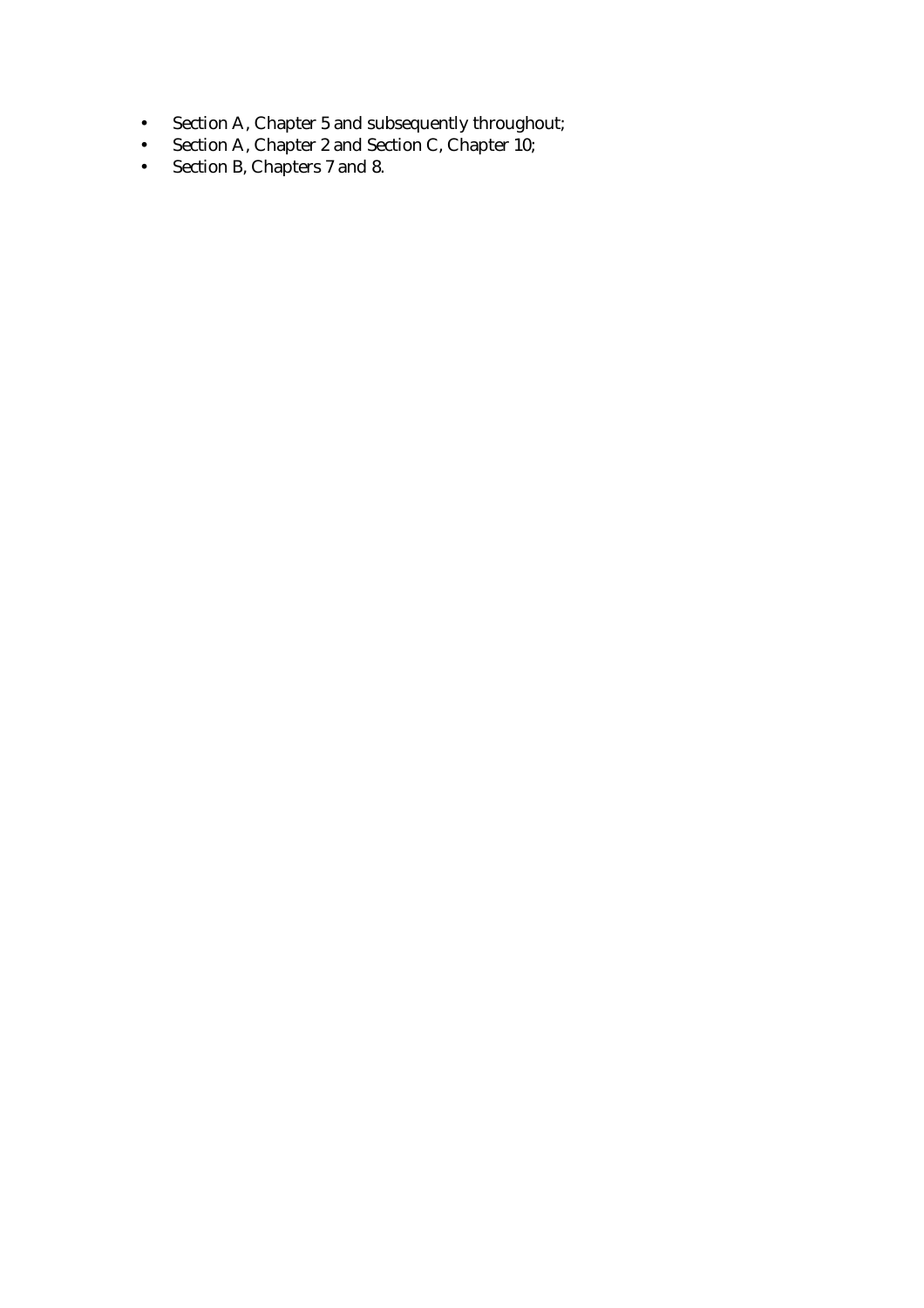#### **Key Outcomes**

The key outcomes from our program of research, detailed in our Report and summarised here, are as follows:

1. Effective literacy instruction for older low-progress readers should be both balanced and research-based drawing on the considerable body of empirical research into reading carried out over the past twenty or so years.

2. Such instruction should incorporate intensive and systematic teaching in three main areas - phonic word attack skills, sight words recognition and regular supported text reading.

3. The MULTILIT methods described in this report, consonant with both 1 and 2 above, have been shown consistently to deliver significant and appreciable gains in reading and related skills over short time periods (two and four terms of instruction).

4. Curriculum-based measures of reading (such as the WARP) are valid indicators of reading performance and allow regular, repeated tracking of reading progress.

5. Low-progress readers in regular classes in their final primary school years make little or no further progress in reading and related skills (at best one month's growth every two months).

6. Low-progress readers in Years 2 to 6 experiencing the full-time MULTILIT Program at Macquarie University Special Education Centre typically make gains of 15 months in reading accuracy and 13.5 months in reading comprehension, over two terms of instruction.

7. Older low-progress readers in Years 6 and 7 experiencing the mornings only MULTILIT program known as Schoolwise typically make gains of 15 months in reading accuracy and 11 months in reading comprehension, over two terms of instruction.

8. MULTILIT Clinic clients at Macquarie University Special Education Centre typically make gains of about 7 months in reading accuracy over nine weeks of parent tutoring using the MULTILIT Reading Tutor Program.

9. Low-progress readers in Years 3 to 6 attending a single primary school made mean gains of about 20 months in both reading accuracy and reading comprehension, over two terms when experiencing an attenuated MULTILIT program for under two hours per day.

10. A high proportion of low-progress readers may be experiencing childhood depression.

11. Following MULTILIT programs fewer low-progress readers present as depressed.

12. Students attending MULTILIT programs typically maintain the gains made at six and twelve month follow-up. There is typically little evidence for further gain, however, particularly for students with a *reading disability* who may need continuing support throughout their schooling.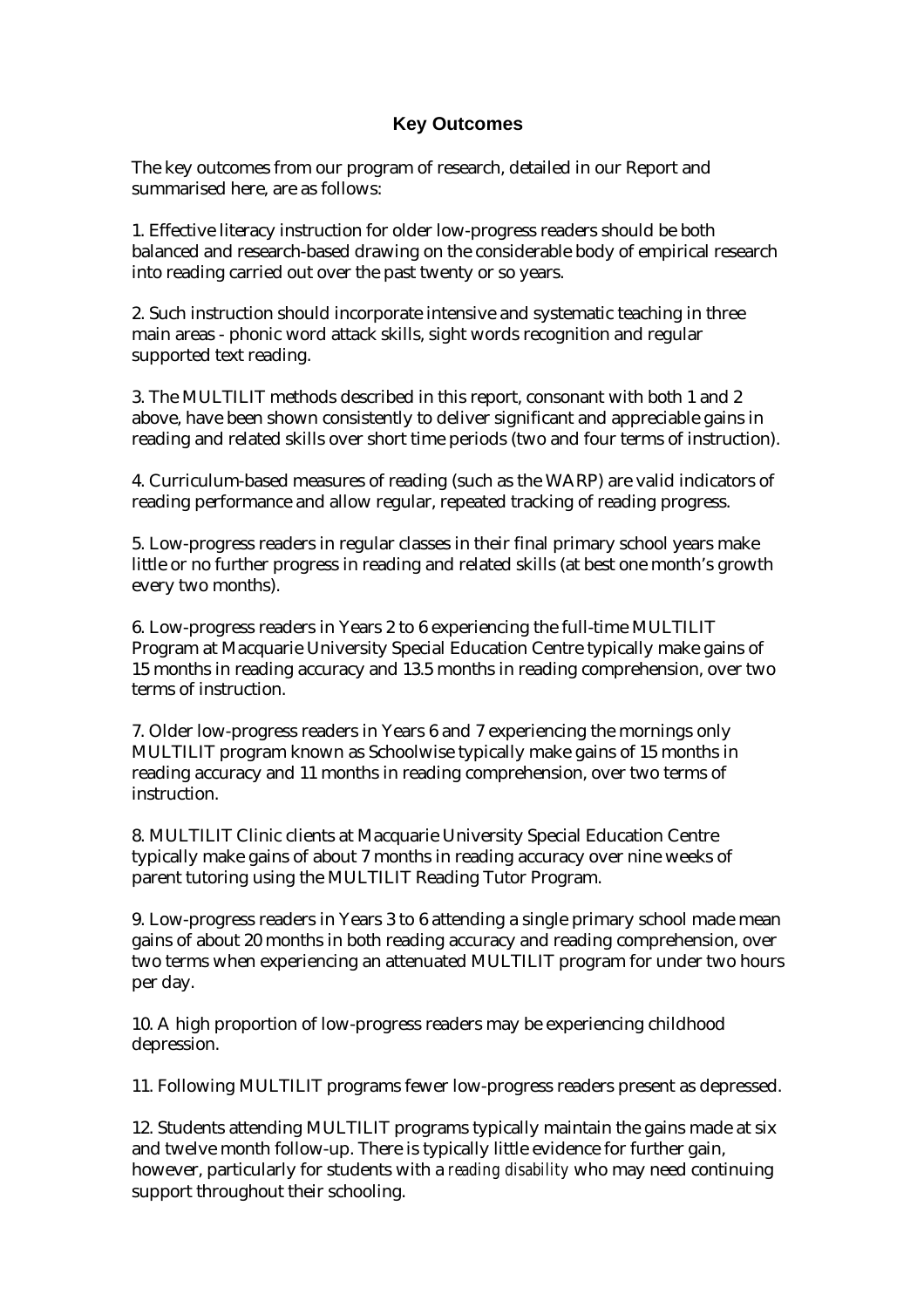#### **Implications**

On the basis of the evidence adduced in the Report and briefly reviewed in this Executive Summary, the following *implications* are worthy of consideration.

1. Forms of MULTILIT instruction may be highly beneficial for many low-progress readers in state and other schools.

2. The provision of MULTILIT instruction may also be advantageous for students from indigenous, non-English speaking, and socially disadvantaged backgrounds.

3. The provision of MULTILIT instruction for young and adult offenders in custodial institutions might usefully be trialed.

4. Curriculum-based measurement of reading is a cost-effective measure for use by teachers to identify and to track the progress of low-progress readers.

5. The need for a carefully graded, sequenced reading scheme is indicated to meet the instructional needs of low-progress readers.

6. The apparent co-morbidity of childhood depression and reading disability is an area still in need of further research in Australia.

7. Instruction for the most severe cases of reading disability is an area still in need of further research and development.

8. Further research into effective instruction in reading comprehension to meet the needs of students from non-English speaking backgrounds is necessary.

9. The diagnosis of *reading disability* might reasonably be reconsidered as a valid category of disability and for disability funding purposes so as to allow the necessary intensive instructional support to be provided.

10. Educationists might usefully reconsider the desirability of withdrawal models of service delivery given the demonstrated efficacy of short-term, intensive, literacy intervention programs such as MULTILIT.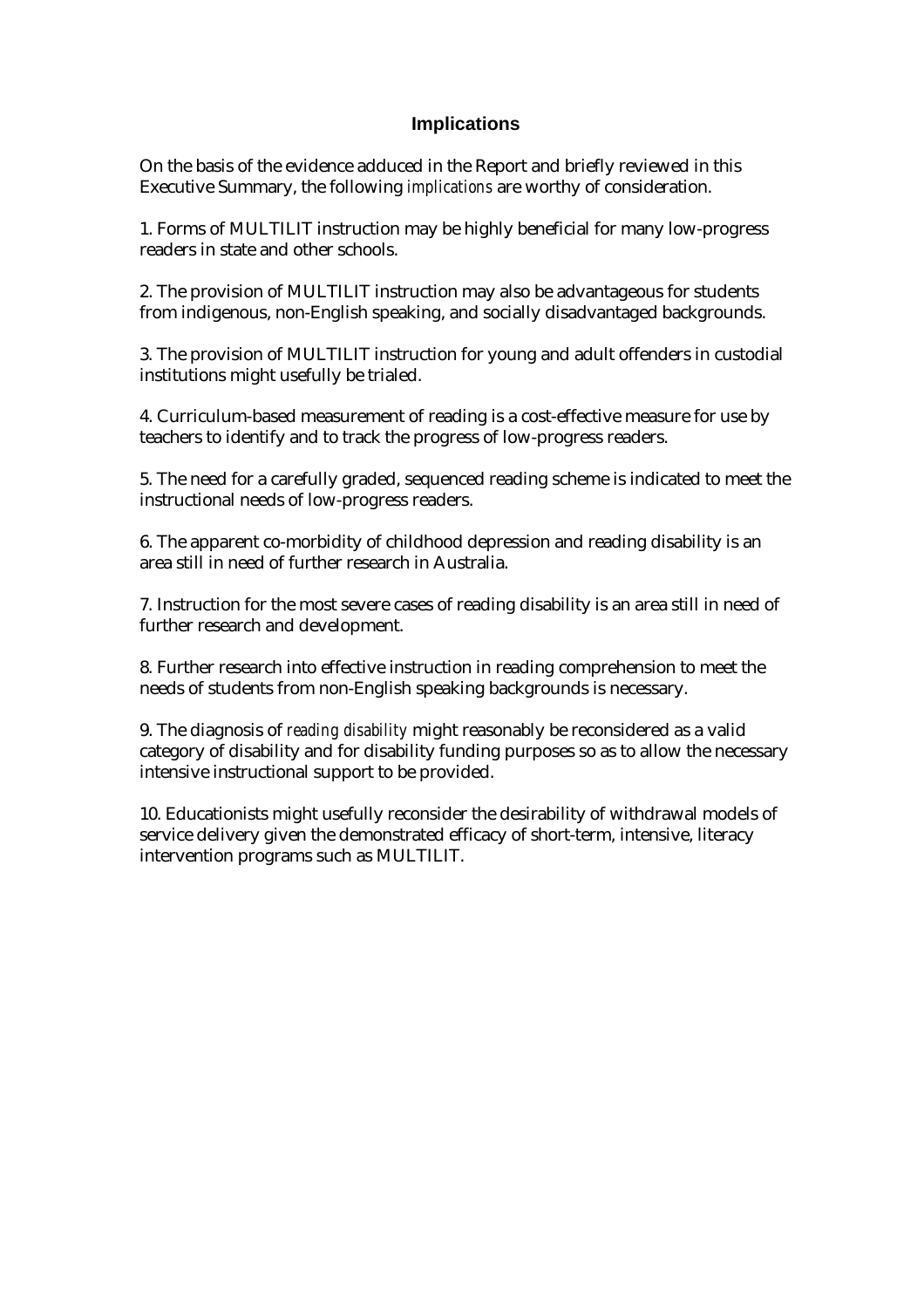#### **1. An introduction to MULTILIT**

For those of us who take literacy for granted, who can literally 'take it as read', it is difficult to imagine what it must be like for students who start high school with poorly developed, or nearly non-existent, literacy skills. The main aim of this project was to provide a thoroughgoing evaluation of the efficacy of an intensive, systematic, skillsbased literacy program, known as MULTILIT, in redressing the literacy difficulties of older low-progress readers.

MULTILIT stands for 'Making Up Lost Time In Literacy'. The MULTILIT Initiative is a research and development enterprise directed by Professor Kevin Wheldall from Macquarie University Special Education Centre (MUSEC). This Initiative comprises research and development into more effective ways of teaching older low-progress students experiencing severe difficulties in learning literacy skills, carried out in the MULTILIT classroom programs and clinic at MUSEC, and in MULTILIT outreach programs.

The MULTILIT Initiative has three main foci:

- Service provision
- Research
- Product/Program development

All students attending MULTILIT programs, both within MUSEC Special School and in various outreach settings, do so as a direct result of their special learning needs in the area of literacy, that is, being significantly behind their peers in reading and related skills. This is typically operationalised as being at least two years behind in terms of reading accuracy.

The generic classroom behaviour management model underpinning the Program is predicated on the principles and methods of 'Positive Teaching' while the overall orientation to teaching is avowedly non-categorical. This recognition that the problems of low-progress readers may stem, at least in part, from inappropriate teaching per se is carried through in the academic element of the initiative which provides a strong, systematic, skills-based literacy program predicated on methods and strategies of proven effectiveness as a result of research carried out within the MULTILIT Initiative at MUSEC, and elsewhere. The MULTILIT Reading Tutor Program, the focus of the literacy intervention, comprises instruction in word attack skills, sight word recognition and supported reading of natural language texts.

The Report details evaluations of efficacy which provide strong evidence for the effectiveness of the MULTILIT Program over three years of operation, 1996, 1997 and 1998. Other implementations of the MULTILIT Program (including variations) are also evaluated and reported.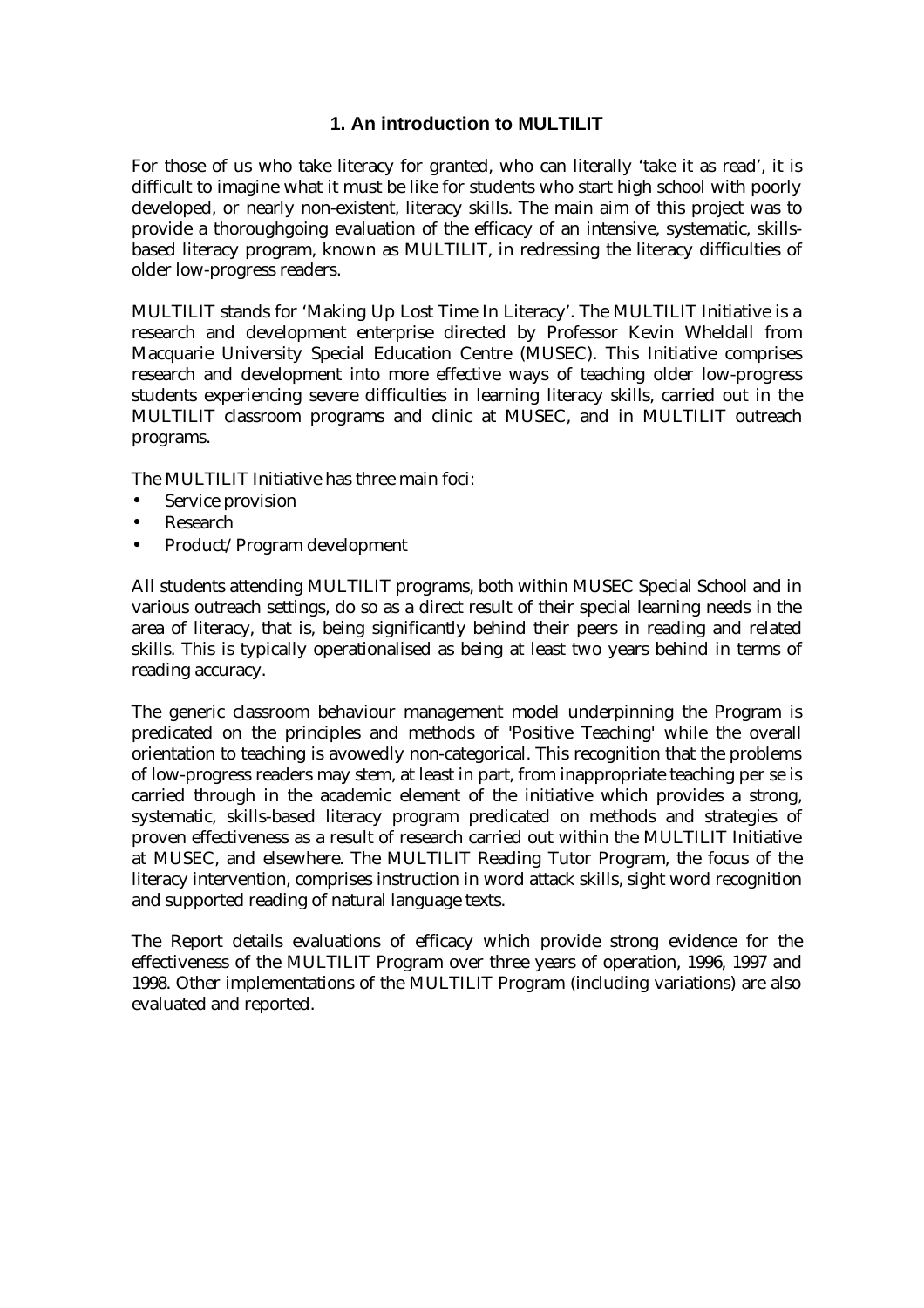#### **2. Essential constituents of effective reading instruction for low-progress readers**

As a result of the considerable body of reading research undertaken over recent decades, a great deal more is now known about both the knowledge and the skills necessary for becoming a proficient reader. The nature of a generic effective model of instruction and the specific knowledge and skills which need to be mastered in order to develop reading proficiency have been verified by a considerable body of research and are well documented and widely agreed upon by many researchers and practitioners.

The focus on instructional issues appears no longer to be confined to the 'either/or' dilemma of whole language versus phonics instruction. There is increasing acknowledgment that the '*both/and*' approach is appropriate and desirable in providing a wide range of effective teaching and learning opportunities for students to enable them to acquire and develop reading skill. There appears to be a growing consensus that component skills of reading learned in isolation are of relatively limited utility in and of themselves, and that they have true value only when practised in meaningful, connected text.

#### **The reading process**

When skilled reading occurs, decoding is accurate and automatic, oral reading performance is fluent and expressive, and the cognitive process of constructing meaning is ongoing and purposeful. Skilled readers can effectively integrate information from the text with what they already know to construct ongoing meaning and demonstrate high order comprehension skills.

Reading appears to be effortless to the skilled reader only because the word recognition component of the reading process has become automatic to the point where there is no overt awareness of the complexity of the behaviour which is occurring. The skilled reader has developed automaticity in the lower order word recognition components of reading; he or she is able, quickly and accurately, to recognise individual letters and spelling patterns and to translate them into words with apparent ease.

A minority of learners appear to develop understanding of the alphabetic principle and learn to read with little or no explicit instruction. Probably the majority of children learn to read with instruction and, regardless of mode, acquire the alphabetic principle. For a significant number of struggling, beginning and low-progress readers, however, this is not the case. For these students intervention which delivers well sequenced, structured and explicit instruction in code emphasis activities is required, along with extensive practice to ensure mastery of the component skills of reading and their integration in the reading of connected text. Instruction for beginning readers and low-progress readers alike must be purposeful, strategic and based on methods of proven efficacy.

### **Models of reading instruction**

Current research findings lead us to believe that a heavy emphasis on systematic phonics instruction combined with the reading of natural language texts is the most effective and efficient way to approach both initial reading instruction for the majority of learners and remedial instruction for low-progress readers. This view of reading, which acknowledges the simultaneous integration of orthographic, phonemic, syntactic and semantic cues, is referred to as an interactive model. In this model, learners are directly and explicitly taught to apply whole word recognition skills and phonic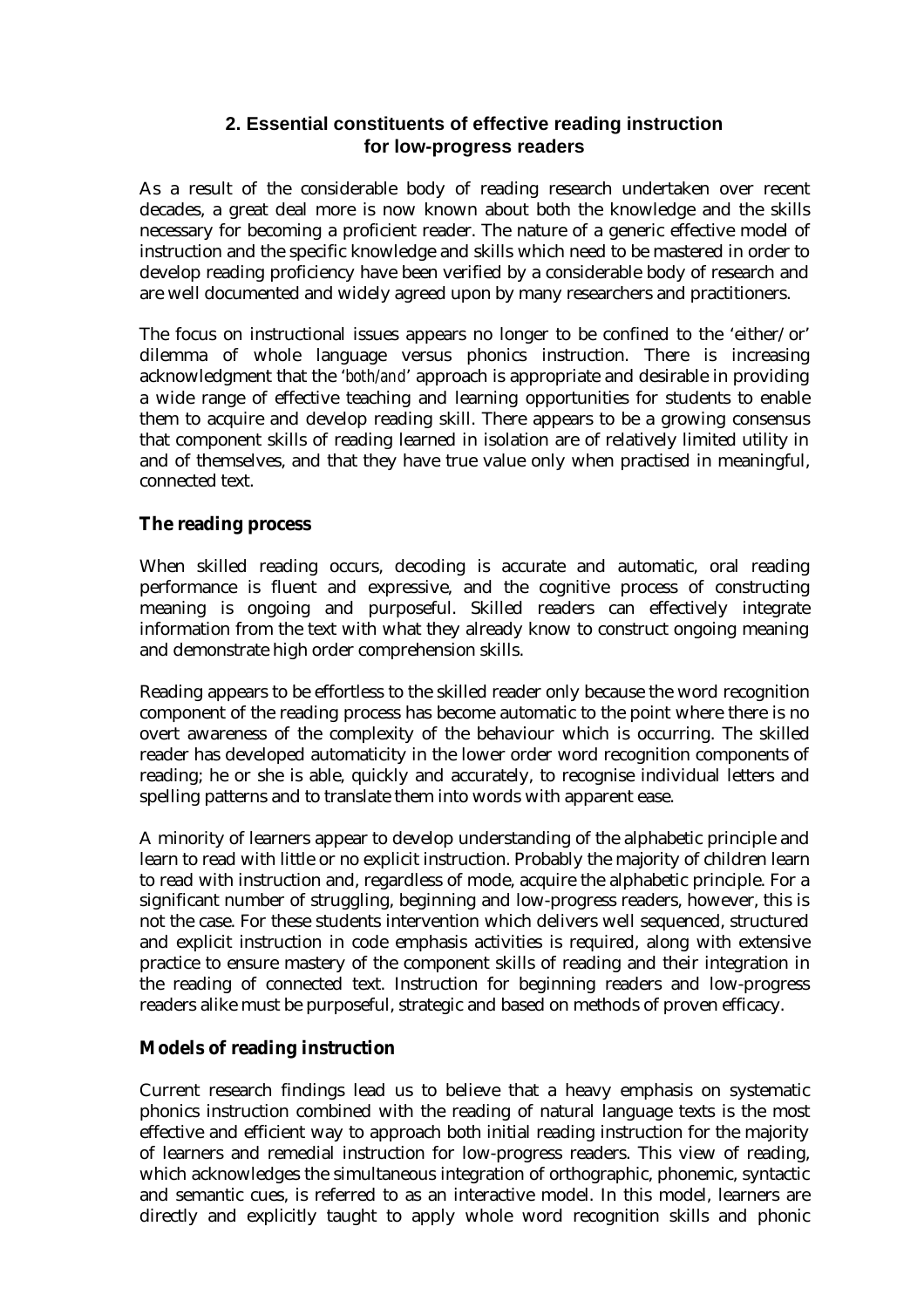knowledge skills to decode words. These skills are then applied and practised to develop automaticity through the reading of a variety of meaningful, connected texts at an appropriate level.

The Spalding method of teaching reading incorporates a systematic, explicit approach but the component parts are initially taught to mastery in isolation and before progressing to reading words in context in books. Reading Recovery is also considered by some as following an interactive model but research in New South Wales has found it to be effective for only one child in three undertaking the program. The success of students in Reading Recovery programs has been shown, in fact, to be largely dependent upon their level of phonological processing skills on entering the program.

Systematic, skills-based reading instruction, as reflected in a truly interactive approach, is supported by the so-called simple view of reading. Two components of reading are identified in the simple view: first, that which allows language to be recognised through its graphic representations (decoding); and second, that which allows language to be understood (comprehension).

### **Decoding**

The term decoding is used in its broadest sense to describe the process of translating written text into spoken words. More specifically it is used to describe the process of deciphering words through the use of phonological coding (phonic word attack skills), while the term word recognition is used to refer more specifically to recognising words through graphic information stored in memory (whole word recognition). Both of these strategies are necessary components of a reading program.

Understanding of the alphabetic principle is necessary in order to access words that have never before been seen in print. Beginning and low progress readers need to become proficient in both phonemic awareness and letter-sound knowledge. They need to develop phonic word attack skills.

Whole word (or 'sight word') recognition refers to the ability to identify familiar words without the need to analyse their component parts. Since the most frequently encountered one hundred words in print account for around half of all printed words encountered in text, it makes good sense to teach a corpus of familiar or frequently occurring words. It enables the novice learner to acquire a bank of high frequency sight words which can be retrieved directly from memory through lexical access. It introduces students to the idea of reading and facilitates early success in reading text which contains those previously learned words.

#### **Comprehension**

Around 75% of children will, regardless of the type of reading instruction received, discover the advantages of applying the alphabetic principle to reading. There appears to be general agreement that without this ability to identify words accurately and fluently, students will be inhibited in their efforts to develop the higher order skill of comprehending written text. If individual words in a text cannot be identified nothing else in the reading process will happen.

Linguistic comprehension, the second component identified in 'the simple view of reading', is the ability to take semantic information at the word level and construct meaning at the sentence level. Reading comprehension requires the use of the same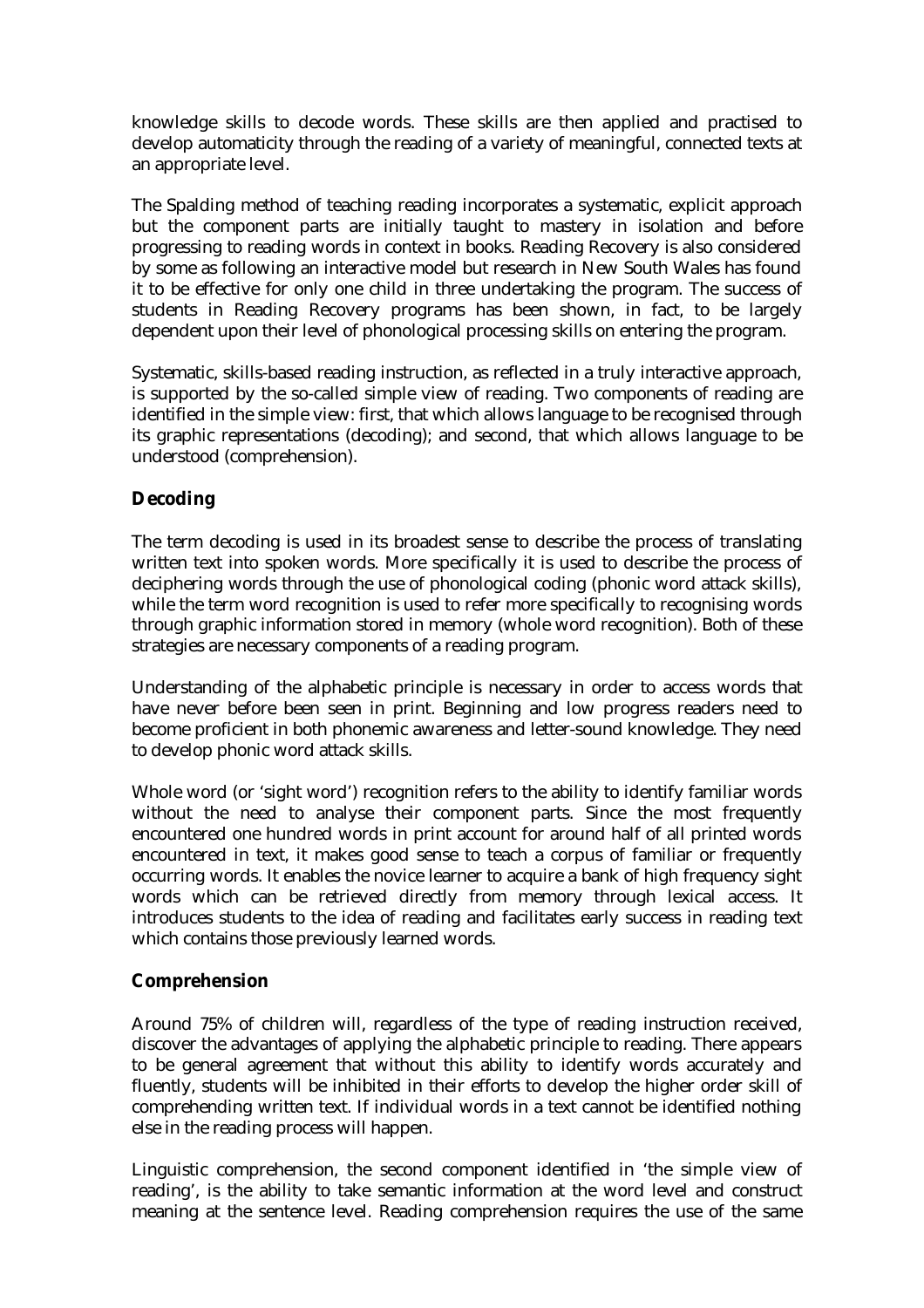skills as oral comprehension but in response to print rather than in response to speech. Reading comprehension is developed through regular practice in reading natural language texts and the explicit teaching of specific skills. According to the simple view of reading, word recognition skills and linguistic comprehension are the two essential prerequisites for reading text.

#### **What do we know about low-progress readers?**

Across the very substantial body of research on reading there is undeniable evidence of the strong relationship between word recognition and reading comprehension. The vast majority of low-progress readers show deficits in their phonological processing skills, that is, in their ability to use phonological information to decode written text. The primary factor preventing the vast majority of low-progress readers from improving their reading performance is their poor word decoding skills. They are unable to match letters with their corresponding sounds to decode words. In other words, their phonic word attack skills are poor.

#### **Functional literacy and decoding skills**

The term 'functional literacy' is a level often used as a benchmark measurement of reading. Functional literacy is probably equivalent to a reading age of around ten to ten and a half years and is achieved by most students by the end of Year 5 (or the sixth year of schooling). A functional level of literacy needs to be attained by a student if he/she is to meet the minimum reading demands which are made in lower secondary school, or even by the final primary years.

Some low progress readers with poor phonic word attack skills can and do rely on other strategies to read text which are less efficient but, none the less, effective to some degree. Some readers may even be able to reach a functional level of reading while maintaining relatively poor phonic word attack skills, by acquiring a very large lexicon of sight words, for example. *As a general teaching strategy for reading, however, this is not to be recommended - it is far too risky.*

While most reading researchers and practitioners would probably agree that learners should make use of both context cues and letter-sound cues when reading words, the critical point is that the use of phonic word attack skills is the strategy more likely to result in consistent and independent accurate word recognition. Furthermore, there is a general consensus that readers need to develop a bank of high frequency sight words which can be recognised accurately and fluently without the need for analysis of their component parts.

Effective reading instruction for low-progress readers requires: (i) a well developed phonic word attack skills program; (ii) opportunities to acquire and practice a bank of useful, high frequency sight words; and (iii) regular practice in reading meaningful, connected text in a supportive context. Such a truly interactive model is operationalised within the MULTILIT Reading Tutor Program. Instruction focuses on phonic word attack skills (understanding and applying the alphabetic principle to decoding words), sight word recognition (developing lexical access in memory) and the practice of these skills through reading natural language in meaningful and age appropriate text matched to the child's reading level, within a supportive tutoring context.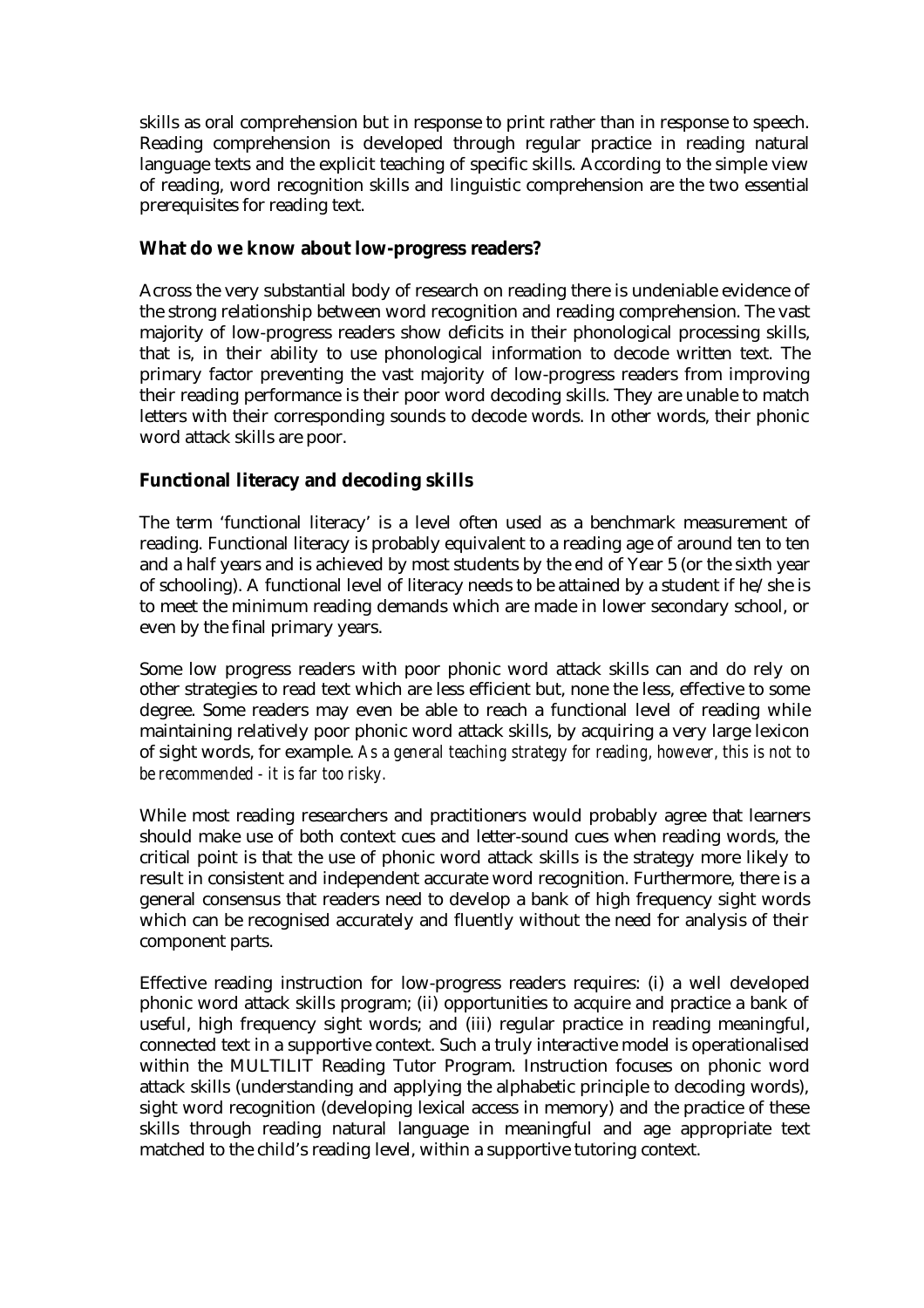### **3. A description of the MULTILIT Program: predicates, programs and procedures**

Children who have failed to learn to read by the usual methods in the first few years of school need intensive systematic reading instruction. MULTILIT aims to provide precisely that and is predicated upon:

- a non-categorical approach to instruction;
- a Positive Teaching approach to effective classroom behaviour management; and
- a balanced, 'interactive' model of effective literacy instruction.

#### **A non-categorical approach to instruction**

Categorising or labelling a child with a disability type or diagnosis identifies that child with a group who, in theory, have similar instructional needs. It also suggests that students who have been diagnosed with different learning problems will respond differentially to different interventions. Research shows that this is not, in fact, the case. The majority of special educators today favour what is known as 'a non-categorical approach' to teaching students with special needs and are committed to the conviction that all children can learn, given effective instruction. The forms of pedagogy to be employed, however, are determined not by the nature of the child's disabling condition but by a needs-based appraisal of the student's current level of functioning. The categories commonly employed to describe students with apparently similar disabilities and difficulties are of little or no use in determining the appropriate pedagogy to be employed with a particular student. Categorisations based on measured IQ, for example, have proved to be particularly unhelpful in terms of informing instructional decision making. Measured intelligence has very little relevance to how we go about teaching a child to read.

#### **Positive Teaching for effective classroom behaviour management**

Effective teacher management of classroom behaviour is an essential prerequisite for effective classroom teaching and learning to take place. If the teacher is prevented from teaching, or students are prevented from getting on with their academic work, as a result of either their own inappropriate behaviour or that of other students, then clearly little of educational value is likely to be achieved. Amount of time spent appropriately academically engaged is vital to the progress of both able and less able students.

The child whose behaviour is continually disruptive, or who is even quietly, but regularly, 'off-task' is seriously educationally disadvantaged, since academic engaged time is one of the most important correlates of academic progress. Successful classroom behaviour management ensures that maximal learning time is delivered. We advocate Positive Teaching to maintain attention to task.

Positive Teaching derives from the 'Positive Teaching Project' conducted by Kevin Wheldall and Frank Merrett from the Centre for Child Study at the University of Birmingham during the 1980s. Wheldall and Merrett produced a series of intensive, skills-based training packages for teachers in effective classroom behaviour management, based on their program of observational and experimental research in classrooms.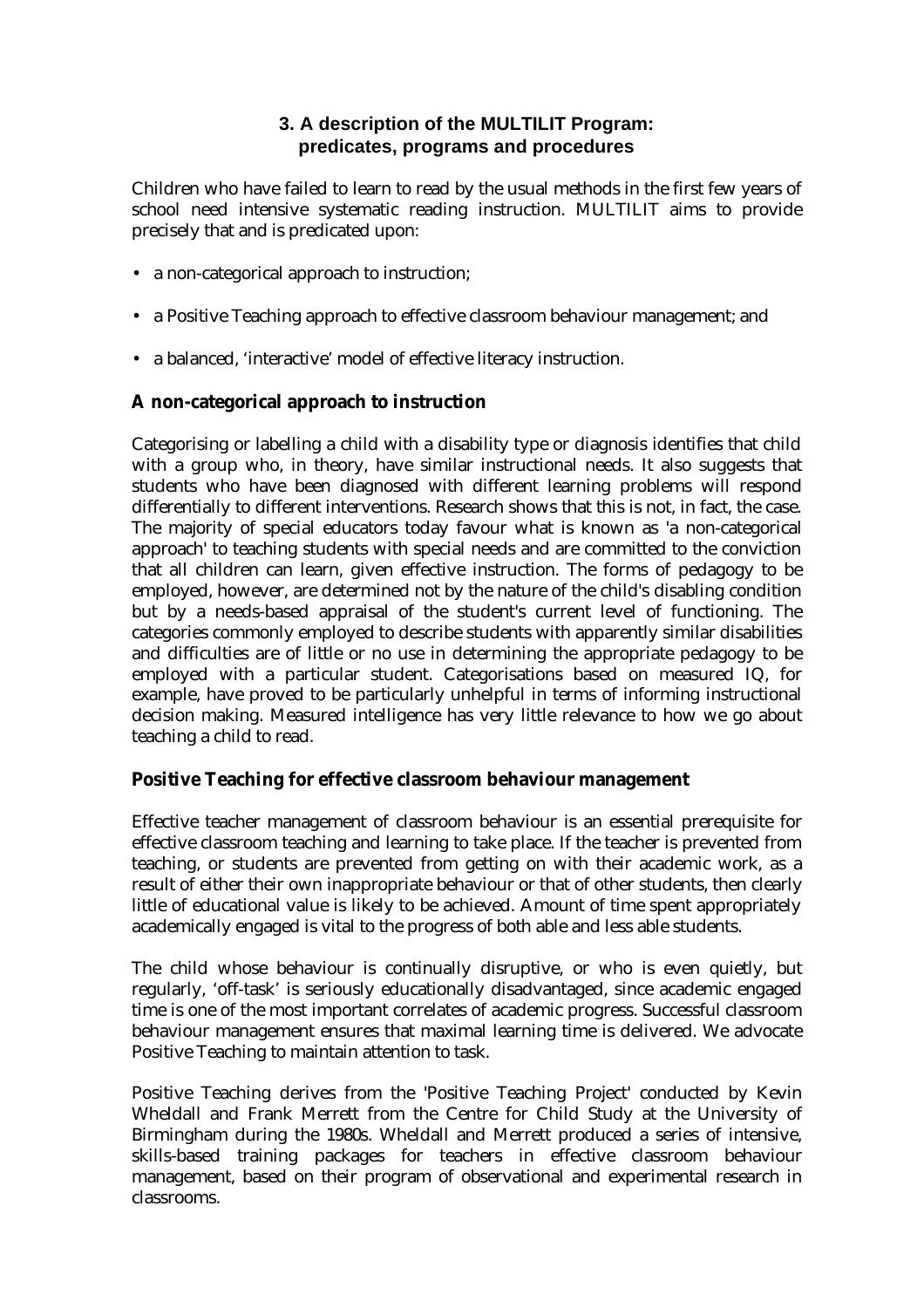'Positive Teaching' is based on applied behaviour analysis and observed classroom processes. In essence the procedures advocated 'accentuate the positive' by requiring teachers to focus their attention on students when they are behaving appropriately ('catch them being good') rather than continually being on the lookout for, and reprimanding, inappropriate behaviour, in line with traditional reinforcement theory. Positive Teaching advocates increasing teacher praise and approval and decreasing disapproval and reprimands. Reprimands are used very sparingly, specifically and privately and in a positive context overall. A number of procedures are advocated which have been shown experimentally to bring about improved classroom behaviour, often requiring teachers to change their own teaching behaviour or to make changes in the classroom environment. Classroom seating arrangements, for example, has been an area of particular interest in which Wheldall has carried out a series of studies. Positive Teaching procedures are thus characterised by a concern with ecological classroom variables and setting events for classroom behaviour, as well as contingency management procedures. They are also child centred in the sense that student initiations and negotiations constitute critical components of the approach. For example, students themselves can be directly involved in bringing about behaviour change by employing self-monitoring strategies to determine whether they are on- or off-task.

Positive Teaching is taught to teachers by means of skills-based training comprising five one hour sessions, preferably held weekly after school. Following course attendance, teachers appreciably decrease their use of reprimands, increase their use of praise and reward and, most importantly, bring about substantial positive changes in the levels of on-task behaviour of their classes.

All MULTILIT teachers attend Positive Teaching Package courses and are thoroughly trained in Positive Teaching methods. Classroom observations have shown that, consequently, MULTILIT teachers typically praise about ten times the rate typically observed in regular classrooms. In MULTILIT programs, extensive use is made of student self-monitoring and self-recording strategies. Extrinsic reinforcement is employed at the beginning of the program and is gradually faded, with points and stickers being harder to earn towards the end of a student's time in the MULTILIT program. MULTILIT teachers are also aware of the key antecedents influencing classroom behaviour, such as classroom seating arrangements and using appropriate curriculum materials.

#### **A balanced, 'interactive' model of effective literacy instruction**

The theoretical rationale for effective literacy instruction underpinning MULTILIT emphasises the need for a balanced approach combining the best of both 'bottom-up' and 'top-down' methods, as described in Chapter 2.

The careful planning and systematic delivery of an intervention is not inconsistent with teaching in natural environments and using natural routines. Systematic instruction that can be accurately described and independently verified is certainly not inconsistent with flexible or learner-centred interventions.

The components of effective instruction may be summarised as planning instruction, managing instruction, delivering instruction, and evaluating instruction. Instruction is planned for each MULTILIT student based on criterion-referenced tests which identify the skills the student needs and help place the student at the appropriate level in the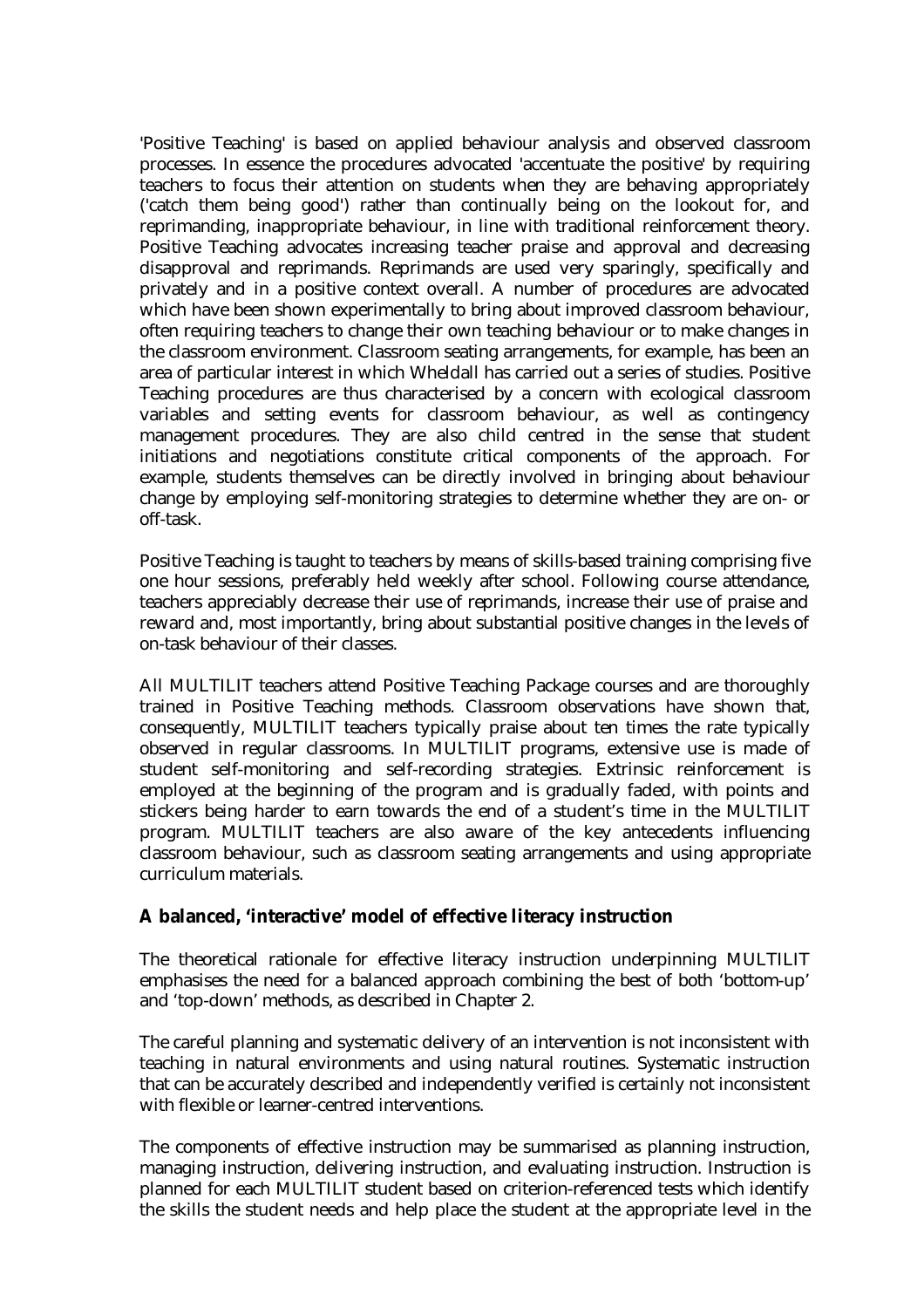various programs employed. Managing instruction is carried out by means of Positive Teaching, as previously described, to create a positive classroom atmosphere with a task-oriented focus, and a clear definition of rules. Systematic approaches to delivering instruction are a key feature of teaching in MULTILIT, including some use of direct instruction. This involves explicit teaching of rules and strategies, using sufficient examples and non examples, frequent responding by students (both chorally and individually), and frequent verbal praise. Students are given clear, unambiguous instructions and are kept informed of their academic performance through the use of corrective feedback. When assessing a student's instructional environment, the focus should be on gathering information relevant to instruction rather than on complex diagnostic procedures. Formative evaluation necessary to make such ongoing instructional decisions is taken regularly in MULTILIT. This formative evaluation is used to make instructional decisions so that each student is consistently placed at the appropriate level in each component of the program.

MULTILIT teachers are trained in effective instruction and data-based teaching, in Positive Teaching, and have particular specific expertise in implementing the MULTILIT Reading Tutor Program which forms the core of the MULTILIT curriculum.

#### **The MULTILIT Reading Tutor Program**

The most effective remedial programs for low-progress readers involve intensive, systematic instruction in three main areas: phonic word attack skills; sight word recognition; and supported book reading in a one-to-one context. The MULTILIT Reading Tutor Program incorporates all three of these key features and forms the core of what we offer to low-progress students accessing the classroom programs and clinic within the MULTILIT Initiative at MUSEC and in MULTILIT outreach settings. The program was specifically designed for teaching low-progress readers in Year 2 and above (about seven years upwards) who are reading at a level considerably below what might be expected for their age and who have not acquired the basic skills needed to become functional readers. The MULTILIT Reading Tutor Program comprises three distinct elements.

#### *MULTILIT Word Attack Skills*

Children learning to read primarily need to learn how to 'crack the code' - how to decode words they have not previously encountered by breaking words down into their component phonic parts. Low-progress readers need intensive, systematic instruction both in how to break up ('segment') words into their component letter sounds and, even more importantly, how to 'blend' component letter sounds into words. MULTILIT Word Attack Skills is designed to do precisely this: to teach older low-progress readers the phonic skills essential for rapid decoding.

#### *MULTILIT Sight Words*

Sight words are words that can be read automatically on sight without recourse to decoding strategies. When learning to read, it makes good sense for children to learn a small corpus of very common sight words so that they will not need to struggle to decode every single word that they encounter in a sentence. MULTILIT Sight Words systematically teaches the automatic recognition of 300 high frequency sight words.

#### *MULTILIT Reinforced Reading*

Reinforced Reading is a program developed to enhance the student's independent reading skills and is based on the set of tutoring strategies for use with older lowprogress readers known as Pause, Prompt and Praise (PPP). The aim of the tutoring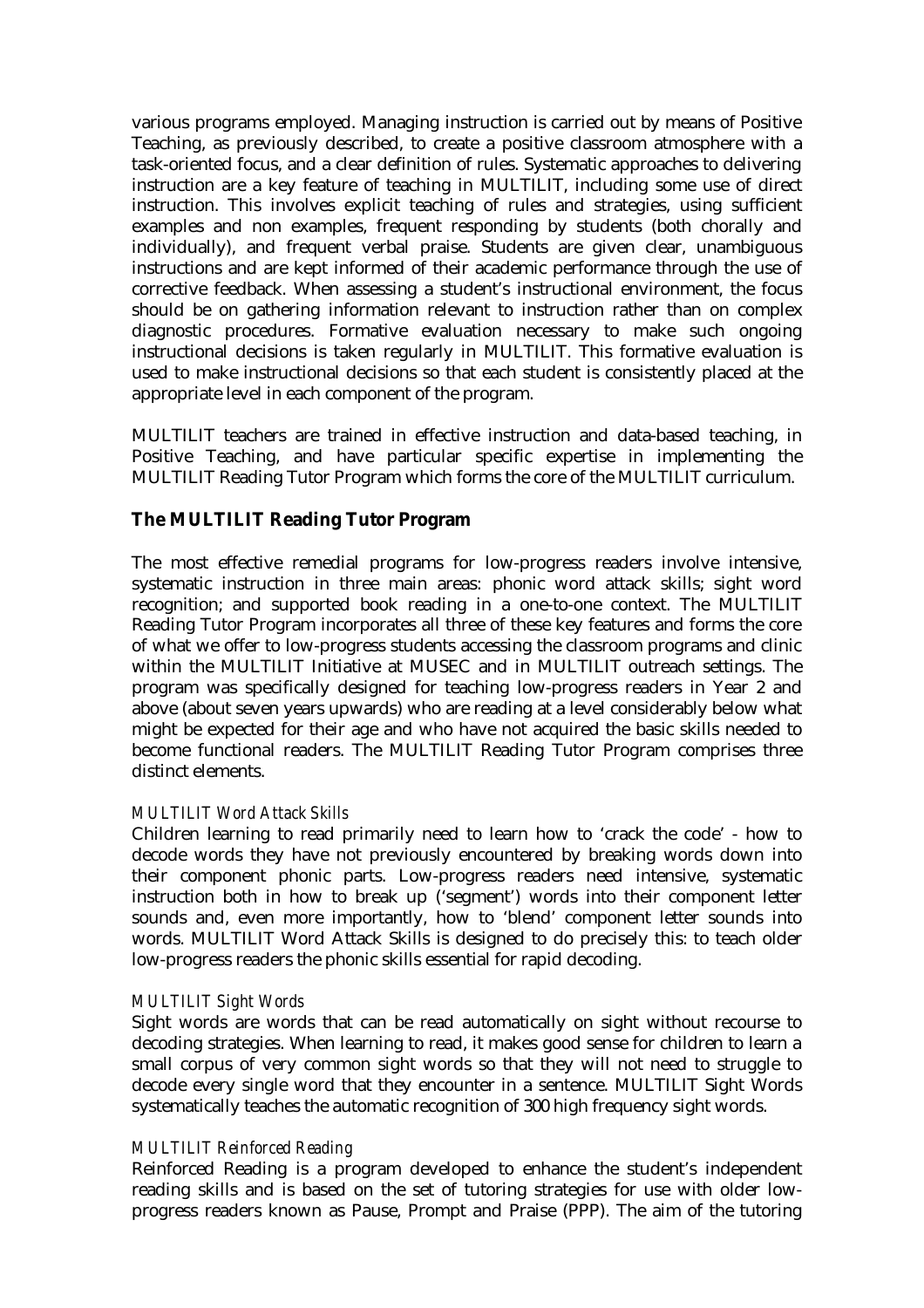session is for the tutor to listen to the low-progress reader read natural language books at an appropriate level of difficulty for up to fifteen minutes. The tutor is trained to pause for up to five seconds or wait until the end of a sentence when a mistake is made to permit time for self-correction. If no self-correction occurs, the tutor supplies up to two prompts in the form of a graphophonic prompt (ÒHow does this word begin?Ó, ÒWhat sound do these letters make?Ó), a contextual cue (ÒDoes that word make sense?Ó) or a re-read prompt (ÒRead that again from the beginning of the sentence.Ó). When the student correctly reads a sentence or paragraph, self-corrects without a prompt, or successfully uses a given prompt to identify a word, specific praise is given.

The three elements of the MULTILIT Reading Tutor Program: MULTILIT Word Attack Skills, MULTILIT Sight Words, and MULTILIT Reinforced Reading, form the bedrock of any MULTILIT program.

#### **Daily activities in the MULTILIT Program**

MULTILIT students spend the first two hours of their school day in their home group of eight students of varying ages and abilities under the direction of one teacher. During this first session of the day, students are called individually in turn to their oneto-one session with their teacher (typically for about 15 minutes), and to their Reinforced Reading (PPP) session with a teacher's aide or parent/community volunteer (15 minutes). In addition, while in their home group, students spend approximately one and a half hours carrying out individual work or activities set out in a work contract. Contracts are designed to encourage responsibility for organising and completing work independently. Each student has an individually designed contract tailored to meet his/her particular needs and students are rewarded when they complete all contract work assigned for the week.

MULTILIT one-to-one teaching activities provide sequential learning for students who are behind in reading skills. The MULTILIT Reading Tutor Program forms the core for these lessons as previously noted. At MULTILIT, the program is implemented by a teacher, but a teacher's aide, trained volunteer, trained parent, or skilled peer tutor working under direction of a teacher could also implement the program. Each child is tested on entry to the MULTILIT Program to place them at the appropriate levels in each component of the MULTILIT Reading Tutor Program. As we have already seen, the lessons in this program concentrate on decoding skills (MULTILIT Word Attack Skills), accurate and automatic recognition of sight words (MULTILIT Sight Words), and the practice and generalisation of these skills using the connected reading of real text (in MULTILIT Reinforced Reading). Also included in the one-to-one session, and depending on the student's need, is an auditory awareness training program, and repeated reading, designed to build reading fluency of text and help in the generalisation of decoding and comprehension. Others will require repeated reading designed to improve reading accuracy. Some students, who specifically need to improve their comprehension skills have appropriate activities included in their one-toone session. Together, the components of the MULTILIT Reading Tutor Program and the supporting materials used during the one-to-one session comprise a set of very powerful teaching tools.

MULTILIT utilises other teaching strategies and programs to support and extend the instruction provided by the MULTILIT Reading Tutor Program and to provide opportunities for students to generalise their skills. Following a brief recess break, the daily routine resumes in MULTILIT with the format changing from individual to group instruction. Students work in small groups of approximately eight students, based on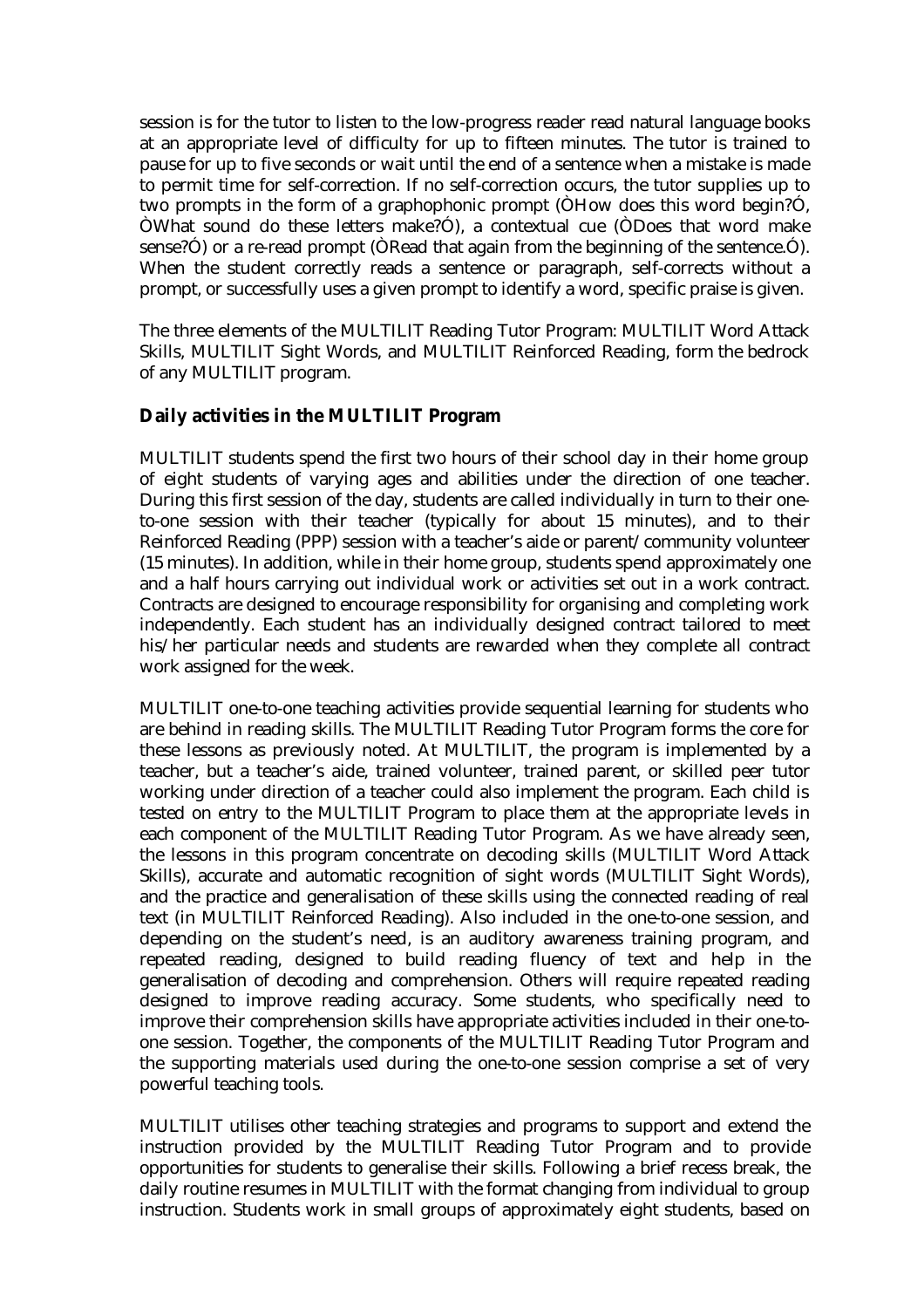ability level. Each group sits in a semi-circle desk formation, with the teacher in the middle of the circle so that eye-contact can be made with each student. There are three 30 minute lessons between recess and lunch, all of which are carried out in groups. These lessons are spelling, reading, and comprehension/writing. In addition to these lessons, students and teachers engage in 10 minutes of Uninterrupted Sustained Silent Reading (USSR), spend five minutes having reward stickers awarded for appropriate behaviour during the morning session, and enjoy a 15 minute session of Serial Reading immediately prior to the lunch break. Four hours of intensive instruction in literacy are thus delivered between 9.00 and 1.15 pm daily, with only a 15 minute break for recess. The specifics of the group lessons are detailed below.

#### *Spelling Mastery*

The main spelling component of the MULTILIT program is delivered by means of the SRA Spelling Mastery program. Teachers also program for generalisation using a variety of activities such as dictation, story writing and computer spelling games. These activities allow the student to practise their newly acquired spelling skills in less structured, more naturalistic and meaningful contexts.

#### *Reading Rigby lesson*

During group reading lessons, books are introduced and discussed, opportunities are taken to build vocabulary, and the story is read aloud by the students in turn with the teacher using the Reinforced Reading strategies of Pause, Prompt and Praise. Although any graded reading scheme could be used for this group lesson, we have found the (now out of print) Reading Rigby series to be finely levelled and very appropriate for low-progress readers.

#### *Comprehension*

Different skills are targeted during the comprehension lesson using the graded SRA Multiple Skills comprehension program. These include understanding the main idea of a story, finding facts located in a passage, understanding context clues, making inferences, and the extension of vocabulary. Students are exposed to a variety of comprehension formats to help them generalise their skills.

#### *Uninterrupted Sustained Silent Reading (USSR)*

Teachers demonstrate the importance of reading as a recreational activity by modelling the desired behaviour of quiet reading. This is sometimes referred to as USSR or Uninterrupted Sustained Silent Reading. For 10 minutes each day, all MULTILIT students and teachers engage in Uninterrupted Sustained Silent Reading. USSR promotes reading as a *pleasurable* activity, and, along with Serial Reading, provides an important element in the interactive model that MULTILIT seeks to deliver.

#### *Serial Reading*

For the purposes of Serial Reading, MULTILIT students are divided into junior (Years 3 and 4) and senior (Years 5 and 6) groups. For 15 minutes a day a teacher reads from a novel selected from books aimed at the interest level of the students.

Although the primary focus of MULTILIT is literacy, the full-time program includes instruction in mathematics and other key learning areas in the afternoon sessions where MULTILIT students practice their reading and writing skills.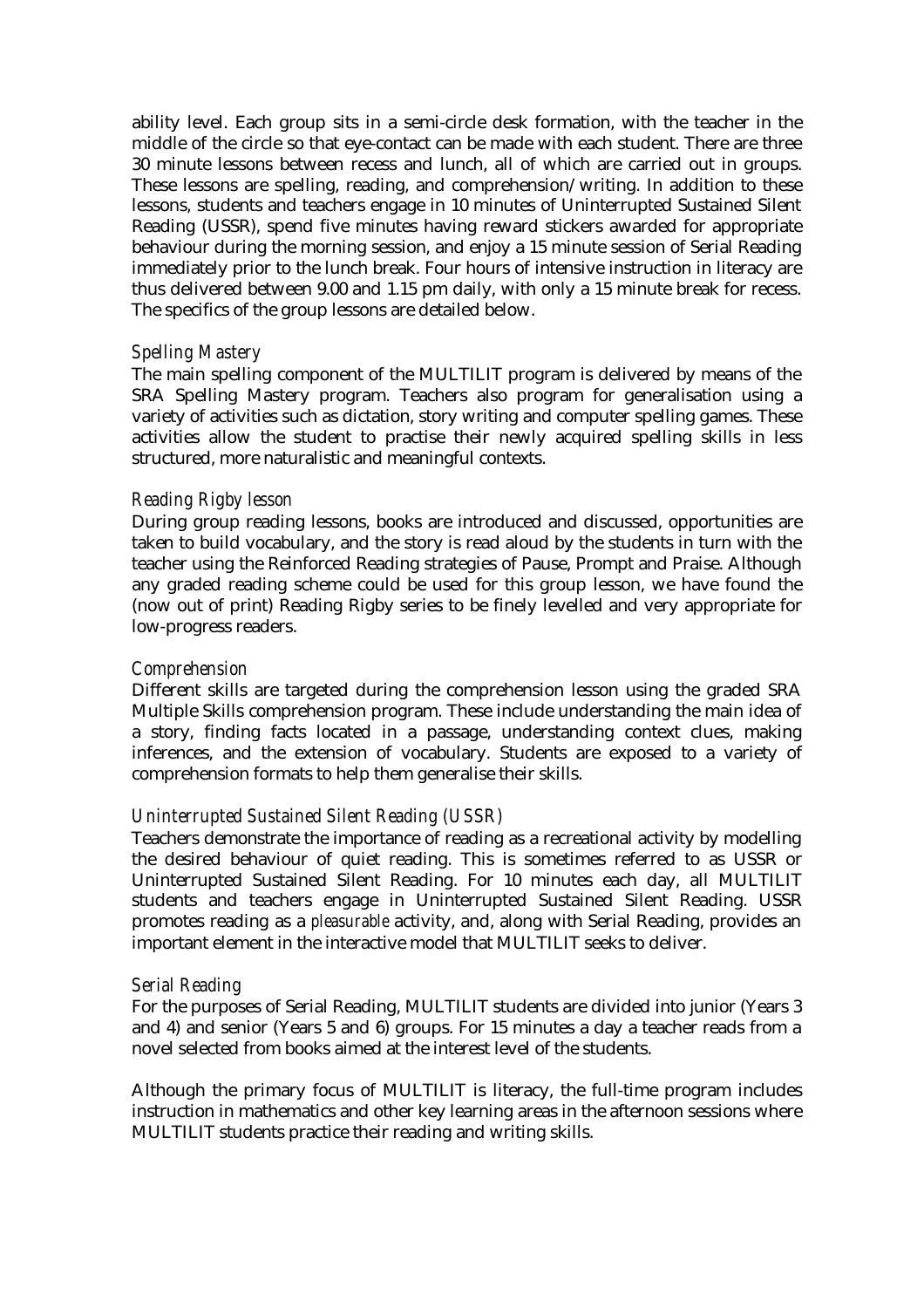#### **4. General research methods**

The same basic evaluation procedures were employed for all efficacy evaluations on all of the various MULTILIT sites. All students were thoroughly assessed on entry to and on exit from the MULTILIT programs on a variety of standardised or curriculum-based measures including the Neale Analysis of Reading Ability - Revised, the Burt Word Reading Test, the South Australian Spelling Test, the Wheldall Assessment of Reading Passages (WARP), the MULTILIT Word Attack Skills Placement Test, and book level assessments. Such measures allow for comparisons of overall growth in literacy skills against standardised levels of performance, to ensure that MULTILIT is meeting the objective of rapid progress toward functional literacy.

Students were typically assessed *on entry* to the programs, *retested* after two terms, which for most students was the end of their program, and then *retested twice subsequently* at two term intervals (roughly every 5-6 months) to assess maintenance and generalisation of literacy skills learned.

We endeavoured to demonstrate the low rates of progress typically made by groups of low-progress readers in regular school programs. Where such groups are comparable to treatment groups, we may compare progress during MULTILIT programs with progress *typically* made by low-progress readers not receiving MULTILIT intervention.

Limited use was also made of (more qualitative) small-scale survey and focus group techniques to add a more descriptive dimension to this efficacy research.

#### **Target group and composition of the samples of students**

The target group for the MULTILIT programs comprised older, low-progress readers; specifically, students in Years 3 to 7 (aged 8-13 years) who were at least two years behind their chronological age in terms of reading age as measured by Neale Analysis of Reading Ability - Revised (accuracy) but who (preferably) had made a start in learning to read and who could read simple text (ideally have a minimum reading age of, say, six and a half years). Having said this, complete non-readers were also included in the sample, as were a small number of Year 2 students.

#### **Assessment procedures**

Students involved in this research project were tested on the battery of tests of reading and related literacy skills and were typically retested five months later after two terms (20 weeks of instruction), to determine how much progress had been made. Data collection was completed by trained and experienced research officers or by trained research assistants supervised by members of the highly experienced team of MULTILIT literacy research officers.

#### **Test instruments/measures employed in the studies**

The following reading and spelling tests were administered individually to the students in the period 1996-98:

#### *1. The Neale Analysis of Reading Ability - Revised*

The principal reading assessment utilised in this evaluation was the Neale Analysis of Reading Ability - Revised which aims to provide global indicators of performance in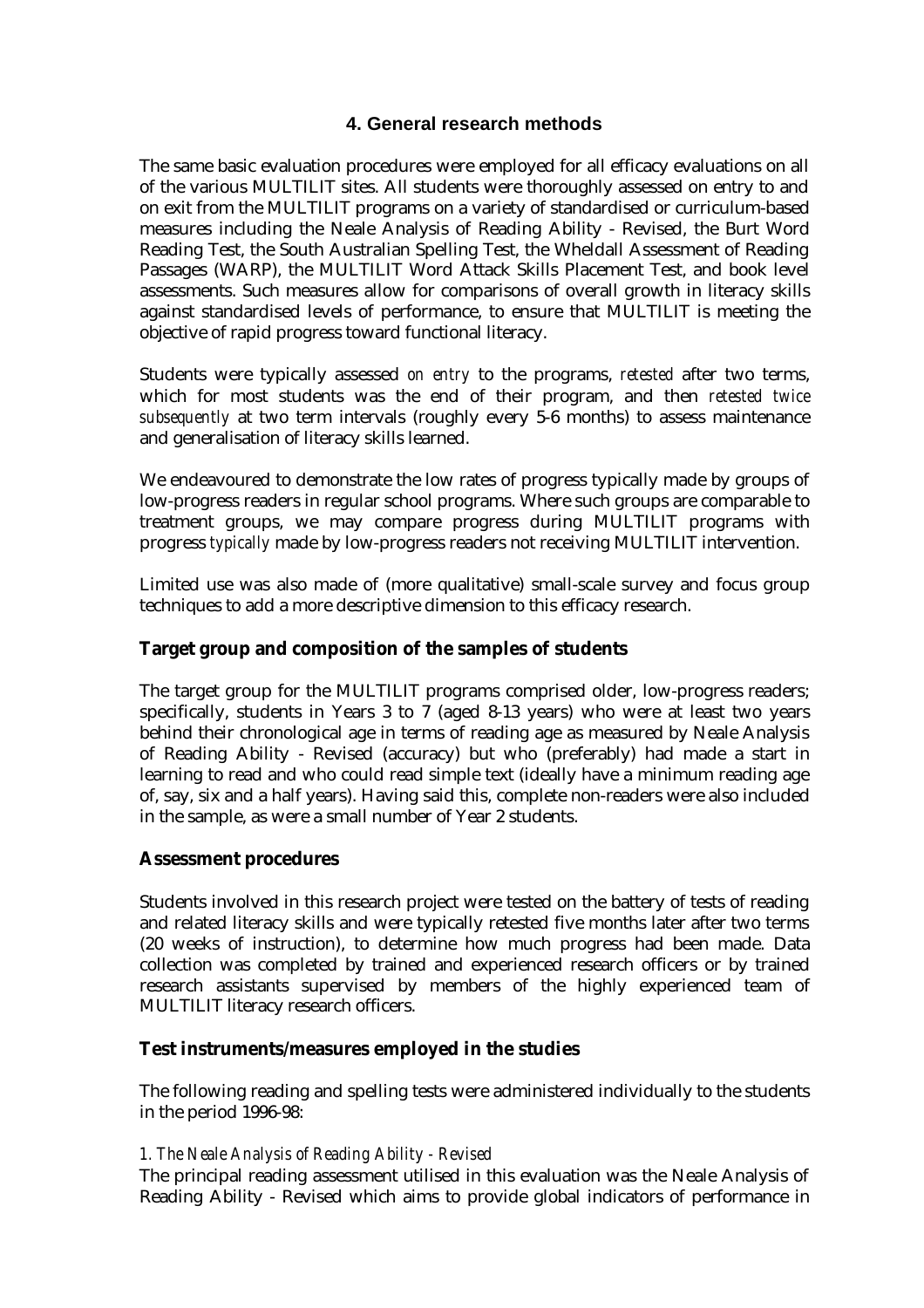two of the main skills involved in reading: reading accuracy and reading comprehension.

#### *2. The Burt Word Reading Test*

The Burt Word Reading Test has a long history in educational research and is a measure of single word recognition in isolation.

*3. The Wheldall Assessment of Reading Passages (WARP)* 

The WARP is a new curriculum-based measure of reading which consists of a series of five 200 word passages, each passage comprising an entire story. The development of this test is described in some detail in Chapter 5.

#### *4. South Australian Spelling Test*

Spelling performance was assessed using the South Australian Spelling Test. The revised norms for this simple spelling test provide estimates of spelling age (based on a sample of South Australian students) from 6 to 15.5 years.

#### *5. Book level*

Book level data were also collected to measure progress in the curriculum. When students enter a MULTILIT program, they are placed on appropriate book levels at instructional level (90-95% accuracy) and are promoted to succeeding levels as they progress. Reading Rigby levels were employed in this research.

The assessment battery was adjusted over the course of the evaluation. Some data included in the project were collected prior to the evaluation study being contracted, hence there is variability in sample sizes for some measures. The Neale Analysis of Reading Ability - Revised was the constant dependent variable throughout the research.

#### **Follow-up testing**

Where possible, students completing the standard two term MULTILIT program were followed up twice at approximately six monthly (two terms) intervals to test for maintenance and possible generalisation of the skills learned during the MULTILIT program. The Neale Analysis, only, was administered, for reasons of economy and comparability across program intakes, at six month and twelve month follow-up testing.

#### **Effect size**

In line with contemporary best practice in empirical educational research, we have sought to go beyond the concept of mere *statistical significance* and to provide estimates of the *size* of the gains or effects obtained. To this end we have employed the concept of the *effect size*. The effect size is the size of the difference between experimental and control group means divided by the standard deviation of the control group yielding, in effect, a Z score or normalised standard deviate. Effect sizes are typically classified as small (0.20), medium (0.50) or large (0.80).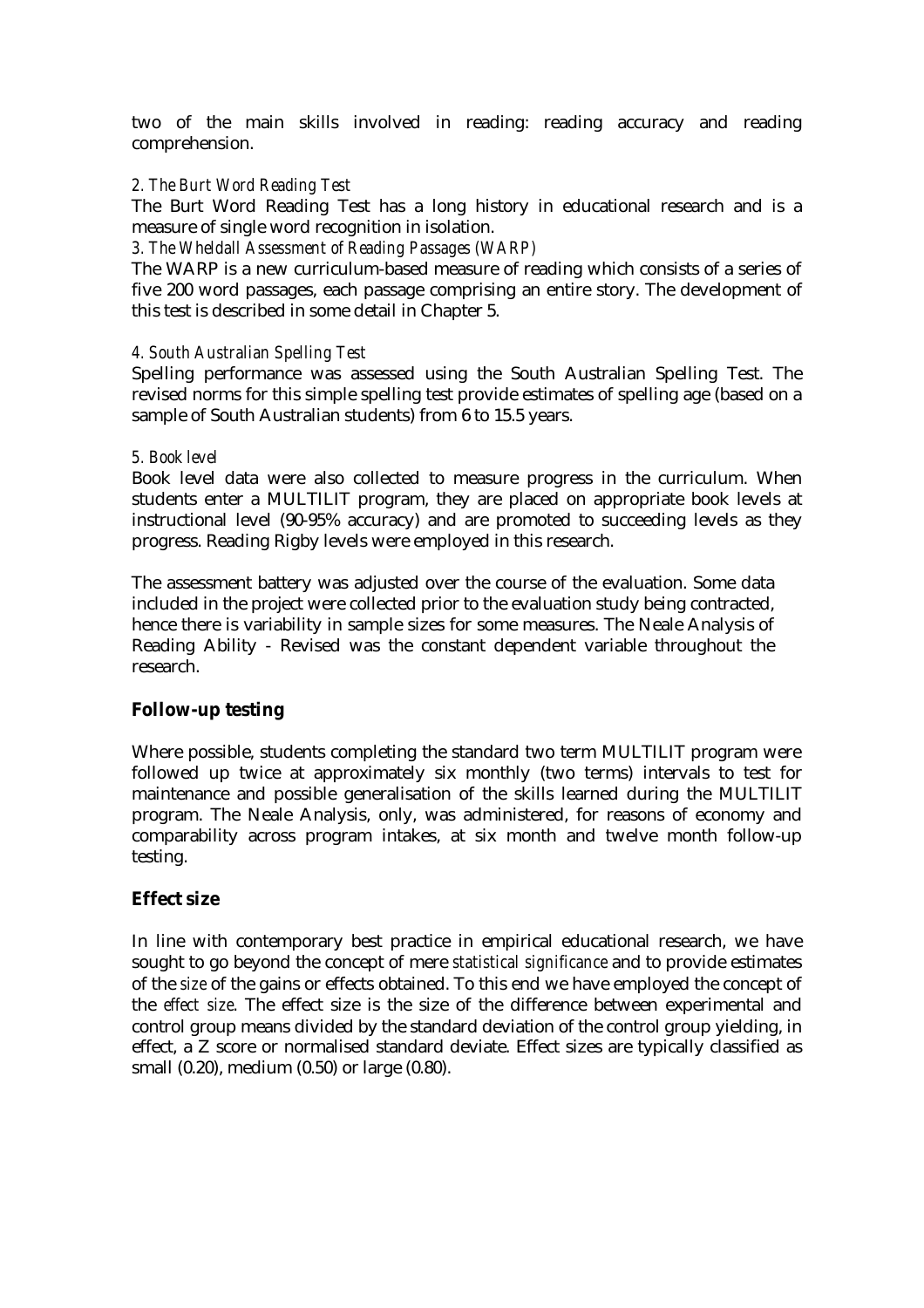#### **5. Monitoring the performance of low-progress readers: development of the WARP**

Effective monitoring of the progress of low-progress readers is critical for effective remediation. If we are to remediate effectively with low-progress readers it is essential to know *whether* the individual child is progressing and, if so, at what *rate* the child is progressing. Empirical research strongly supports the use of such ongoing measurement and has found that it leads to measurable gains since it provides direct feedback to teachers on the efficacy of the instruction they are providing.

Curriculum-based measurement (CBM) is a set of procedures for measuring student proficiency and indexing growth in the curriculum. This set of procedures was developed in response to the problems associated with the use of standardised, normreferenced tests.

The Passage Reading Test (PRT) represents an alternative, curriculum-based measure of reading progress to more traditional reading tests. The PRT requires students to read from any appropriate grade level basal reader for just one minute. The number of words read correctly in this period is the index of the student's current level of reading performance. This simple measure of reading has been shown repeatedly to correlate highly with other measures of both reading accuracy and reading comprehension. Moreover, such measures may be used very effectively to track reading progress and, thereby, the efficacy of reading instruction provided.

If performance on curriculum-based passage reading tests is to be used to monitor progress toward a long term goal, that goal needs to be identified. We suggest functional literacy as an appropriate long term goal for low-progress readers.

#### **Development of the WARP**

In 1995 the first author (Wheldall) commenced development of a set of generic passages for the curriculum-based measurement of reading. In its original form, the Wheldall Assessment of Reading Passages (WARP) consisted of fourteen 200 word passages. These passages, of roughly equal difficulty and each comprising an entire story, were specially written to preclude the possibility of students having encountered the passages before. The development of the WARP is summarised here since it was a major dependent variable in the efficacy evaluations of MULTILIT subsequently reported.

Two preliminary small scale pilot studies were conducted to provide data on the degree to which the passages were similar in terms of difficulty level, both across and within passages. In the first pilot study, a group of 21 low-progress readers from Years 5 and 6 were tested on the original 14 WARP passages. The number of words read correctly in the first minute (WPM) and also the number of words read correctly per minute averaged over the whole passage (WPP) were calculated for each passage. The two alternative scoring methods, WPM and WPP correlated highly on all 14 passages (0.94 to 0.99). Moreover, the 14 passages scored for WPM intercorrelated at 0.84 to 0.98 and at 0.89 and 0.98 for WPP. This indicates excellent parallel or alternate form reliability.

Five passages identified in the first pilot study as being the most similar from the original fourteen passages were subsequently administered to a second incidental sample of 21 low-progress readers from Years 6 and 7. Once again, the means and standard deviations for the five passages were very similar. Correlations between the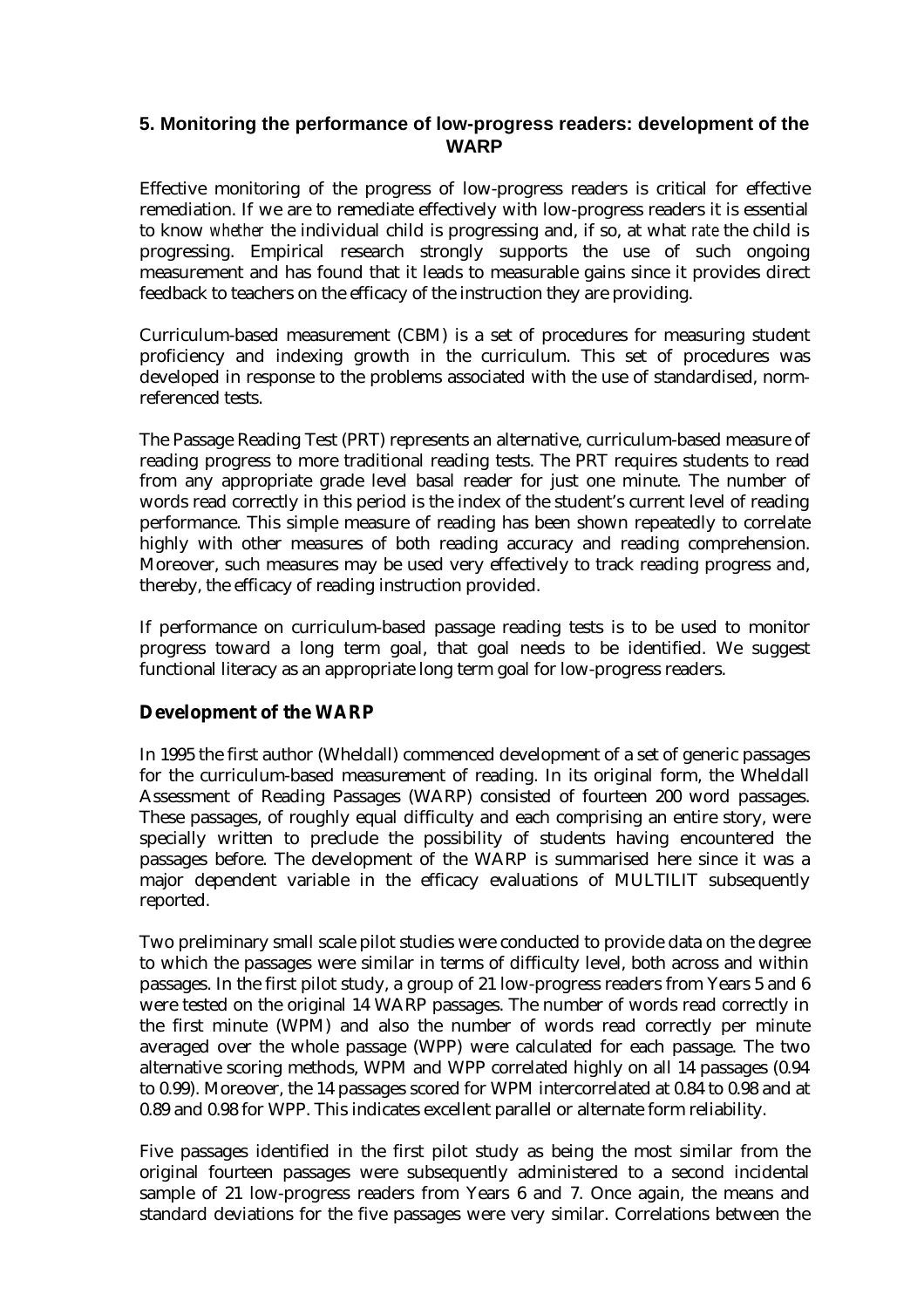two forms of scoring were exceptionally high (0.96-0.99) and highly significant (p<0.001), as were intercorrelations between the five passages both for first minute only (0.83-0.92) and whole passage modes of scoring (0.91-0.96).

A larger sample of 190 participants in Years 3 to 7 were subsequently assessed on the same five passages. (38 classroom teachers had been asked to identify four "average readers" and one "low-progress reader".) The high alternate forms reliability found in the pilot studies was replicated with this larger sample with coefficients ranging from 0.95-0.96 and 0.96-0.98, for WPM and WPP respectively. In addition, internal consistency was extremely high, with correlations between WPM and WPP of 0.99 for *all five passages*. Mean scores (and standard deviations) for WPM and WPP provided further support for the similarity of the five passages. It was also shown that the WARP very effectively differentiated low-progress readers from regular progress readers, the average older low-progress reader reading the WARP passages at below Year 3 level for regular readers. On the basis of these studies, it was also concluded that the small increase in reliability and validity gained by having students read the entire passage was not worth the extra time and effort involved, given the very high correlations found between WPM and WPP. In the WARP, a measure of oral reading fluency is gained by having students read passages for one minute only.

In order to be confident that the WARP is valid (that is, that it measures what it claims to measure) performance on the test was compared with performance on other established tests of reading ability. This exercise establishes criterion-related validity. The first validity study, involving 146 low-progress readers, examined the relationship of the WARP to the Neale Analysis of Reading Ability - Revised. Alternate forms reliability was again found to be extremely high (0.94-0.96). Similarly, mean scores for the five passages ranged from 77 to 82 and the standard deviations were very similar. Highly satisfactory correlations were found between the WARP and reading accuracy on the Neale (0.78-0.80). The relationship between Neale comprehension and the WARP, however, was lower than expected (0.49-0.55).

The main purpose of a second validity study was to examine the criterion validity of the WARP on a sample that was representative of the full range of reading ability. This was achieved by examining the relationship of the WARP to the Neale Analysis and the Burt Word Reading Test. The sample comprised a group of 50 regular students from a Sydney primary school; 10 students from each of Years 2 to 6. The WARP passages, and the mean score over the five passages, correlated highly with Neale accuracy scores at 0.85 on average, with coefficients ranging from  $0.84-0.87$  (p<0.001). Good correlations were also found between the WARP and Neale comprehension scores (0.67-0.72, p<0.001). The Burt Word Reading Test also correlated highly with the WARP, with coefficients ranging from  $0.83-0.85$  (p<0.001). The five passages of the WARP also correlated highly with each other, with coefficients ranging from  $0.94-0.96$  (p<0.001). The similarity of the passages was further supported by the closeness of the mean scores which were all within 3 words per minute of each other on average, with very similar standard deviations.

#### **Comparison data on the WARP by grade**

In the large scale study completed during the initial development of the WARP, some preliminary, tentative findings on performance on the WARP across grade (Years) were provided. A more extensive data collection exercise on the WARP was subsequently undertaken which provided comparison data based on a much larger sample of 1011 students from 43 classes of primary school students in Years 2 to 6.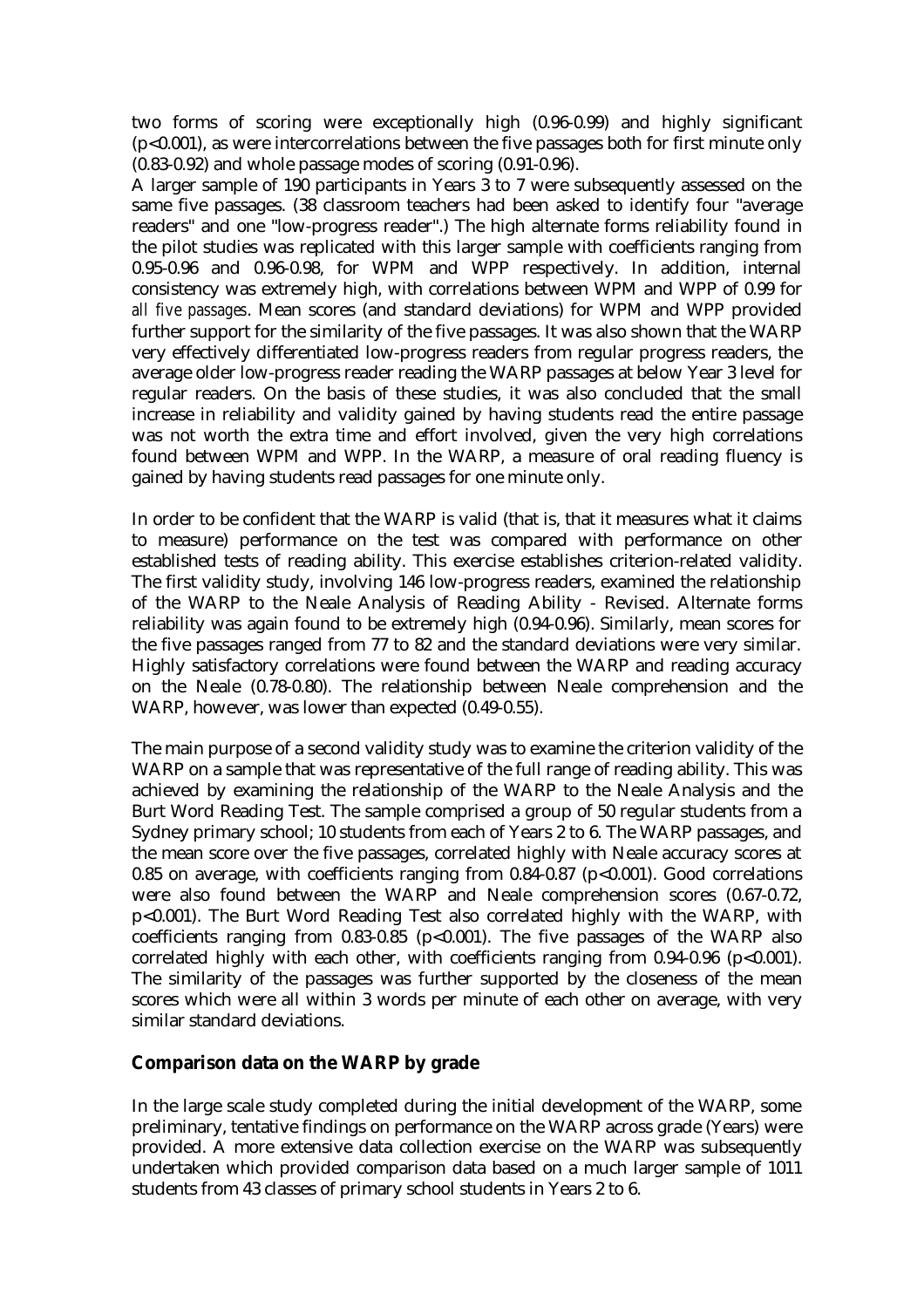The five passages again yielded very similar means and standard deviations, the means differing by no more than four words per minute. Moreover, the inter-correlations between the passages were all over 0.95. These results confirm on a very large and representative sample that the five passages yield highly similar results and may be regarded as parallel forms.

The five passages also yielded very similar results within each age group and WARP score was shown to rise steadily by grade level up to Years 5 and 6 where a ceiling effect appeared to set in. There was also a strong effect for gender of students with girls outperforming boys on all passages by around 13 words per minute on average. The table below presents rounded mean values for the WARP, averaged over the five passages, for Year 2 to Year 6, together with the 50% range limits. Values below the lower 50% range figure indicate levels achieved by the bottom 25%; values above the upper figure indicate levels achieved by the top 25%. These figures provide comparison data by which to evaluate the performance of individual students. Low-progress students may be operationally defined as those scoring below the 50% range limit for their age, ie. the bottom 25%.

| Year             | Rounded Mean | 50% Range   |
|------------------|--------------|-------------|
|                  |              |             |
| $\boldsymbol{2}$ | 84           | $51 - 109$  |
| 3                | 109          | $85 - 135$  |
| $\overline{4}$   | 118          | $93 - 144$  |
| $\overline{5}$   | 135          | $109 - 163$ |
| $\boldsymbol{6}$ | 139          | $112 - 172$ |

*Average reading levels for the WARP for Years 2 to 6 (words read correctly per minute)*

#### **Sensitivity of the WARP to progress in reading performance**

One of the key incidental questions to be answered by this research program was to determine the sensitivity of the WARP to increasing change/progress in reading performance. Chapter 7 of the Report describes in some detail the performance of students attending the MULTILIT programs who attended for the whole year in 1997 and in 1998. This provides evidence for the sensitivity of the WARP.

For 19 low-progress readers from the 1997 MULTILIT cohort we have full data sets at February intake, in June after almost two terms in the program, and in November, almost at the end of the program. With a mean age of just under 11 years, this group were, on average, over three years behind in terms of reading accuracy. Increasing mean reading age for accuracy from 87 to 100 to 110 months was accompanied by a steady increase from 45 to 77 to 100 in the mean number of words read correctly per minute as measured by the WARP.

Similarly, 18 students attended the MULTILIT Program for the whole of 1998 with a mean age just under 9 years and who were nearly three years behind in terms of reading age for accuracy. These students were assessed on the Neale Analysis, the Burt and the WARP on entry in February, in July after two terms in the program, and again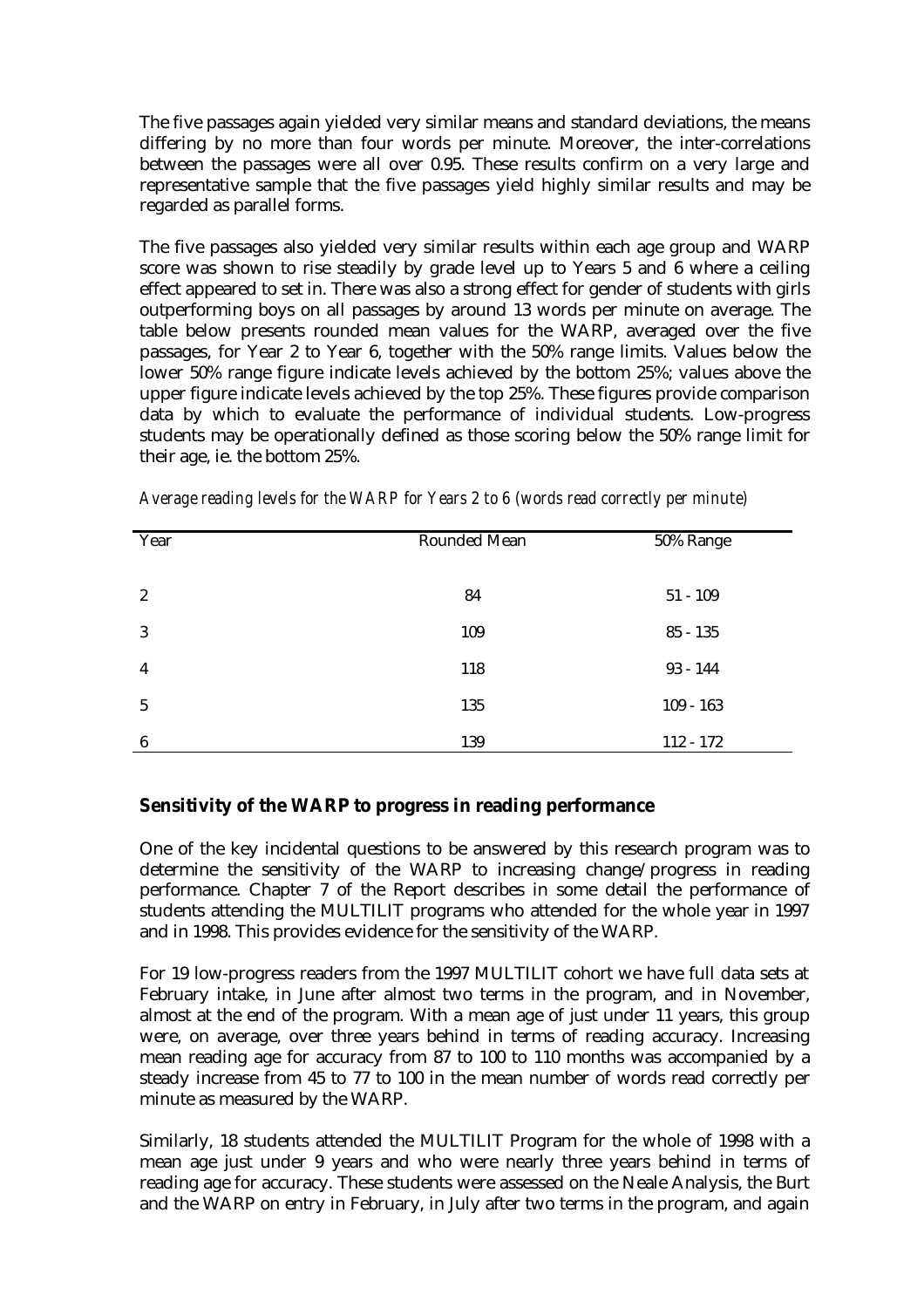in December at the end of the year after two further terms in the program. Students were also assessed on the Burt and the WARP after one term in April and after three terms in September.

These students made mean gains over the school year (just over ten months between initial and final testings) of around two years in reading performance. On the Burt, students averaged about six months' growth each term. Reading performance is tracked over the equivalent of two years' growth in reading performance by successive growth in mean WARP scores in successive terms from 23 to 39 to 62 to 80 to 89 words read correctly per minute, thereby demonstrating the sensitivity of the WARP to change in performance. The influence of practice effects on these results is unlikely to be very great for low-progress readers since practice effects are dependent upon the very form of incidental learning which low-progress readers find particularly difficult.

The development of a reliable, valid and sensitive measure of reading progress which takes literally only one minute to administer will present realistic opportunities to special educators, reading educators and, ideally, regular classroom teachers for tracking the reading progress of their students, on a regular basis.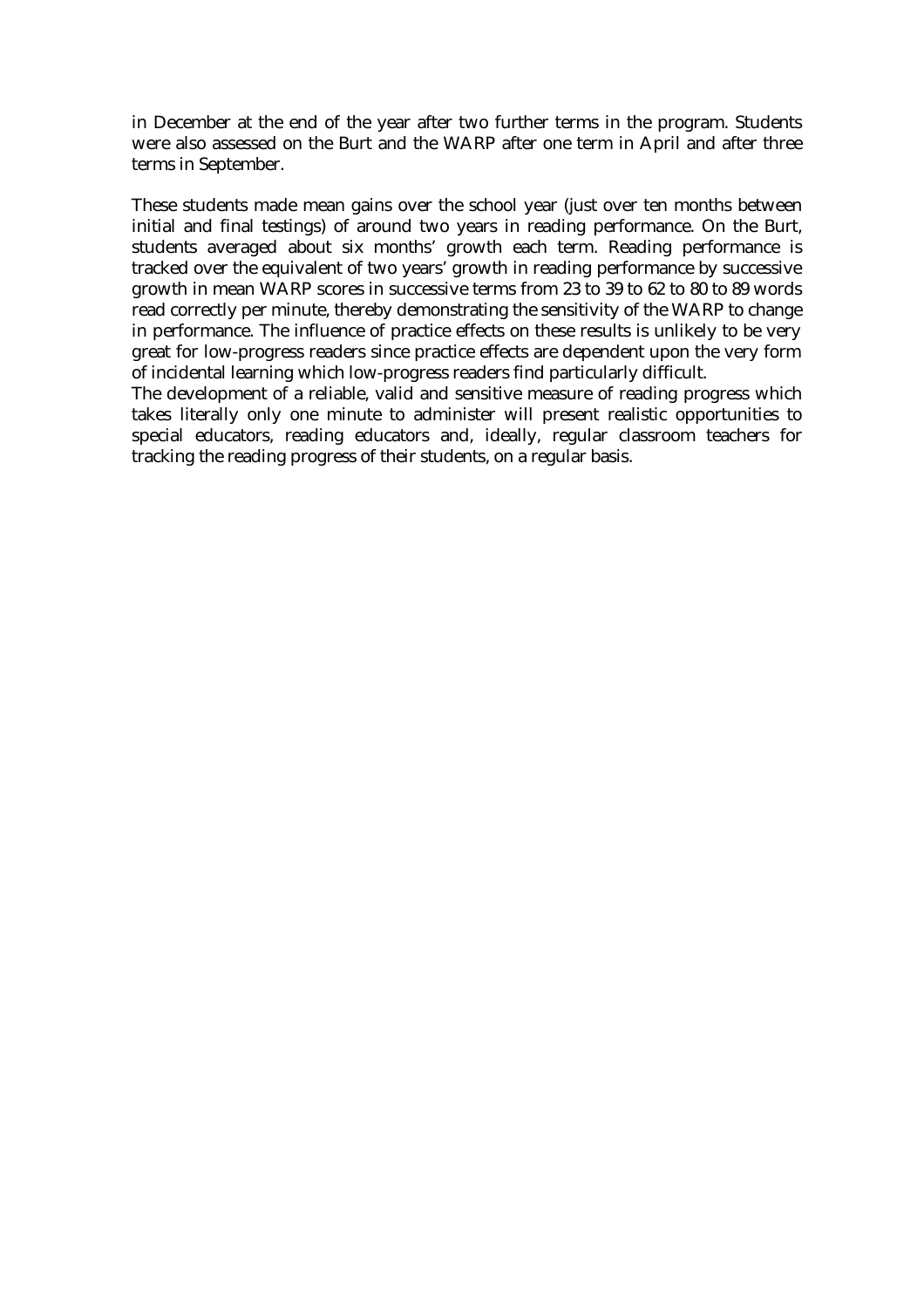#### **6. Typical rates of progress of low-progress readers**

It is clearly anticipated that students who are experiencing extreme difficulty in acquiring the basic skills of literacy will achieve lower scores on standardised measures of reading and on curriculum-based measurements than students who are progressing at a rate roughly commensurate with their chronological age. It is unclear, however, just what rate of growth is *typical* for low-progress readers in the primary/early high school years. Such information is important in assessing the efficacy of specific literacy interventions such as MULTILIT by providing a true baseline against which such interventions may be evaluated; a yardstick, in effect, by which to compare the effect of literacy intervention. Previous research provides evidence in support of the obvious (that low-progress readers make low rates of progress) but varies in the estimates provided of the *rate* of progress. We wanted to know the *typical* rates of progress targeted low-progress readers would make *prior* to entry into MULTILIT programs.

#### **A sample of Year 4 and 5 students assessed prior to, and subsequently upon, entry into the MULTILIT Program**

This study aimed to establish typical rates of literacy growth of low-progress students failing to acquire basic literacy skills, prior to their entry into the MULTILIT Program (see Chapter 7). Twenty-three students in Years 4 and 5, identified as low-progress readers by their teachers, were assessed in late September 1996 on the Neale Analysis of Reading Ability - Revised and again in early February 1997, prior to entry into MULTILIT. These students, after having attended school for an average of 6.14 years had gained only six months on average per year in reading accuracy and only six and a half months per year in reading comprehension. The mean gain over the 4 month period prior to MULTILIT entry was *minus* 0.78 months (standard deviation 8.10 months) for Neale accuracy and 2.91 months (standard deviation 9.24 months) for Neale comprehension. By Years 5 and 6, these low progress readers had basically stopped making any *progress* in reading accuracy but were still making limited progress in reading comprehension.

#### **A sample of Year 5 and 6 students assessed prior to, and subsequently upon, entry into the Schoolwise Program**

Seventeen students in Years 5 and 6 were assessed on the Neale Analysis in October 1998 to confirm their eligibility for entry into the Schoolwise Program (see Chapter 8) and were assessed again in early February 1999. On the Neale accuracy measure, they had typically been gaining only six months on average per year. On the Neale comprehension measure, these results showed that the students had typically been gaining less than eight months per year. The mean *loss* over the four month period prior to Schoolwise entry was *minus* 3.82 months (standard deviation 6.99 months) for Neale accuracy and *minus* 6.53 months (standard deviation 0.08 months) for Neale comprehension. At the very least, this study casts doubt on the instruction provided being sufficiently robust, from a maintenance point of view, if it washes out over the period between testings (including the holiday period).

#### **A sample of low-progress Year 7 students**

Data informing this issue were also available from a sample of 57 very low-progress Year 7 students assessed before and after an eight month interval on measures of reading and related skills. The participants in this study were identified by their high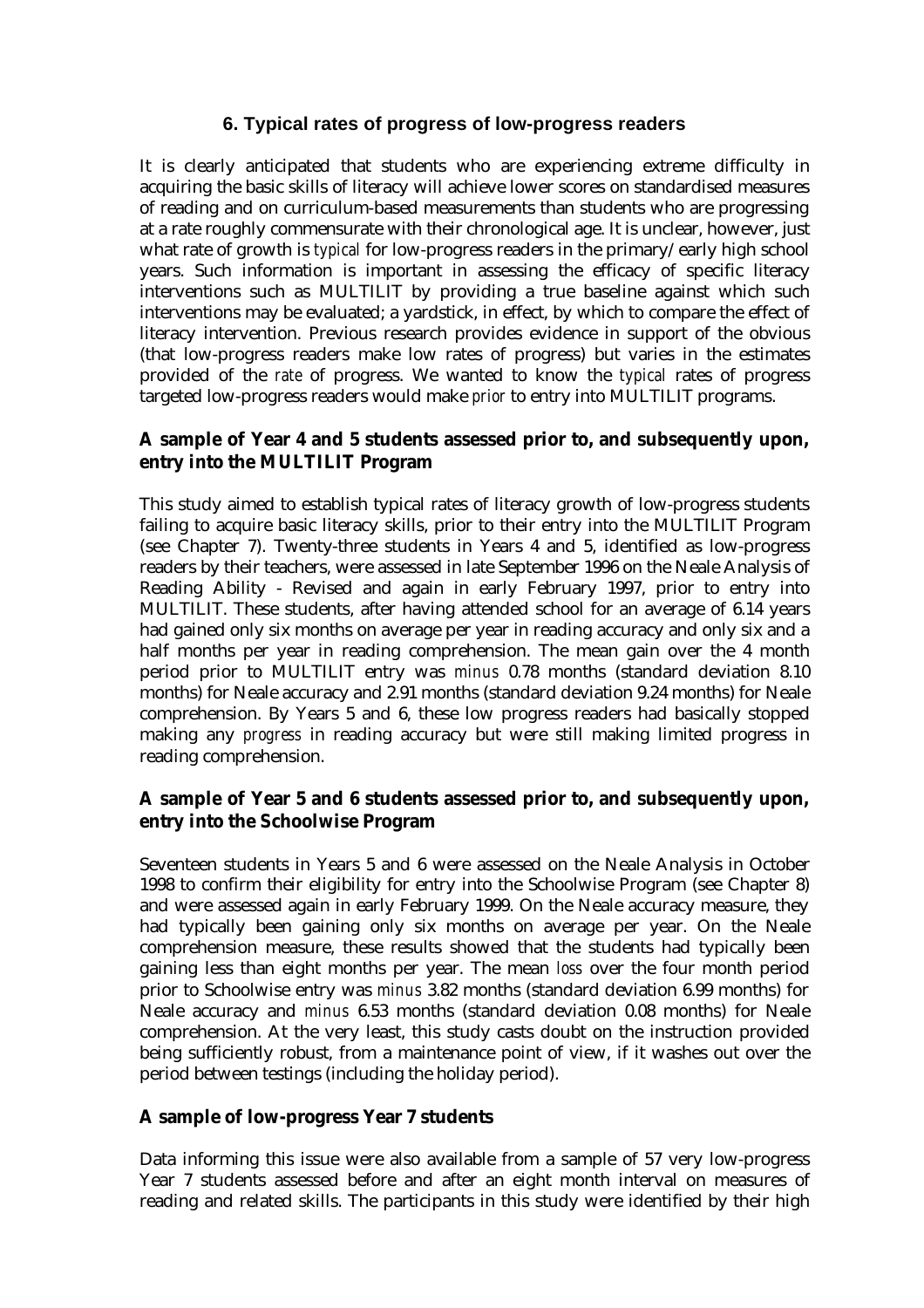schools as being very low-progress students in terms of literacy, falling within the bottom 6% for NSW. All students were assessed in Term 3 when they had been attending high school for over six months and were retested at the commencement of Term 2 of the following year, after approximately eight months, to determine how much progress had been made following low-intensity literacy intervention carried out by the schools. For reading accuracy and reading comprehension as measured by Neale Analysis, there was evidence of four and five months average growth respectively, over the eight months. These very low-progress readers in Year 7/8 typically made only very modest progress even when afforded targeted literacy intervention (albeit nonintensive in nature).

#### **A planned study specifically designed to address the issue**

As a follow-up to these findings based on incidental samples of students, we initiated a study specifically addressing this topic. The aim of the study was to attempt to establish typical rates of literacy growth in low-progress primary aged students (Years 3 to 5) who were struggling to acquire basic reading skills. Of 68 students originally tested toward the end of Term 2, only 24 met the criterion of being at least two years delayed in reading performance, with a further 17 being at least one year delayed. These 41 participants were retested six months later in December (Term 4). These students, after being at school an average of 5.3 years had been falling behind by five to six months on average per year.

The mean gain over the 6 month period for Neale accuracy was 5.51 months and 4.34 months for Neale comprehension. The mean rate of progress was thus greater during the 6 month period covered by the study than gains typically made over 6 month periods during the previous years at school. The gains made by the Year 5 students on Neale accuracy and comprehension appeared to be somewhat lower than for Years 3 and 4 suggesting that progress declines as low-progress readers reach the final years of primary schooling where the emphasis on basic skills acquisition will have been reduced. It should also be noted that a condition of being permitted to carry out this research study was that the results were to be made available to the teachers immediately after the first testing and, hence, teachers/schools *might* have been prompted to initiate reading interventions for the targeted students which would not otherwise have occurred.

In summary, some groups of low-progress readers appeared to make little or no progress and some even appeared to go backwards. Others made modest gains, on average, of about three to four months over two terms while other groups of students (many of whom were not low-progress readers as defined for the purposes of this research) made almost average gains once their teachers were alerted to the problem. If pressed to provide an estimate of the likely progress of older low-progress readers (Years 5 to 8) who are at least two years behind in terms of reading skill, and who are offered either no or only limited non-intensive remedial support, then we would conclude that progress of about half normal rate is probably typical.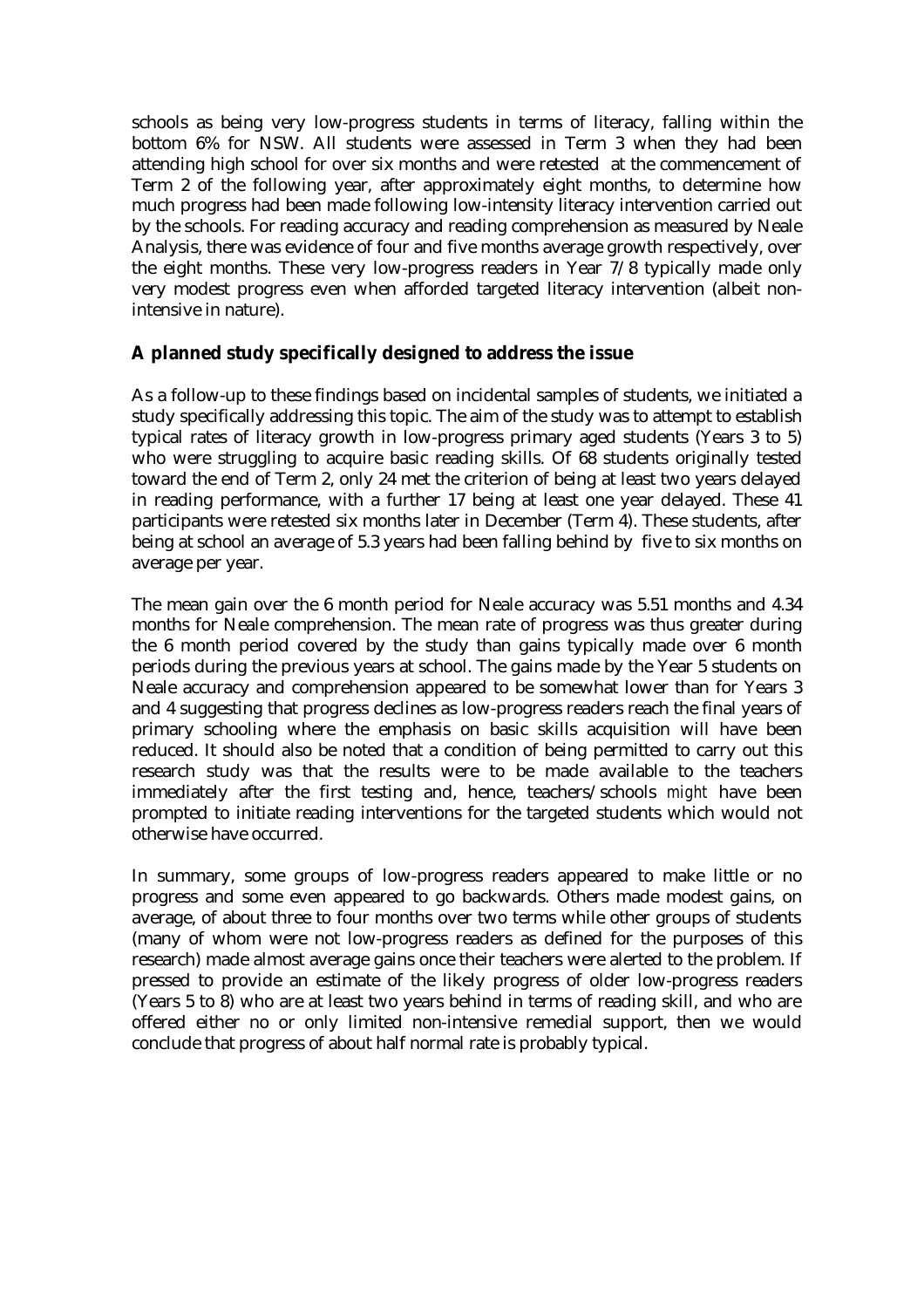#### **7. Evaluations of MULTILIT Programs and follow-up studies**

The various programs and manifestations of the 'Making Up Lost Time In Literacy' or MULTILIT Initiative all have their origin in the University-based MULTILIT Program which operates on a full-time basis for primary aged students in our Special School at Macquarie University Special Education Centre. Research and development over many years has led to what we believe to be, and what is now supported by a substantial body of evidence as being, a highly effective set of instructional strategies. Clustered together, these instructional techniques constitute the MULTILIT Program.

Evidence for the efficacy of the full-time MULTILIT Program is presented over the three years 1996 to 1998. Over the period of this evaluation, various models of the MULTILIT Program were trialed, including a program for younger students known as the FAST (Focus on Academic Skills Teaching) Program. Full-time programs for primary school aged students having difficulty in acquiring basic literacy skills varied in length of time and were offered to different aged groups of students over the three years covered by this report. For the purposes of this evaluation, we have reported the performance of students after two terms (about 20 weeks of instruction or one semester) in the program. Some data are available for a smaller sub-group of students who participated in the program for four terms (or a whole school year). The results for each of the six successive intakes are detailed in the main Report, as well as a thorough analysis of the total sample of 142 students which is summarised here. Students from Years 2-6 are represented in the total sample although the full-time MULTILIT Program principally targets students in Years 3-6.

#### **Results of the MULTILIT Program 1996 to 1998**

Students participating in the University-based program were referred by teachers, school counsellors or parents who were concerned that the student was not developing adequate literacy skills in their regular school environment. The group of students on whom we have data were, as a result, a clinical sample. The mean chronological age of the 142 students comprising the total sample at the commencement of their two term programs was 10 years and 5 months. Boys accounted for 75% of the group, with students from Years 5 and 6 being heavily represented as a result of the intake policy (Year 5 and 6 students only) in 1996.

At program commencement, the average reading age for reading accuracy for this group of students was 87 months (7 years: 3 months), and for reading comprehension 94 months (7 years: 10 months). Students were over three years (38 months), on average, behind their chronological age in reading accuracy, and over two and a half years (31 months) behind for reading comprehension.

After two terms of instruction within the MULTILIT Program, the 142 students made mean gains of 15 months in reading accuracy, and 13.5 months for reading comprehension. On a smaller subset of 97 students for whom WARP data were available, students could read 38 words more words correctly per minute than at pretest, an increase of 96%. For the 85 students who completed the South Australian Spelling Test, a mean gain of 16 months was made in two terms of instruction, and a mean gain of 15 months was made on the Burt Word Reading Test for the 66 students who completed it. The results for the total group after two terms of instruction are presented in the table below together with gain scores, and statistical information, including effect size. All of the gains made were highly significant (p<0.001).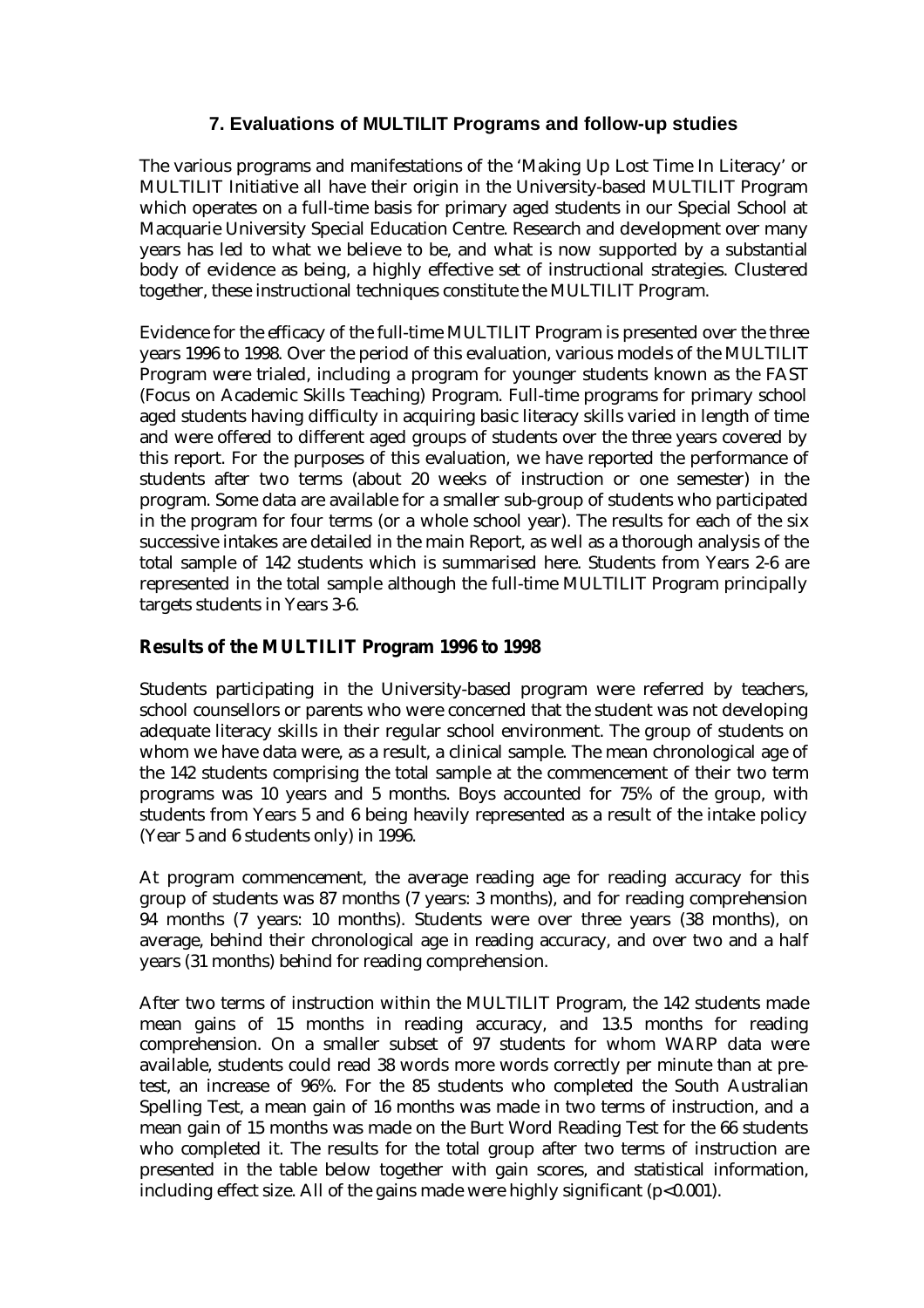| <b>Literacy Variable</b>          | N   | Pre-test         | Post-test         | Gain             | F     | Ŋ     | ES   |
|-----------------------------------|-----|------------------|-------------------|------------------|-------|-------|------|
| <b>Neale Accuracy</b><br>(months) | 142 | 87.13<br>(15.49) | 102.21<br>(17.67) | 15.08<br>(9.46)  | 58.52 | 0.001 | 0.97 |
| Neale Comprehensio<br>(months)    | 142 | 94.44<br>(17.69) | 107.94<br>(20.15) | 13.49<br>(13.21) | 35.95 | 0.001 | 0.76 |
| <b>WARP</b><br>(wcpm)             | 97  | 39.73<br>(29.69) | 77.71<br>(36.44)  | 37.98<br>(16.46) | 63.31 | 0.001 | 1.27 |
| <b>SA Spelling</b><br>(months)    | 85  | 88.92<br>(12.00) | 104.60<br>(11.38) | 15.68<br>(7.23)  | 76.47 | 0.001 | 1.30 |
| Burt<br>(months)                  | 66  | 85.27<br>(14.08) | 100.00<br>(19.43) | 14.73<br>(9.10)  | 24.87 | 0.001 | 1.05 |

*Means (and standard deviations) of the Relevant Literacy Variables and the Resultant Gains for the Total Sample*

Powerful effect sizes were evident on all literacy variables, but particularly for gains made in reading accuracy, reading fluency (the WARP), single word recognition (the Burt) and in spelling (very nearly 1.0 or higher). The effect for reading comprehension was lower but still appreciable.

In terms of reading accuracy, 87% of students accessing the MULTILIT program over the three years made gains of at least 6 months or more and 61% made gains of 12 months or more, in approximately 20 weeks of instruction. For reading comprehension, 71% made gains of at least six months and 51% made gains of 12 months or more. Curriculum-based assessment data on book level were also collected which are detailed in the Report.

We may *estimate* the typical rate of progress this sample would be likely to have made, if the students had remained in regular school, by reference to rate of progress of lowprogress readers prior to entering the MULTILIT Program in February 1997 as Year 5 and 6 students, as previously discussed. This sample of 23 students had typically been gaining, on average, about one month for every two months in school over their school careers thus far and had made little or no progress over the previous term in reading accuracy and only small progress in reading comprehension. Consequently, we may *estimate* that the present total sample would be unlikely to have progressed by more than about three months, *at most*, over the two terms had they not undertaken MULTILIT programs, compared with the mean gains they did achieve of 15 months in reading accuracy on the Neale and the Burt and 13.5 months in Neale reading comprehension. This is about five times the rate of progress they probably would have made and about three times the average rate of students progressing normally in regular schools. To this extent, our goal was achieved of greatly accelerating the rate of progress of these low-progress readers beyond the normal or average rate for primary students, thereby allowing the opportunity for Òmaking up lost time in literacyÓ.

Differential gain across gender for the total MULTILIT sample was also analysed, notwithstanding the fact that the sample size for girls (35) was far lower than that for boys (107), the results of which are detailed in the Report. In brief, no gender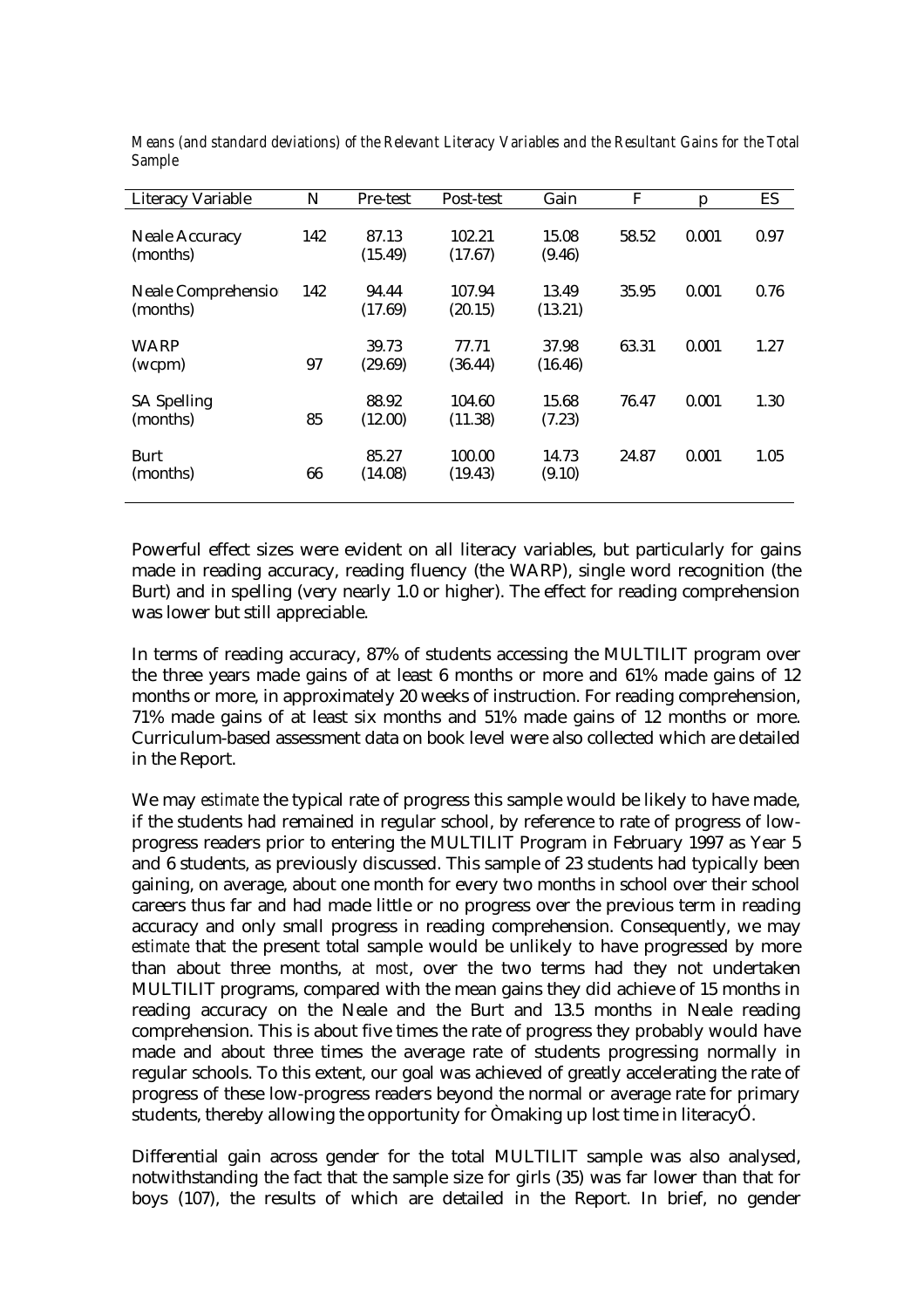differences in gain were apparent; boys and girls benefited equally from the Program. Similarly, an analysis of referral information, detailed in the Report, showed that MULTILIT appears to be effective as an intensive intervention for low-progress readers *regardless* of the apparent reasons for their disability or learning difficulty.

#### **But what happens after students leave the MULTILIT program?**

There is no point in investing significant resources if improved performance is either short-lived or dependent on the context in which the program is delivered. Consequently, we followed up as many students as possible from the total sample, 6 months after leaving a two term program, and then a smaller subset after 12 months.

We were able to follow up and assess 57 students from the total sample of 142 MULTILIT students on the Neale Analysis (Revised) (only), 6 months after leaving their two term MULTILIT programs and returning to their regular schools. This reduced sample of 57 students comprised 44 boys (77%) and 13 girls (23%) and had a mean chronological age of very nearly 11 years. Performance on the Neale Analysis showed that these students, at pre-test on program entry, had been about three years behind their chronological age in terms of reading accuracy and about two and a half years behind in reading comprehension, on average. Highly significant mean gains had been made by this group of students in both accuracy (15 months) and comprehension (about 16 months) during the program  $(p<0.001)$ . These results suggest that, to this extent, the students comprising the sub-sample followed up at 6 months were typical of the total sample.

After being back in their regular schools for about six months, these former MULTILIT students, on average, clearly maintained their program gains in reading accuracy and in reading comprehension, reading age scores improving by a further 2.5 months and 1.0 month respectively. These gains were not, however, statistically significant suggesting no real further improvement in reading skill. The gains had clearly not washed out but nor did the students continue to gain appreciably when they left the program, *on average*. In this case, however, the devil is in the detail and, in particular, the high variability in follow up gains evidenced by the very high standard deviations for both accuracy (9.57) and comprehension (15.39). For accuracy, the top quartile had made additional gains of over 8 months whereas the bottom quartile had lost at least 4 months at 6 month follow-up. For comprehension, the situation is even more extreme whereby the top quartile (25%) had made additional gains of over 9 months whereas the bottom quartile had lost up to 8 months.

It appears as if there are three distinct groups of students, for accuracy and comprehension separately: those who do not hold their gains, those who essentially maintain their gains and those who continue to progress after leaving the program. The results for gains from pre-test to 6 month follow-up reflect the overall efficacy of the intervention six months after leaving the program. The overall gains from pre-test to follow-up were 17.54 months for reading accuracy and 16.81 months for reading comprehension. The top quartile for accuracy gained at least two years and for reading comprehension at least two years three months; the middle 50% gained 11 to 23 months and 6 to 27 months respectively. Thus very nearly 75% made and held gains of at least a year for accuracy and 75% made and held gains of at least six months for comprehension.

A sub-sample of 37 students from the total sample of 142 MULTILIT students were reassessed on the Neale Analysis (only), 12 months following their discontinuation from the two term program. The gains made by this sub-sample of students on both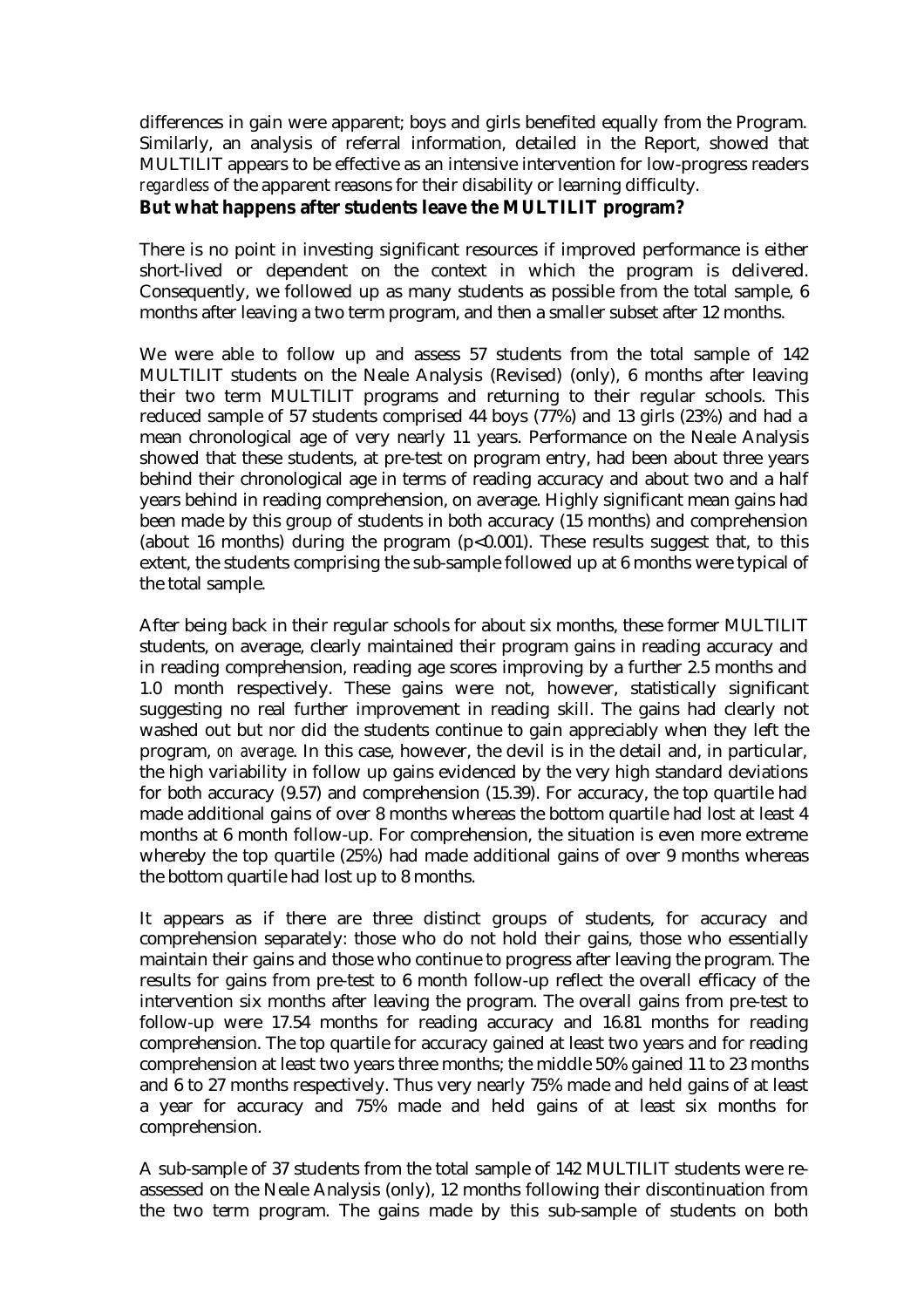accuracy (14 months) and comprehension (about 17.5 months) during the program were similar to the gains made by the total sample and to the larger sub-sample (n=57) followed up at 6 months, as reported above.

Twelve months after discontinuation from the program, this group of students, on average, clearly maintained their original program gains in reading accuracy and in reading comprehension. The gains over the intervening period, however, were minimal, reading age having improved in 12 months by only a further 4.5 months for accuracy and not at all for reading comprehension. The gains clearly did not wash out, on average, over the period but nor did the students continue to gain appreciably after leaving the program.

#### **Results for the 1997 MULTILIT Whole Year Program**

Results were available for a sample of students who attended MULTILIT for the whole year in 1997. These students had also been assessed prior to entry into the Program. It proved possible to re-assess 13 of the original 19 students at periods of both 6 and 12 months following their discontinuation from the Program. These 13 students were assessed on the Neale on six occasions and on the WARP on the last five of these at roughly 5-6 month intervals as follows:

- 1. In late September, 1996 prior to entry into the MULTILIT Program;
- 2. In early February, 1997 on entry;
- 3. In June 1997 after two terms in MULTILIT;
- 4. In late November, 1997 after four terms in MULTILIT;
- 5. In May/June, 1998 at six month follow up; and
- 6. In November/December 1998 at 12 month follow up.

This provided a unique opportunity to track the progress of a group of students for over two years prior to, during and following exposure to the MULTILIT Program. The mean chronological age of this group was just over ten and a half years at program entry, when they were, on average, about three and a half years behind chronological age in reading accuracy and over two and a half years behind in reading comprehension. Average performance for this group of 13 students is shown in graphical form on the following page so as to illustrate progress over the two years.

For reading accuracy and comprehension, there was little or no change in performance in the period prior to program entry, as we have come to expect for older low-progress readers. On all three measures, dramatic growth was evident during both the first two terms and the second two terms of the MULTILIT intervention. Over the six month period back in regular schools, following discontinuation from the program, however, there was little evidence for further gain but the existing gains, made in MULTILIT, were clearly maintained. This was also true for accuracy in the following six months up to 12 month follow up but for both reading comprehension and reading fluency (WARP) further appreciable gains were apparent.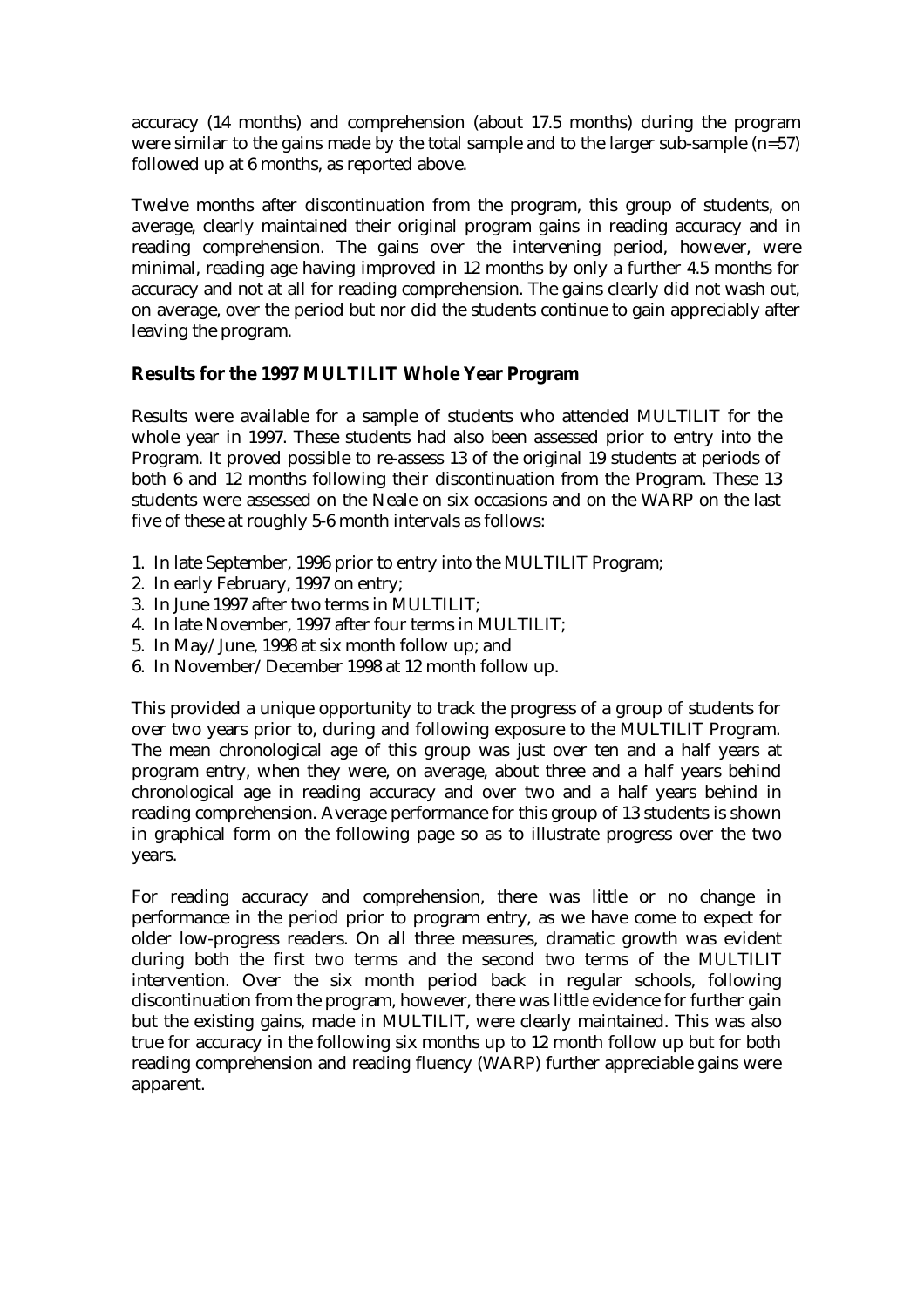*Mean scores for Neale Accuracy and Comprehension (months) and the WARP (wcpm) for 13 MULTILIT students prior to, during, and following a four term MULTILIT Program*



#### **Consumer feedback on MULTILIT**

In order to ascertain parents' (and caregivers') responses to their child's participation in the MULTILIT programs at MUSEC, we asked them to complete a questionnaire when they brought their child back to MUSEC for follow-up testing at 6 month (and in some cases 12 month) follow-up. Data were available for students participating in the various MULTILIT programs in 1997 and 1998. Ninety four percent of parents surveyed considered that the program had benefited their child and over half believed that their child's skills were now adequate to access their regular classroom curriculum. Parents did, however, comment that their child had experienced certain difficulties as a result of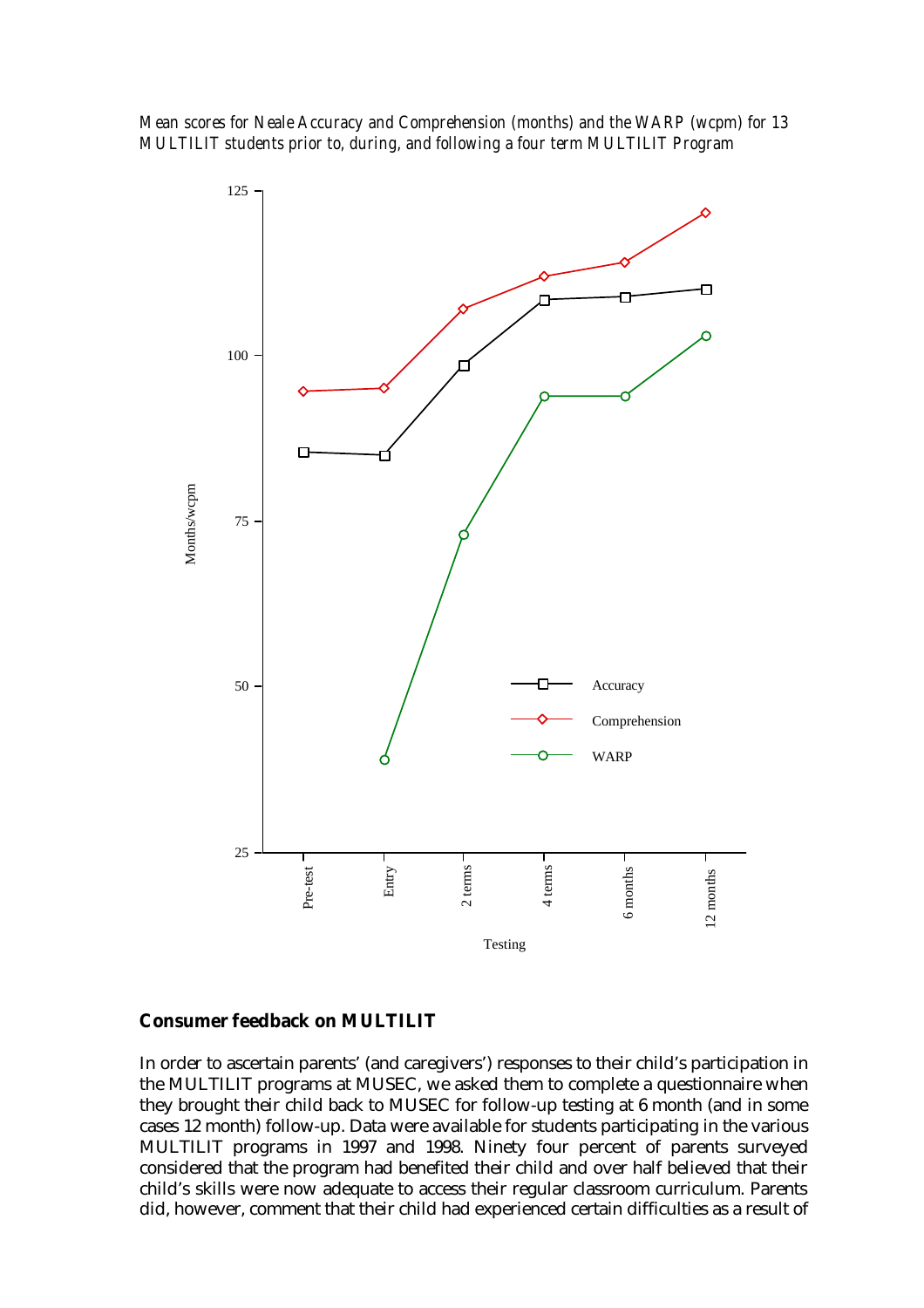participating in the program. These issues were subsequently addressed and the program modified accordingly. Reflections on MULTILIT from the students' perspective are reflected in the Report by way of inclusion of student speeches at graduations over the period 1996-8. In the words of one of our students from 1998, after two terms in MULTILIT:

One of the main things that I have found is that I am not as dumb as I thought I was. I now know that I can do great work and achieve many things.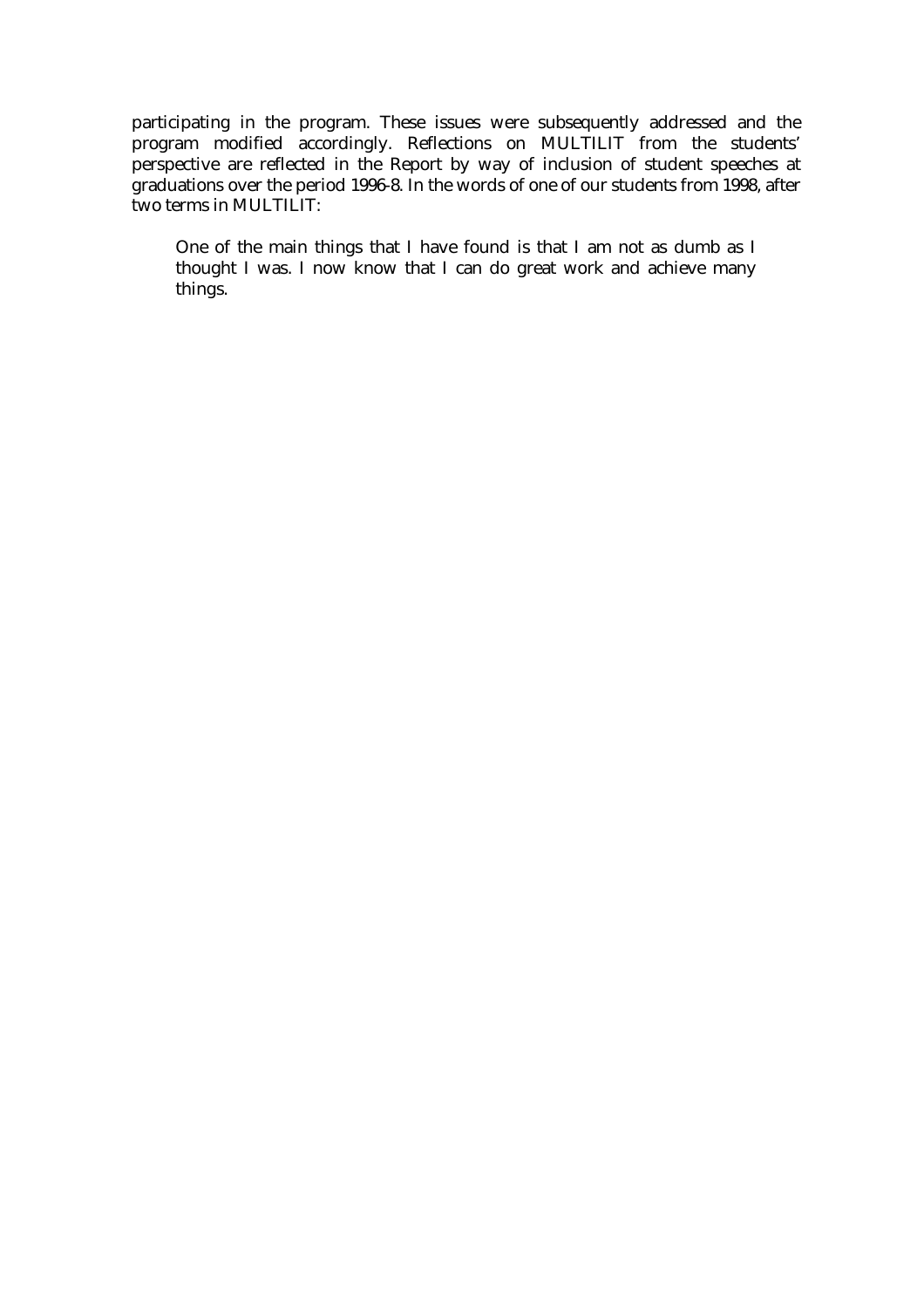### **8. Evaluations of Schoolwise Programs and follow-up studies**

Initial disaffection and subsequent alienation from high school may lead some students into increased truancy and a potential for a generic decline into petty crime/delinquency, substance abuse and 'streetlife'. For many such students, problems begin early as a result of initial academic failure in learning basic literacy skills and are then exacerbated by the increasing demands made by a largely text-based curriculum. Schooling can become an increasingly aversive experience for many such 'marginalised' students.

The 'Schoolwise' Project, developed by Macquarie University Special Education Centre in collaboration with the Exodus Foundation, addressed this problem directly by providing intensive literacy intervention programs for students in Years 6 and 7, who were experiencing such severe literacy problems that they were at risk of becoming seriously disaffected from school.

Consequently, MULTILIT programs were provided by MUSEC for groups of twenty such students each semester at the Exodus Foundation Tutorial Centre in Ashfield, known as the Schoolwise Program. The MULTILIT program offered, designed, developed and delivered by the staff of Macquarie University Special Education Centre (MUSEC), provided systematic intensive literacy instruction. Each Schoolwise Program ran for about twenty weeks (two terms) from 8.45 am until 1:00 pm daily, students returning to their home schools in the afternoons. The Schoolwise Program was typically staffed by one senior teacher and two or three assistant teachers for two groups of ten students. Postgraduate students from MUSEC on practicum placement also typically assisted in the programs. The program was an attenuated version of what is offered in the MULTILIT Program at MUSEC (see Chapter 3), with a two hour 'home group' independent session at the commencement of the day; one half hour spelling lesson (taught in groups); group reading, comprehension and language lessons, for about an hour; and serial reading.

#### **Results of the Schoolwise Program 1996 to 1998**

The results for six successive intakes into Schoolwise between 1996-98 are presented in the Report. Successive groups of Year 6 and 7 students admitted to the two term MULTILIT programs consistently made major gains on the literacy measures employed in the evaluation. For reasons of economy, we present here the *pooled* results of these intakes only, describing a total sample of 106 students.

Of the total sample, 66 (62%) were Year 6 students and 40 (38%) were Year 7 students; 67 (63%) boys and 39 (37%) girls. The mean chronological age of the group was 11 years and 11 months. Performance on Neale Analysis showed that these students were, on average, just over four years behind their chronological age in terms of reading accuracy and nearly four years behind their chronological age in terms of reading comprehension.

All 106 students whose data are included in this total sample experienced two terms in the program. The means and standard deviations for all measures at pre-test and at post-test are shown in the table below. In under five months of participation in the program, these students made average gains in Neale reading accuracy of 15 months, 11 months in Neale reading comprehension, 15 months in Burt word reading, 35 words read correctly per minute on the WARP and 14 months in spelling. It bears repeating that these were students who had made *little or no progress* in recent years and who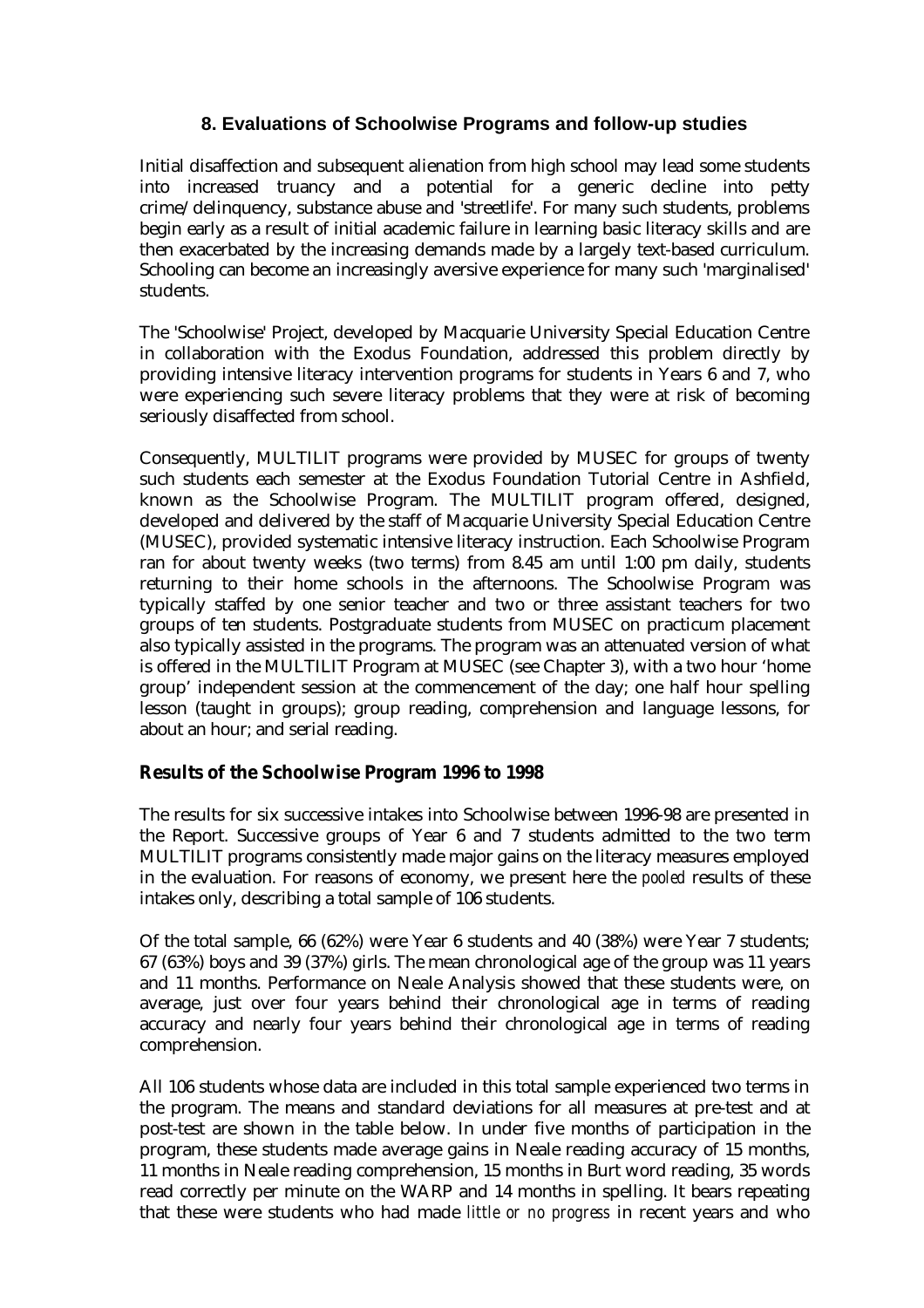were around four years behind in reading and related skills when they commenced the program. Some were complete non-readers at program commencement.

| <b>Literacy Variable</b>           | N   | Pre-test         | Post-test         | Gain             | F     | p     | ES   |
|------------------------------------|-----|------------------|-------------------|------------------|-------|-------|------|
| <b>Neale Accuracy</b><br>(months)  | 106 | 93.60<br>(13.03) | 108.71<br>(16.16) | 15.10<br>(9.01)  | 56.13 | 0.001 | 1.16 |
| Neale<br>Comprehension<br>(months) | 106 | 96.85<br>(14.81) | 107.58<br>(16.52) | 10.73<br>(11.89) | 24.77 | 0.001 | 0.72 |
| Burt (months)                      | 56  | 99.11<br>(15.81) | 114.18<br>(20.59) | 15.07<br>(6.99)  | 18.88 | 0.001 | 0.95 |
| WARP (wcpm)                        | 74  | 70.61<br>(30.92) | 105.78<br>(33.11) | 35.18<br>(14.20) | 44.62 | 0.001 | 1.14 |
| <b>SA Spelling</b><br>(months)     | 73  | 98.15<br>(14.51) | 112.03<br>(11.40) | 13.88<br>(8.57)  | 41.28 | 0.001 | 0.96 |

*Means (and standard deviations) of the Relevant Literacy Variables for the Total Sample and the Resultant Gains*

All of these gains were highly significant statistically  $(p<0.001)$  and the effect sizes for all five dependent variables may be classified as large in that they are all over 0.8, except for reading comprehension (0.72). The average effect size was 0.99 which means that as a group they gained almost a whole standard deviation between testings. These 'low-progress' students made as large a gain in five months as *regular* students typically make in one year.

For Neale reading accuracy, 88% made gains of six months or more and 65% of students made gains of a year or more. Similarly, for Neale reading comprehension, gains of six months or more were made by 73% of students and 47% of students made gains of a year or more. On average, they could now read nearly 50% more words correctly per minute on the WARP than they could when they first entered the program.

These students would typically have gained only about five months in reading age each year. We might then have expected the total sample to have made perhaps about two and a half months progress during the course of their two term MULTILIT program at Schoolwise compared with the 15 months they actually made, on average, for both Neale accuracy and on the Burt; six times the rate of progress we might have predicted.

Comparisons of Year 6 with Year 7 students showed that there was no evidence to suggest differential gains by one group over the other. MULTILIT appeared to benefit both Year 6 and Year 7 groups in the Schoolwise Program evenly. Likewise, in terms of sex differences there was no evidence to suggest differential gains by one group over the other. MULTILIT appeared to benefit both boys and girls equally.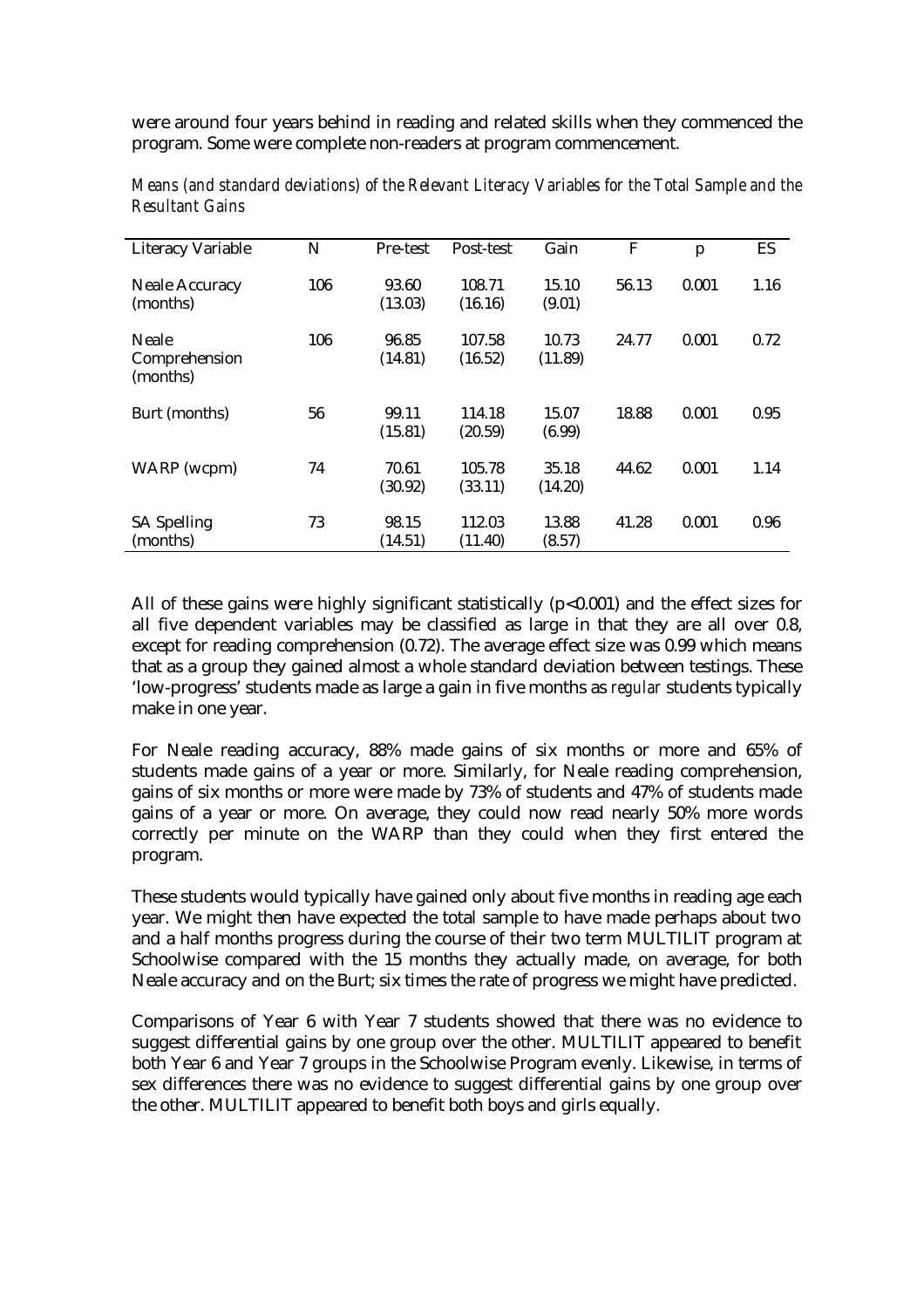#### **But what happens after students leave the Schoolwise Program?**

Follow-up assessments were completed (where possible) on students who had attended the standard two term MULTILIT program after six months and twelve months after students had left Schoolwise.

We were able to collect follow-up data on 50 students who had completed the standard two term program at both six and twelve months following departure from the program. At pre-test on program entry these students were, on average, over four years behind their chronological age in terms of both reading accuracy and reading comprehension. Highly significant gains had been made by this sub-group on both accuracy (about 16 months) and comprehension (about 10 months) during the program. These results suggest that, to this extent, the sub-sample followed up at six and twelve months were typical of the total sample.

After leaving Schoolwise and returning to their regular schools for about six months, these students, on average, made minimal further improvement (about a month on average) but clearly maintained their gains in both reading accuracy and in reading comprehension. The substantial gains made in the program clearly had not washed out. High variability in follow up gains was apparent; the standard deviations being high for both accuracy and comprehension. The top quartile (25%) for accuracy gain had made additional gains of over 8 months whereas the bottom quartile had lost at least 3 months; for comprehension the top quartile had made additional gains of over 6 months whereas the bottom quartile had lost at least 5 months.

Twelve months after discontinuation from the program, this group of students, on average, had still maintained their original program gains in both reading accuracy and comprehension with average further gains again being around one month only. The gains clearly had not washed out over the 12 month period but nor did the students continue to gain much after leaving the program. The top quartile had made additional gains of at least 5 months for accuracy and 9 months for comprehension whereas the bottom quartile had lost at least 3 months in accuracy and 5 months in comprehension.

The overall gains from pre-test to follow-up at 6 months for the Schoolwise students were 16.76 months for accuracy and 14.68 for comprehension. Eighty (80%) per cent had made and held gains of at least a year for accuracy and 55% had made and held gains of at least a year for comprehension (nearly 70% at least six months). The parallel gains overall at 12 month follow-up were 18.16 months for accuracy and 15.74 for comprehension. Seventy-five percent (75%) had made and held gains of at least a year for accuracy and 64% had made and held gains of at least a year (75% at least six months) for comprehension.

#### **Consumer Feedback on the Schoolwise Program**

Teachers at students' regular schools were supplied with questionnaires at the time of follow-up, either six or twelve months after students had completed the Schoolwise Program. Each teacher was asked to complete one questionnaire referring to all of the Schoolwise students who were enrolled in his/her class. Ninety six percent (96%) of teachers considered that the program had been of benefit to students. The great majority of teachers believed that participation in the Schoolwise program had not led to the stigmatisation of students (94%). Further, two thirds (66%) also believed that it was advantageous for students for the program to be situated separately from the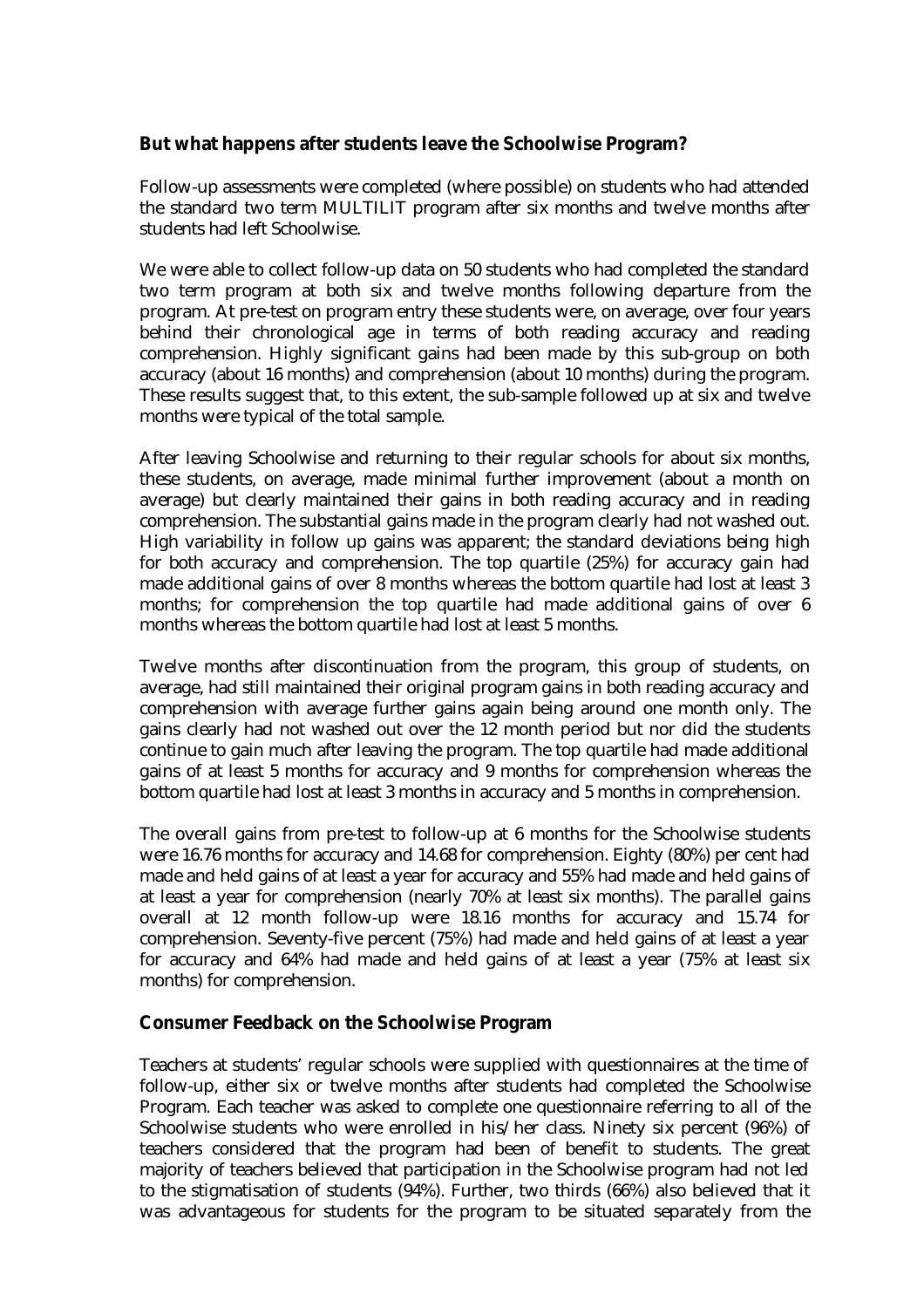school. In terms of students' views, three focus groups were completed with groups of students. In summary, students clearly enjoyed the clear instructions provided by teachers, the individual attention, praise, rewards and encouragement. As one of the students put it, in the context of coping with regular school work following attendance at Schoolwise: ÒIt makes it very easier.Ó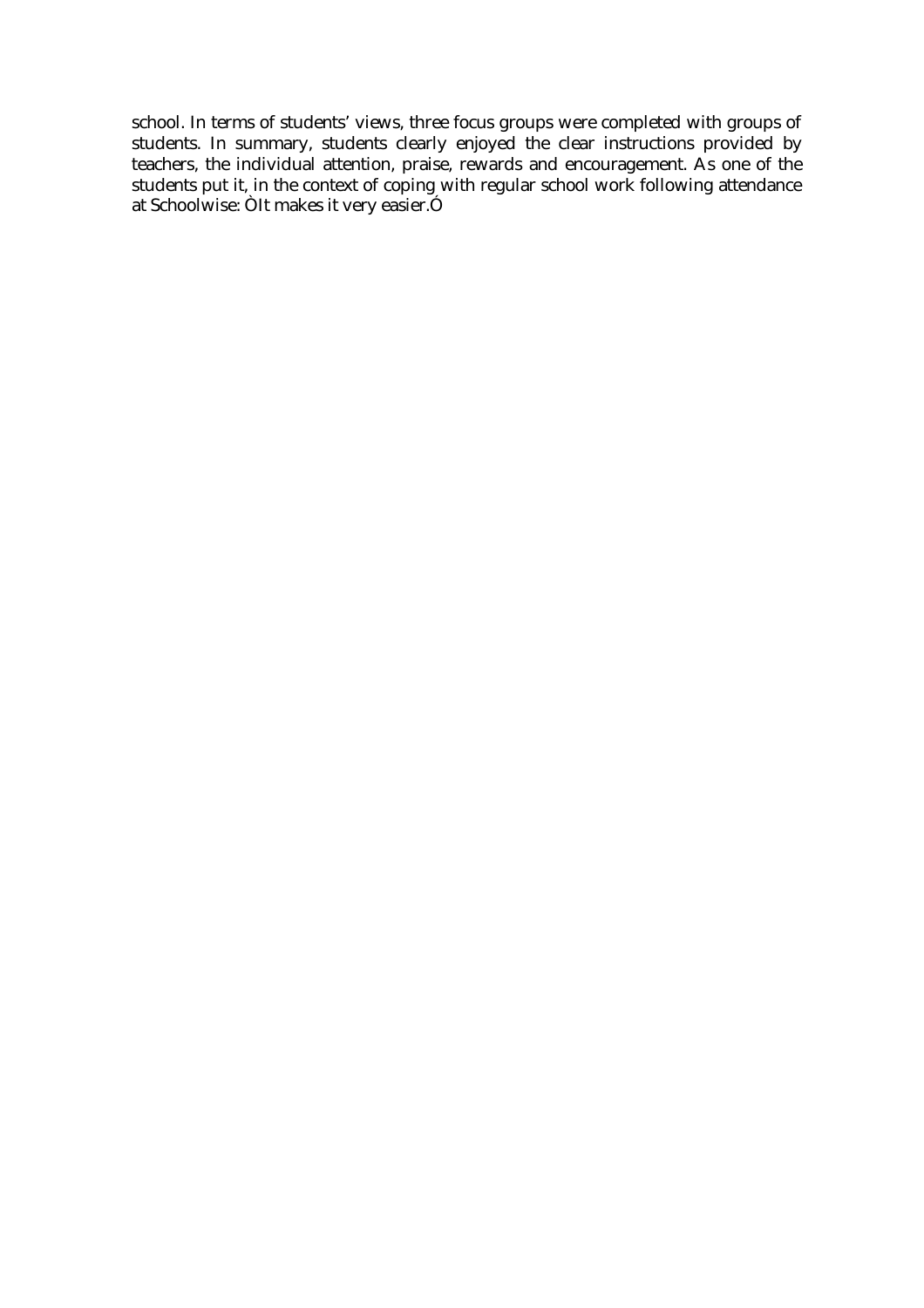#### **9. Evaluations of other MULTILIT programs**

In addition to the evaluations completed within MUSEC Special School and the Exodus Foundation Tutorial Centre, we have been able to trial MULTILIT in other locations and forms.

#### **The MULTILIT Program at an independent primary school**

Following extensive negotiations with an independent primary school ('Valleyville') in the Sydney area, an official MULTILIT outreach facility was established which allowed an evaluation of a small-scale implementation of MULTILIT for eight low-progress readers which operated in the school in Terms 3 and 4, 1998.

A MULTILIT teacher from MUSEC was seconded to deliver the program on-site for a total of 18 weeks. Instruction took place between 9.00 am - 12.30 pm; just over three hours of MULTILIT instruction being provided per day. Each student had a one-to-one individualised session with the teacher, a MULTILIT Reinforced Reading session with a trained tutor, a group reading lesson, a group spelling lesson, a group comprehension lesson, and an independent contract to complete daily.

The mean chronological age of the eight students from Years 5 and 6 comprising this sample at program entry was 11 years and 10 months. At the commencement of the program, reading accuracy for the group averaged 102 months and reading comprehension 106 months. These students were nearly three and a half years behind their chronological age for reading accuracy and three years behind for reading comprehension, on average.

Highly significant gains ( $p<0.01$ ) and very large effect sizes (1.33 to 1.90) were in evidence for all literacy measures. After 18 weeks of instruction, the mean reading age had increased by 15 months for reading accuracy and by 16 months for reading comprehension. All eight students made gains of 10 months or more, with three students making gains of 12 months or more, in reading accuracy. Similarly, for reading comprehension, seven of the eight students made comprehension gains of 6 months or more, while five made gains in excess of 12 months. For word recognition, students averaged a gain of 14 months while reading fluency increased by a mean of 54% in terms of words read correctly per minute. Similarly, for spelling, students made an average gain of 16 months. All students had achieved functional literacy in terms of the curriculum material being accessed, by the end of the program.

This off-site MULTILIT program proved to be beneficial for all of the students involved and led to serious consideration being given to a 'mornings only' model being adopted as the standard MULTILIT implementation.

### **The MULTILIT Clinic**

As previously noted, MUSEC offers a MULTILIT Clinic facility. Following a literacy assessment, most parents opt for a MULTILIT Clinic nine week tutoring program for their child if they are shown to be a low-progress reader. Parents (or caregivers) are trained to deliver an individualised program to meet the child's specific literacy needs based on the MULTILIT Reading Tutor Program. The parent and child meet with a trained MULTILIT tutor at MUSEC for a half hour tutoring and monitoring session once per week, the parent tutoring the child for about half an hour per day on the other four week days.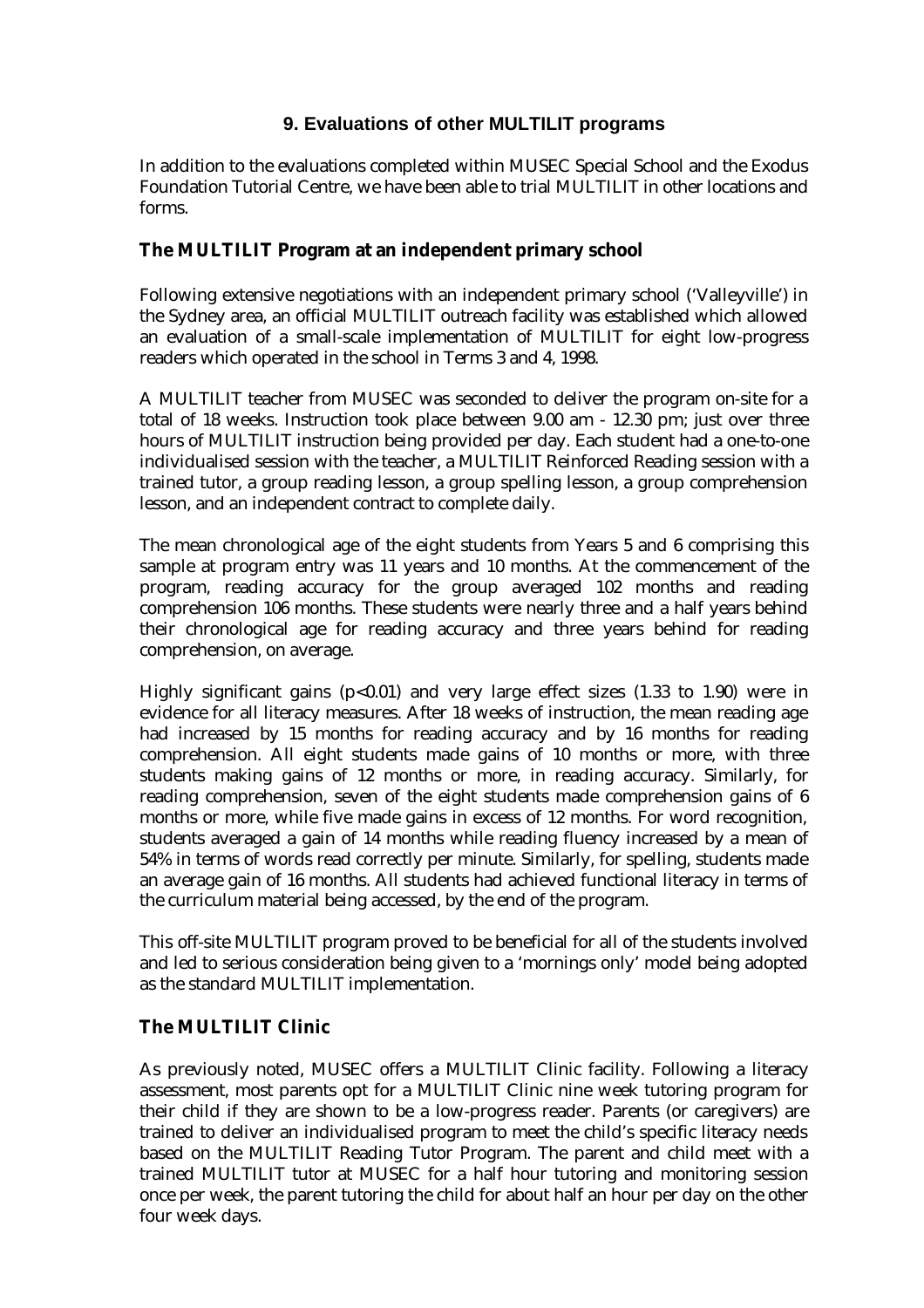Analyses of the efficacy of this option are based on a sample of 44 clinic clients who accessed a MULTILIT Clinic Tutoring Program. The Clinic sample comprised 10 girls and 34 boys aged just over ten and a half years on average and who were over two years behind their chronological age in both reading accuracy and comprehension.

The mean gains made were highly significant gains (p<0.001), clinic students, on average, gaining ten months in reading age for word recognition, nearly 7 months in spelling age and 16 (more) words read correctly per minute. The *estimated* gain for reading accuracy was 7.5 months. These results show that the MULTILIT Clinic program is capable of delivering appreciable gains over a relatively short time period. For 18 clinic clients who completed *two consecutive tutoring programs*, gains were shown to average 14 months in accuracy and 11 months in comprehension  $(p<0.001)$ . These results confirm that parent tutoring coupled with a weekly session with a trained tutor *can* deliver impressive gains.

Together with the results from the 'Valleyville' study reported above and, indeed, the Schoolwise studies, there is accumulating evidence that MULTILIT does not necessitate a *full-time* placement for two terms to be effective. Such clinic results are, however, highly dependent upon the commitment of a perhaps idiosyncratic group of parents and students who opted for the tutoring program(s).

#### **A 'failed' high school study**

An evaluation study had been planned of another off-site program at a high school for boys, a school serving a largely migrant population in a disadvantaged area ('Bigtown High'). This study did not proceed as planned for a number of reasons unrelated to the efficacy of MULTILIT but which nevertheless served to render the intervention ineffective, as far as we could judge. For example, the only *trained* MULTILIT teacher moved to another school before the program had become established within the school. While lacking in utility as an efficacy evaluation, it provided an object lesson in how to make an effective intervention ineffective by paying insufficient attention to the systemic requirements for interventions to be successfully grafted on to their host institutions. As such it provided a most instructive counter example which is described more fully in the Report.

#### **Operating conditions for optimal efficacy**

The 'Bigtown' study led to the delineation of a set of key operating conditions for optimal efficacy when implementing MULTILIT which are detailed in the Main Report and which may be summarised under the following headings:

Trained, committed staff

Time and timing

Resources

Program monitoring for treatment integrity

Commitment of senior staff

Commitment of parents, and

Recruitment of appropriate tutors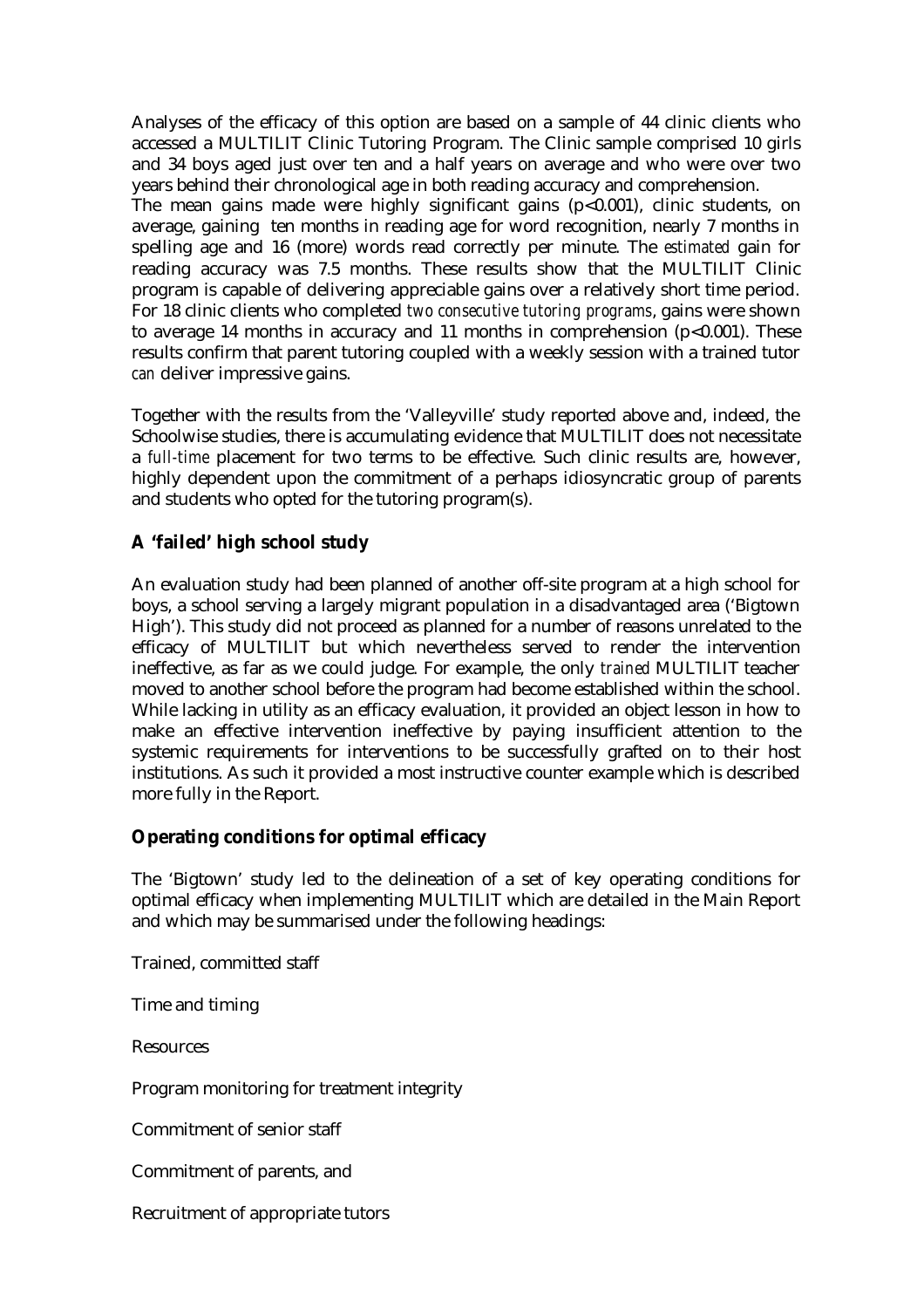### **An Implementation of MULTILIT in a Catholic Primary School**

A MULTILIT implementation study (completed in 1999) which fell outside the remit of the present project was also reported as a demonstration of how the lessons learned so far are being incorporated into the latest operating models of MULTILIT and to good effect.

The project addressed the literacy needs of identified low-progress readers enrolled in Years 3 to 6 at 'St Mary's Primary School'. To this end, a trained MULTILIT tutoring program was established in the School in 1999, in Terms 2 and 3. The St Mary's operationalisation involved two separate groups of 20 low-progress readers (20 from Years 3 and 4 and 20 from Years 5 and 6) for one and a half hours per group per day plus a fifteen minute peer-tutored Pause, Prompt and Praise (PPP) session. The teaching was undertaken by two teachers and two aides (equivalent) per group from the staff of St Mary's, specially trained at MUSEC to deliver the program.

The reduced MULTILIT program focused almost exclusively on reading and included a full implementation of the MULTILIT Reading Tutor Program. Each student received two 15 minute periods of one-to-one time per day from a teacher or classroom assistant and one period from a trained peer-tutor. When not being peer-tutored or working oneto-one with a teacher/aide, students completed independent folder work.

The mean chronological age of the 38 students completing the program (25 boys and 13 girls) was 9 years and 8 months. Students, on average, were over two years behind their chronological age for reading accuracy and nearly three years behind for reading comprehension.

At the end of the two term program, all four measures of reading employed showed highly significant gains (p<0.001) and medium to large effect sizes. These students, on average, gained about 20 months in reading age for both reading accuracy and reading comprehension, 19 months in word recognition and an average gain of nearly 28 words read correctly per minute (44% increase), *after only two terms on this abbreviated program*.

With relatively inexperienced staff (in the sense of being very recently trained in MULTILIT), over a short time frame (two terms) and with only one and three quarter hours of MULTILIT instruction per day, these are impressive findings. This group of students, however, presented as being, on average, appreciably less delayed in terms of reading accuracy than previous samples entering MULTILIT programs.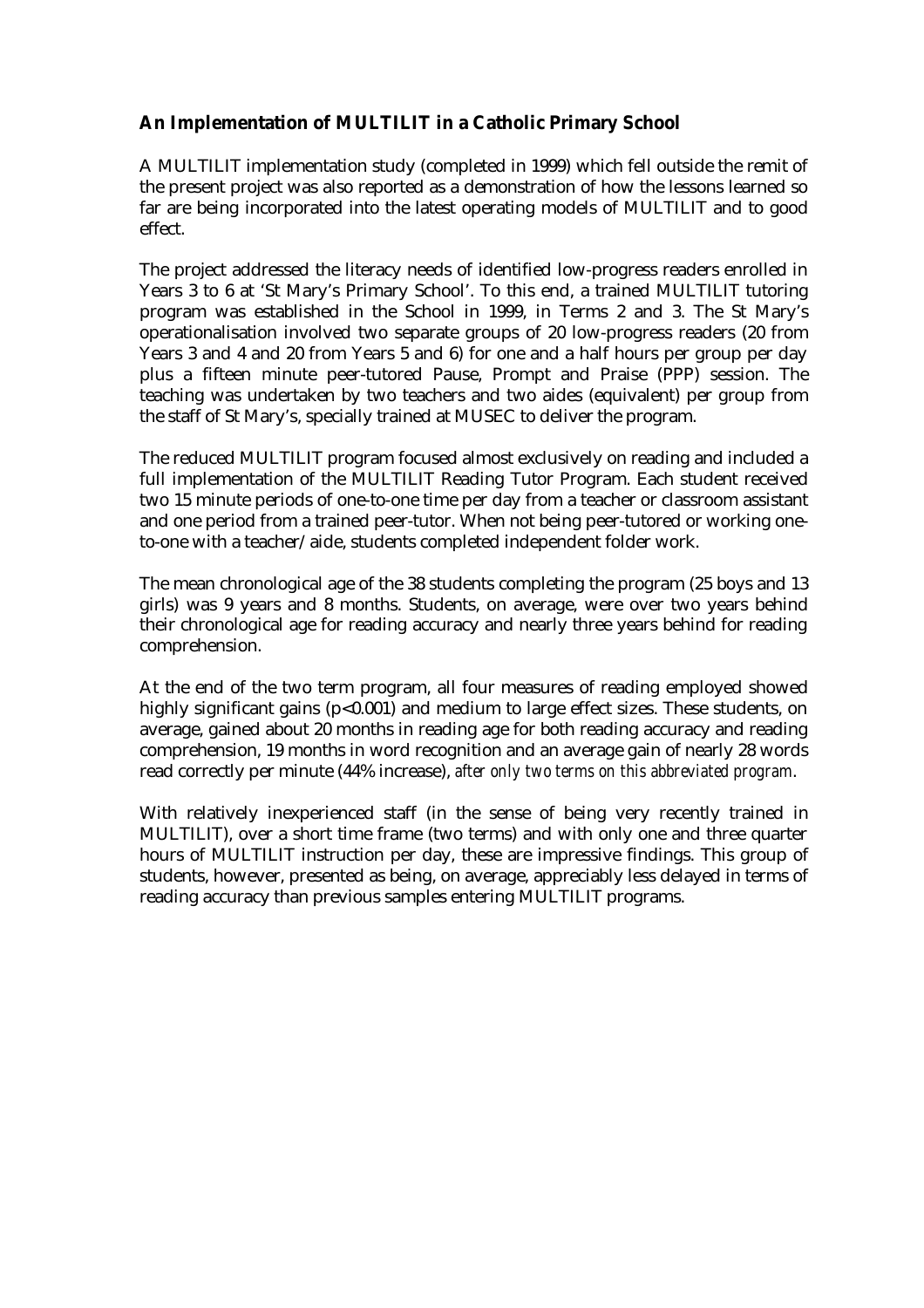#### **10. Further considerations, discussion and conclusions**

We concur with the views expressed by numerous contemporary reading researchers that the time for 'reading wars' is well past and that a more balanced perspective is now necessary. Some students will not pick up the alphabetic principle without explicit phonics instruction. On the other hand, in the past, phonics instruction has been *overemphasised* by some teachers and has sometimes been ill-conceived or unnecessary or too heavy in concentration. As a result, some students, especially low-progress readers, were sometimes denied adequate access to, and engagement with, books. But failure by whole language enthusiasts to reconstruct and moderate their views on phonics instruction, in the face of accumulating evidence, poses real dangers to their more general credibility. Having witnessed some of the earlier excesses of mindless phonics instruction, we admit to having been deeply sceptical of the benefits of isolated phonics instruction for low-progress readers. In the light of greater familiarity with the relevant literature, however, and experience with the balanced approach (described in the Report) for nearly a decade, both authors are now in little doubt as to the necessity for this form of instruction for low-progress readers if they are going to 'make up lost time in literacy'.

We would also wish to emphasise that there is perhaps unnecessary pessimism concerning the prognosis for older low-progress readers. We support the desirability of a preventative early intervention approach to reading difficulties but some lowprogress readers will still slip through the net and early intervention is not always effective. Similarly, the often heard view that remedial instruction for students beyond Year 2 is ineffective may have *been* true, but this is a criticism of the ineffectiveness of past programs, not a necessary truth. We can rehabilitate older low-progress readers, as we have shown, with effective programs based on contemporary, empirically validated best practice, if we have the will and the resources to do so. Moreover, the demonstrable efficacy of non-categorical programs such as MULTILIT, across a multiplicity of referrals, belies the suggestion that different programs are necessary for different cultures and communities. It is the individual child's needs that determine the necessary instruction, not the category.

#### **Have reading standards fallen?**

At the forefront of the continuing literacy battles has been consideration of whether levels of literacy or literacy standards have fallen. There is no unequivocal Australian empirical evidence, to our knowledge, testifying conclusively to the fact that students today read less well than those of previous generations. But it does the professional reputation of teachers no good to set their collective face against accumulating *suggestive evidence*, at the very least, that literacy levels have declined. Accepting that there is a problem does not mean accepting that teachers are solely to blame. We could point to inadequate teacher training, the overcrowded primary curriculum, and an ascientific faddism endemic in the academic study of education generally which neglects teaching methods that have repeatedly been scientifically validated in favour of the new and fashionable but sadly lacking in empirical support.

To say that reading standards have not declined misses the point. It should be obvious to all that education today is *more effective* than it was twenty five years ago and that reading levels have demonstrably risen. The prognosis for reading disability should be as reassuring as it is today for childhood leukaemia.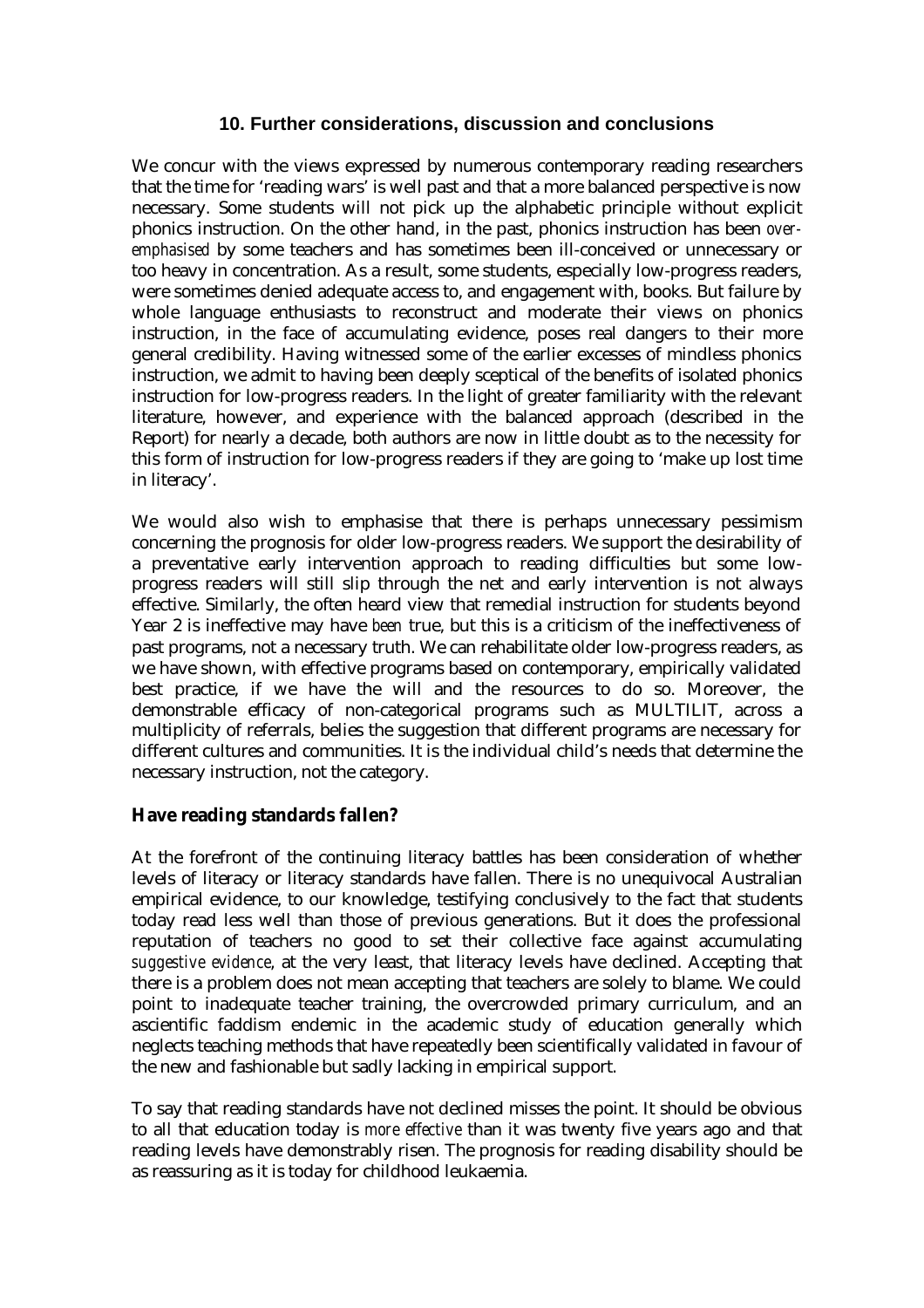Since we now know far more about how reading works than we did before, the problem is not one of lack of knowledge but of *implementing* that knowledge; of making that knowledge work for the benefit of students learning to read. As a result, and depending on where we draw the line, we could be talking about a quarter of all Australians, children and adults, needing help to redress their inadequate reading and related skills.

If one of the main reasons for not implementing the findings of the research on the effective instruction of reading is the belief that standards are as high as they have ever been, more recent research carried out by the 'ORACLE' project in the UK should cause educational policymakers and academics to review their position. In essence they found that students in the mid 1990s were about a year behind comparable students of twenty years previously in reading and related skills.

It should not prove to be too hard, however, to reverse the decline in reading standards but it will require that methods similar to those described in this report are introduced (or reinstated) in primary schools. The good news is that the introduction of such methods will also make it more possible for students with real reading disabilities to learn to read. Effective literacy instruction tends to be effective in teaching all children regardless of category.

#### **Can we cure reading disability?**

Parents, in particular, and certainly some teachers are, in effect, expecting a *cure* for reading disability. Some children, largely handicapped by inadequate access to instruction, can indeed make spectacular gains when reading 'clicks'. Many students with reading and related difficulties, however, are more likely to be handicapped by *endogenous* or constitutional factors rather than experiential or *environmenta*l limitations, and they will continue to need intensive, systematic instruction in reading and related skills, in some form. On the available scientific evidence so far, we suggest that such children may be considered as having a *reading disability* since they experience particular difficulties in phonological processing. The consequent reading disability may be what underlies what some have previously referred to as *dyslexia*.

In most cases, reading disability is not 'cured' but may be 'treated' by systematic intensive literacy intervention. When the treatment discontinues, however, progress is invariably halted. The obvious conclusion that follows is that, for students with reading disability, it is essential to provide the treatment until such time as the skills are learned to a minimum acceptable criterion such as 'functional literacy', and preferably to a more advanced level.

#### **The meaning of being functionally literate in the mainstream**

The term 'functional literacy' refers to the minimum levels of reading and writing skill necessary to get by in the everyday world of work and social activities and represents, crudely, performance at the level of the average 10-11 year old, say, in Year 5. We suggest that this be regarded as the absolute minimum level to which we should aspire for all primary students, including low-progress readers, by the time they leave primary school in Year 6. The data we have available on the WARP at this stage suggests that mid-Year 5 level approximately equates to around 135 words read correctly per minute which may be regarded as an appropriate minimum target for low-progress readers to reach.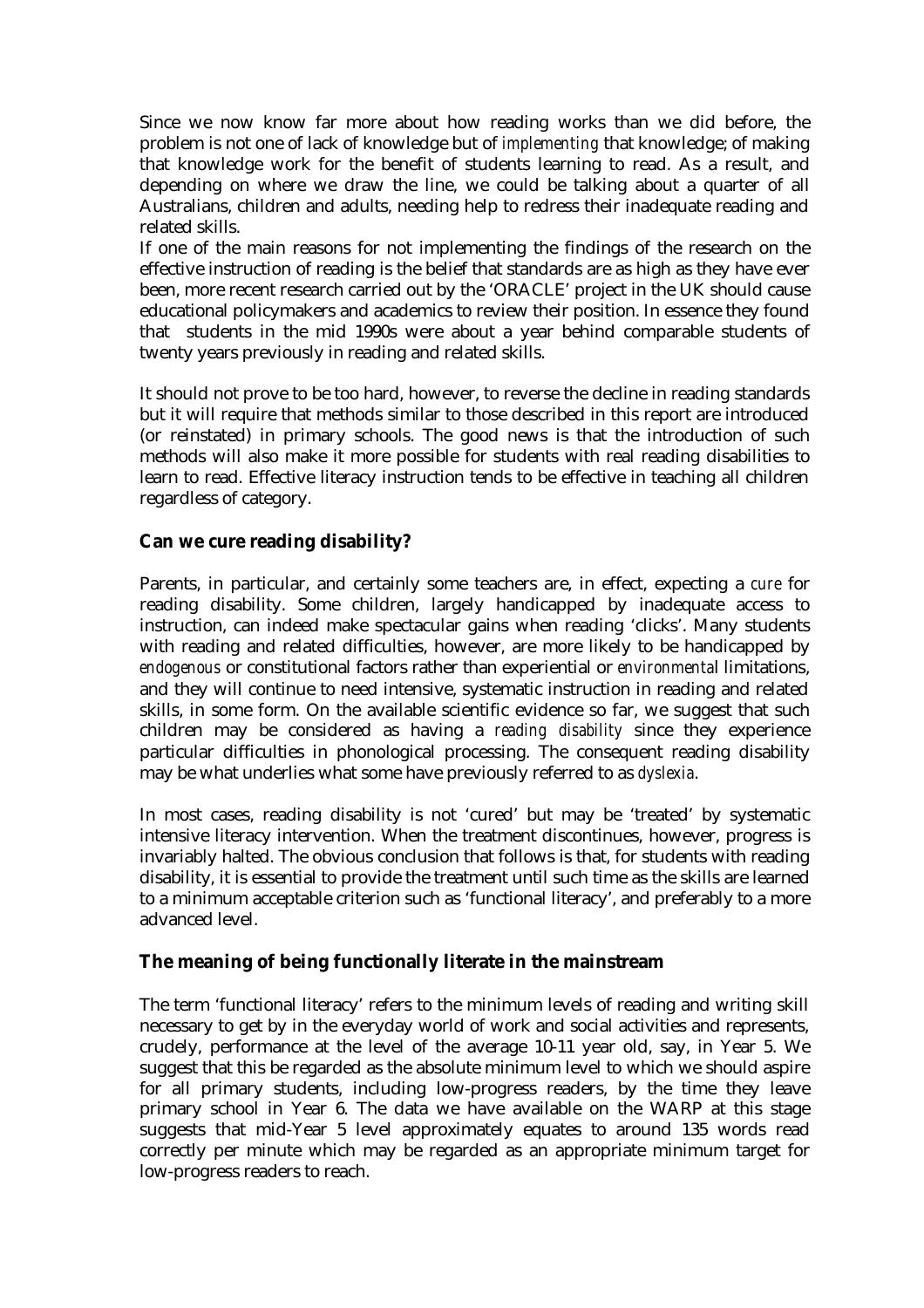#### **Is reading age a helpful concept?**

Linking functional literacy to a reading age may not make conceptual sense, however, if the concept of reading age itself is conceptually confused. The concept of reading age needs to be critically examined both in terms of whether it is theoretically meaningful and also whether it is practically useful. It is with the use of reading age *within* school years to compare the performance of individuals that we have *serious* reservations.

The concept of reading age is tenable only if it can be demonstrated that age is an important determinant of reading *in its own right*. We would need to be able to assume not only that older students in different school years/grades tend to be better readers, on average, than students in younger years/grades (which we can assume) but also that older children *within* a grade will, on average, be better readers than the younger students in the same grade. If we look at samples of relevant data, however, it can be shown that this is not typically the case. Across the primary school years, reading performance correlations appear to be as strong or stronger with grade or year level than with chronological age per se, and correlations between measures of reading performance and chronological age *within grades* tend to be small and non-significant. Moreover, one of the most striking findings about the reading performance of children of the same or similar age is the remarkable *variability* in performance among children.

The continued use of reading age may lead to untenable conclusions being reached about individual children. In this report, we have used reading age only as an index of progress and it merely reflects the raw score on the test. Similarly, the fact that all students admitted to our programs were at least two years behind in reading age terms simply ensures that they are reading substantially below the mean for their grade level.

#### **What is the answer for low-progress readers ........... ?**

Reading to learn will be greatly enhanced by the information technology revolution. Learning to read, however, presents very different problems. In terms of affording effective reading instruction computers cannot come close to what even a primary aged peer-tutor can offer the low-progress reader. Even with today's technology no computer would be able to compete with a human tutor in terms of flexibility to tutor using any available text. The teaching or tutoring of reading is still an idiosyncratically *human* activity.

The remedial reading program known as Reading Recovery has excited considerable professional, public, and even political, interest during the nineties but contrary to common belief, Reading Recovery is designed exclusively for young children in Year 1 who have made little or no progress in learning to read, not older low-progress readers. Moreover, the research underlying the operating principles of Reading Recovery is now rather dated and ignores most of the major advances in what we have learned about how reading works over the last twenty to thirty years. There is also accumulating evidence casting doubt on its efficacy and cost-effectiveness. A revised Reading Recovery model incorporating a stronger phonological awareness training element and more overt systematic phonics instruction could prove to be a useful resource.

### **Learning difficulty and childhood depression**

Classroom observations of students with *learning difficulties* suggest that a relatively high proportion of such students may also present with depressive affective difficulties. Over the last fifteen years there has been a developing interest in the affective aspects of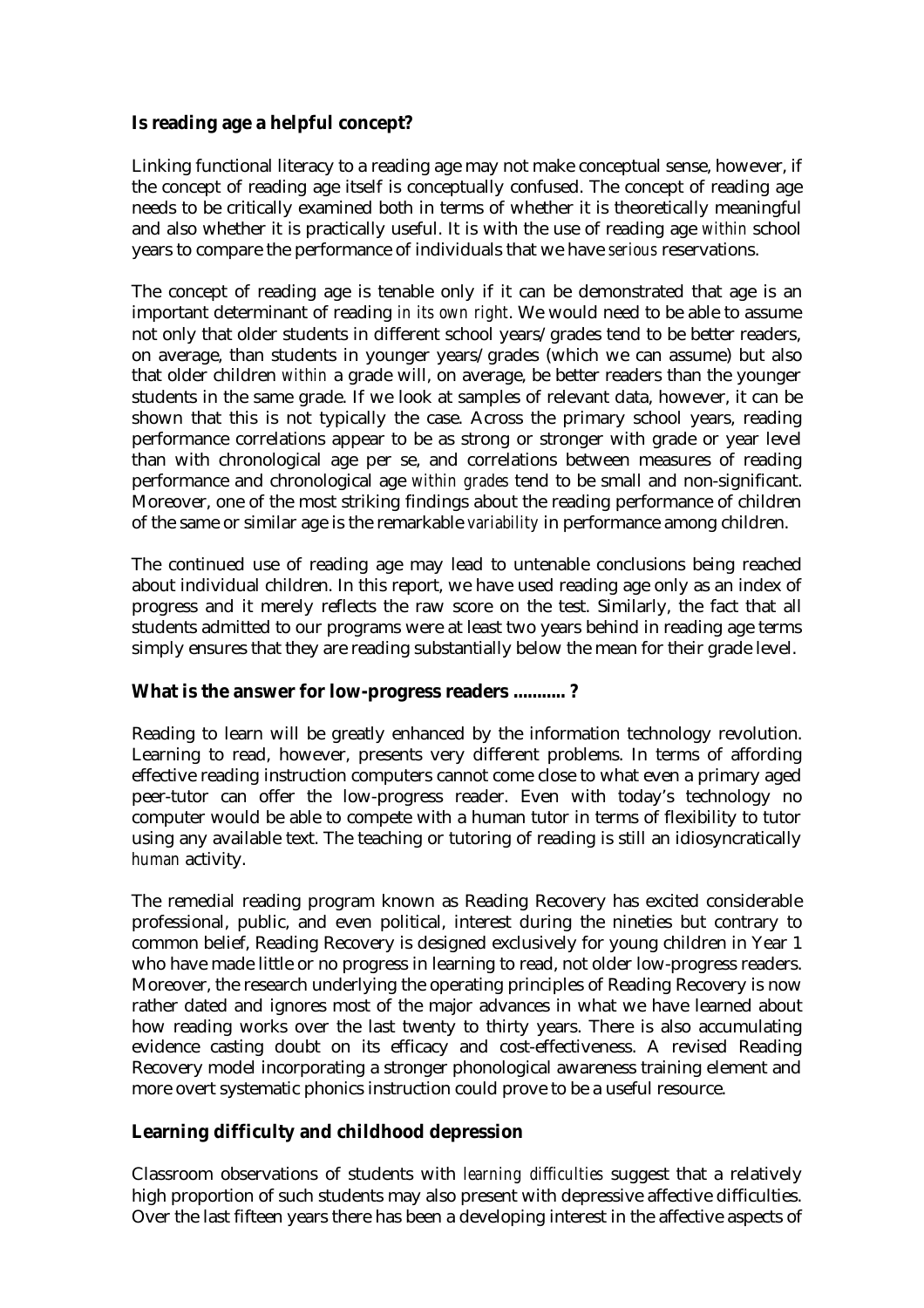*learning disability*, researchers examining the possible links between learning disability and childhood depression.

Older low-progress readers are typically (and definitionally) at least two and usually more years behind their peers in basic literacy skills by the time they reach their middle years of schooling (Years 5, 6 and 7). Clearly, such students will have experienced substantial periods of continual failure at school and, consequently may have developed 'learned helplessness'.

In the context of these evaluation studies of the efficacy of MULTILIT, our research team also assessed samples of identified low-progress readers from both MULTILIT and Schoolwise programs using a childhood depression index. For the Schoolwise sample of 104 Year 6 and 7 students, 72% displayed some degree of depression, as measured by this scale. These findings were effectively replicated by the results from the MUSEC MULTILIT Program total sample of 95 low-progress readers from Year 3 to 6, where 61% displayed some degree of depression. Such a high proportion of these students at least potentially experiencing problems with depression is a cause for concern over and above literacy difficulties.

After two terms (or approximately five months) in the programs, both groups of students were re-assessed on the same scale. If we pool the results from the two studies yielding a total sample of 199 students, whereas 67% of low-progress readers could be regarded as at least mildly depressed prior to intensive literacy intervention, this had reduced to 55% by the end of the program; 18% of those apparently originally depressed were apparently no longer depressed.

These findings based on this sample of students are of a preliminary and tentative nature. Nevertheless, intensive academic instruction, raising their reading performance by more than a year in two terms, has been shown to have the statistically significant collateral effect of reducing depression.

We should also consider the link between reading disability and juvenile crime. Research in the UK has shown that over half of a random sample of 150 offenders showed strong indications of dyslexia, replicating the findings of similar studies of offenders in the USA and Sweden. Of a sub-sample of 50 offenders afforded assistance to combat their reading disability, only five subsequently reoffended over a two year period. This suggests yet another powerful political argument for combating illiteracy.

#### **MULTILIT in the mainstream**

Students clearly find the supportive context of MULTILIT of great benefit. Many, if not all, older low-progress readers have developed many poor work habits over their years of 'failure' including (often elaborate) work avoidance strategies. Clearly, where one does not have the literacy skills to perform the task in hand, ways of dealing with this are to avoid the work altogether or to look to some one else to do it for you. Broadly speaking, the most effective ways for us to prepare students for life in the mainstream, and then to maintain them once they are there, fall into two categories, behavioural support and instructional support. Both of these areas are discussed in depth in the Report.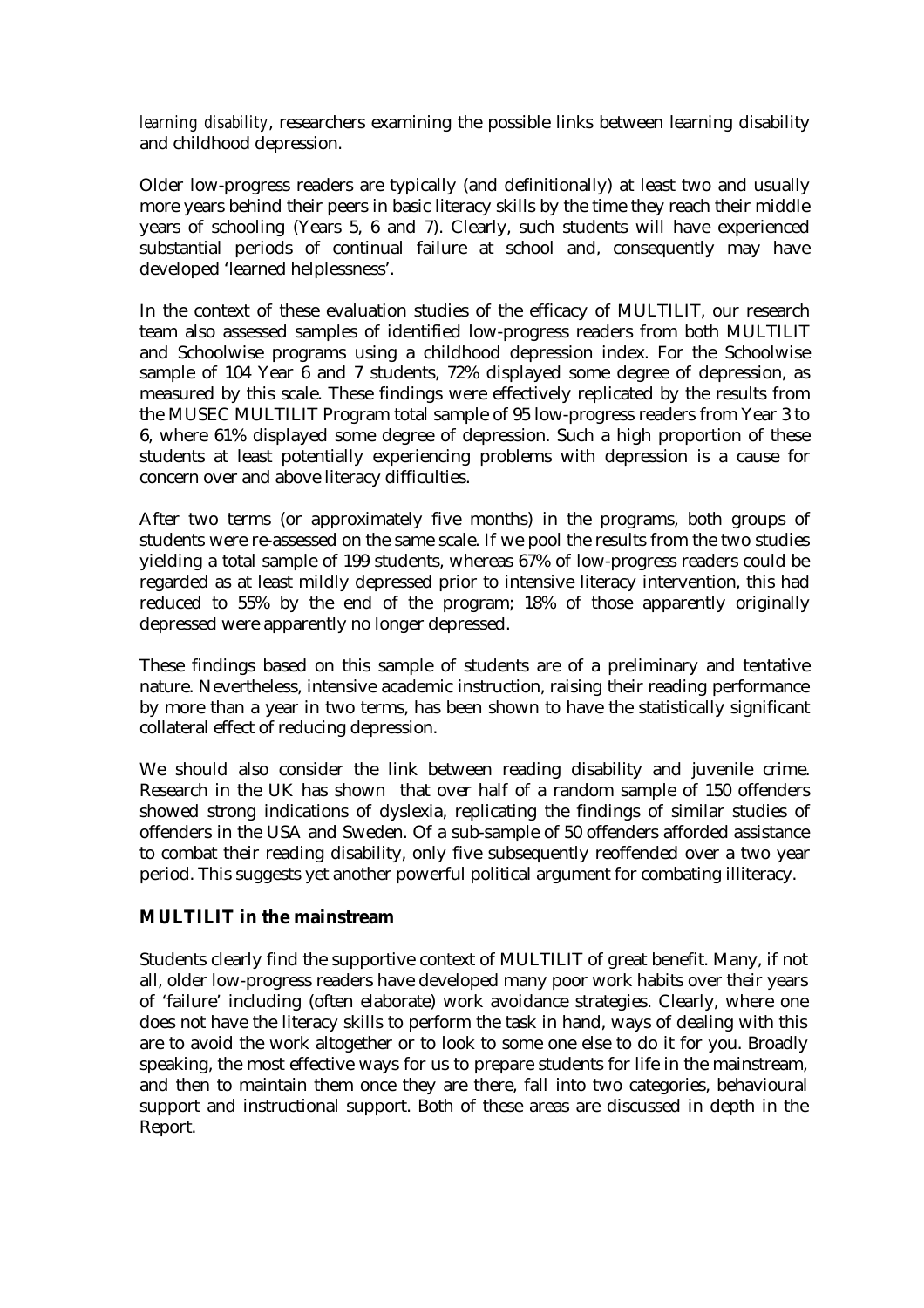#### **The centrality of reading comprehension**

The 'simple view' of reading posits two basic processes: decoding and (listening) comprehension. There is little point being able to decode, even to decode fluently, if you are unable to understand the words and sentences you are decoding. Being able simply to decode every word in the text is no guarantee of being able to understand the meaning of the text. If we can teach children to decode rapidly, their reading comprehension is likely to improve. But this is not a total panacea. We need also to consider listening comprehension. A sample of older low-progress readers (Year 7 high school students) were tested on a battery of measures including Neale Analysis accuracy and comprehension, and also a measure of listening comprehension. For the group of 63 students as a whole, listening comprehension correlated significantly with Neale reading comprehension at 0.40 (p<0.01) but did not correlate significantly with Neale reading accuracy. Neale accuracy correlated significantly with reading comprehension at  $0.61$  (p<0.01). Reading comprehension thus correlated significantly and *separately* with both reading accuracy and listening comprehension since the two latter variables were not significantly correlated with each other (-0.03). These results confirm, for a sample, of low-progress readers the simple view of reading comprehension as comprising the influence of the two variables, reading accuracy and listening comprehension, which together accounted for 54% of the variance in reading comprehension scores. This effectively confirms that the simple model applies to lowprogress readers as well as regular readers. But what are the implications of this for practice?

We have stressed the importance of rapid, accurate decoding for successful reading comprehension but clearly some (even many) low-progress readers will need additional practice in operationalising their newly acquired decoding skills in context. Now that they have learned to read they need to read to learn. To do this they will need to optimise their receptive language or listening comprehension skills and, equally importantly, to learn to use these skills *at the same time* as they are decoding.

For students whose reading accuracy is functional but whose reading comprehension is still problematic, we devised PPP-C; an elaborated version of Pause, Prompt and Praise targeting reading comprehension. In PPP-C, the student reads text at recreational reading level, so that no more than five errors per one hundred words can be expected. During text reading the tutor stops the reader at frequent intervals to ask probing questions using the 5W+H strategy; by asking who, what, when, where, why and how questions about the content of the story. The amount read before asking the questions is dependent upon and informed by the success of the reader in answering the questions. For some students it may be necessary to begin by asking questions after every sentence. When the tutor asks a question, s/he pauses for up to five seconds to allow a response or for an initially incorrect response to be corrected by the reader. Failure to answer or self-correct after five seconds leads to the prompt strategy. The first prompt is to indicate where on the page the answer is generally to be found, and the question is repeated. If this fails, the second prompt identifies the critical sentence containing the answer to the question which the reader is asked to read out aloud again, and once more the question is repeated. After two prompts without the correct answer being given by the reader, the tutor supplies the answer and moves on. As in classic PPP, the reader is praised for good reading and responding, self-correcting, working it out after a prompt and so on.

A ten week trained peer tutoring program was designed to enhance the reading comprehension skills of a group of 16 Year 7 and 8 girls identified as experiencing difficulties in literacy. The program was established in a girls' high school in Sydney